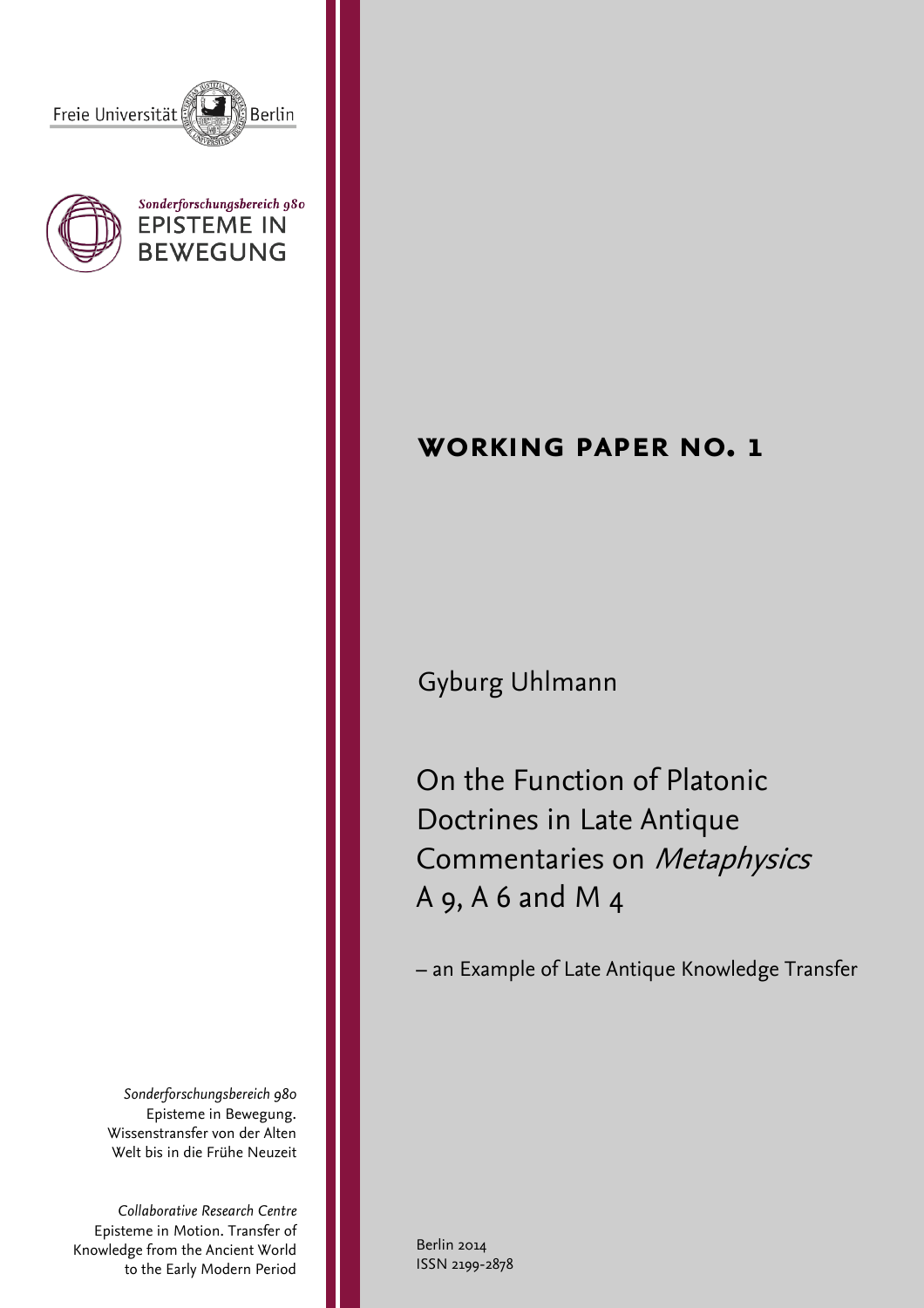# **SFB Episteme – Working Papers**

Die Working Papers werden herausgegeben von dem an der Freien Universität Berlin angesiedelten Sonderforschungsbereich 980 *Episteme in Bewegung. Wissenstransfer von der Alten Welt bis in die Frühe Neuzeit* und sind auf der Website des SFB sowie dem Dokumentenserver der Freien Universität Berlin kostenfrei abrufbar:

# **www.sfb-episteme.de** und **http://edocs.fu-berlin.de**

Die Veröffentlichung erfolgt nach Begutachtung durch den SFB-Vorstand. Mit Zusendung des Typoskripts überträgt die Autorin/der Autor dem Sonderforschungsbereich ein nichtexklusives Nutzungsrecht zur dauerhaften Hinterlegung des Dokuments auf der Website des SFB 980 sowie dem Dokumentenserver der Freien Universität. Die Wahrung von Sperrfristen sowie von Urheber- und Verwertungsrechten Dritter obliegt den Autorinnen und Autoren.

Die Veröffentlichung eines Beitrages als Preprint in den Working Papers ist kein Ausschlussgrund für eine anschließende Publikation in einem anderen Format. Das Urheberrecht verbleibt grundsätzlich bei den Autor/innen.

*Zitationsangabe für diesen Beitrag:*

Uhlmann, Gyburg: On the Function of Platonic Doctrines in Late Antique Commentaries on Metaphysics A 9, A 6 and M 4 – an Example of Late Antique Knowledge Transfer, Working Paper des SFB 980 *Episteme in Bewegung*, No. 1/2014, Freie Universität Berlin

Stable URL online: http://www.sfb-episteme.de/Listen\_Read\_Watch/Working-Papers/No\_1\_Uhlmann\_Function-of-Platonic-Doctrines.html

Working Paper ISSN 2199 – 2878 (Internet)

Diese Publikation wurde gefördert von der Deutschen Forschungsgemeinschaft (DFG).

Sonderforschungsbereich 980 "Episteme in Bewegung" Freie Universität Berlin Schwendenerstraße 8 D – 14195 Berlin Tel: +49 (0)30 838-503 49 / -590 24 Email: info@sfb-episteme.de



**DFC** Peutsche<br>
Forschungsgemeinschaft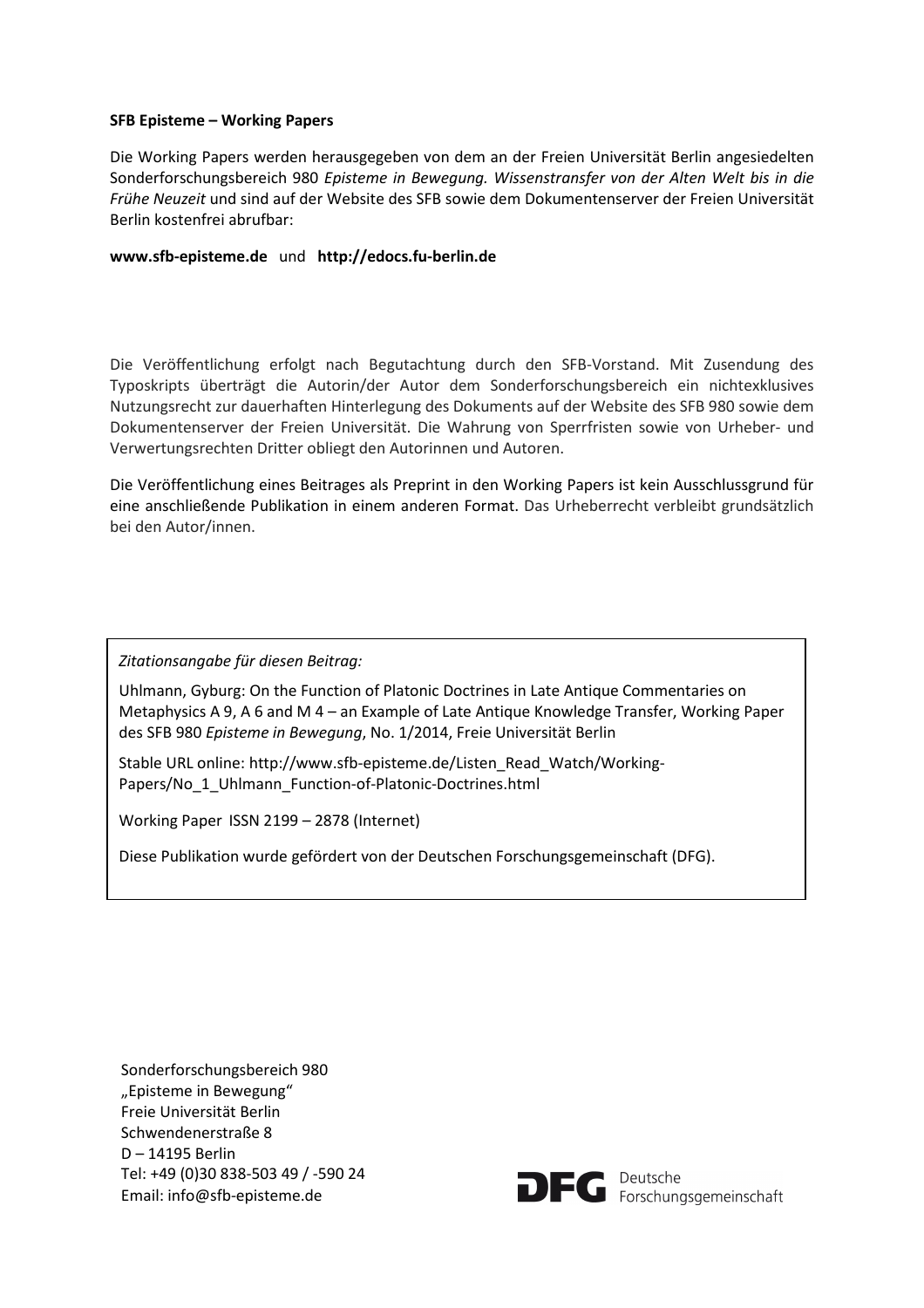# On the Function of Platonic Doctrines in Late Antique Commentaries on *Metaphysics* A 9, A 6, and M 4

– an Example of Late Antique Knowledge Transfer

Gyburg Uhlmann

συνοµολογοῦσι δὲ καὶ οἱ ἄλλοι πάντες, ὅτι τὸ διττὸν τῶν ὀνοµάτων µεγάλην ἀφορµὴν εἰς διαλεκτικὴν παραδέδωκεν. However, everyone else agrees, too, that the double meaning of words provides a strong stimulus towards dialectics. (Simp. in Cat. 22,11-13)

#### Abstract:

The paper analyses the argumentative strategies of the ancient commentators on Aristotle's *Metaphysics* Α 9, Α 6 and Μ 4 and the functions ascribed by them to Aristotle's doxographic reports and critique. In discussing the use made of concepts from the Categories in the critique of Platonic Forms the commentators elucidate the need for further differentiations for didactic purposes in the institutional context of the philosophical schools of late antiquity. By doing this, the paper argues, the commentators further develop Aristotle's own argumentative strategy when he transfers tools from his logical treatises into other contexts. The commentators' transfer of texts and conceptual tools into other textual contexts follows the skopos of enhancing understanding of the meaning of the Aristotelian text. These acts of transfer constitute a new textual context for the Aristotelian text commented upon, one that includes texts from Plato, Platonic sources, Aristotle himself and earlier or contemporary commentators, each of which has its specific argumentative functions.

# **1 Introduction**

This paper<sup>1</sup> treats the constitutive role in generating knowledge that is played by discussion of Platonic doctrines and authorities in the late antique commentaries on the *Metaphysics*. With this perspective the paper concentrates on commentary on *Metaphysics* Α 9, and the part of Α 6 that is in M 4 linked to the critique of Plato in A  $9<sup>2</sup>$ .

The paper is concerned with the argumentative functionalisations of doctrines termed Platonic by commentators who can be located in and around the late antique Platonic schools of philosophy in Alexandria and Athens. Consequently, it will not simply be affirmed or denied

<sup>&</sup>lt;sup>1</sup>The ideas presented in this paper were devepoled in the context of the SFB 980 Episteme in motion, funded by the DFG (German research foundation). I am grateful to Sandra Erker, Arbogast Schmitt and Christian Vogel for their helpful comments and suggestions and to Dieter Harlfinger for his support in dealing with glosses in the Par. Gr. 1853.

 $2$  A further paper is in preparation which addresses analogous questions in relation to A 5 and A 8 and to Syrianus' commentary on Μ and Ν and how commentators engage with Aristotle's critique. The methods of argument and functionalisations are similar to those of the discussion of Platonic doctrines, so the second paper should be understood as a continuation of the present one.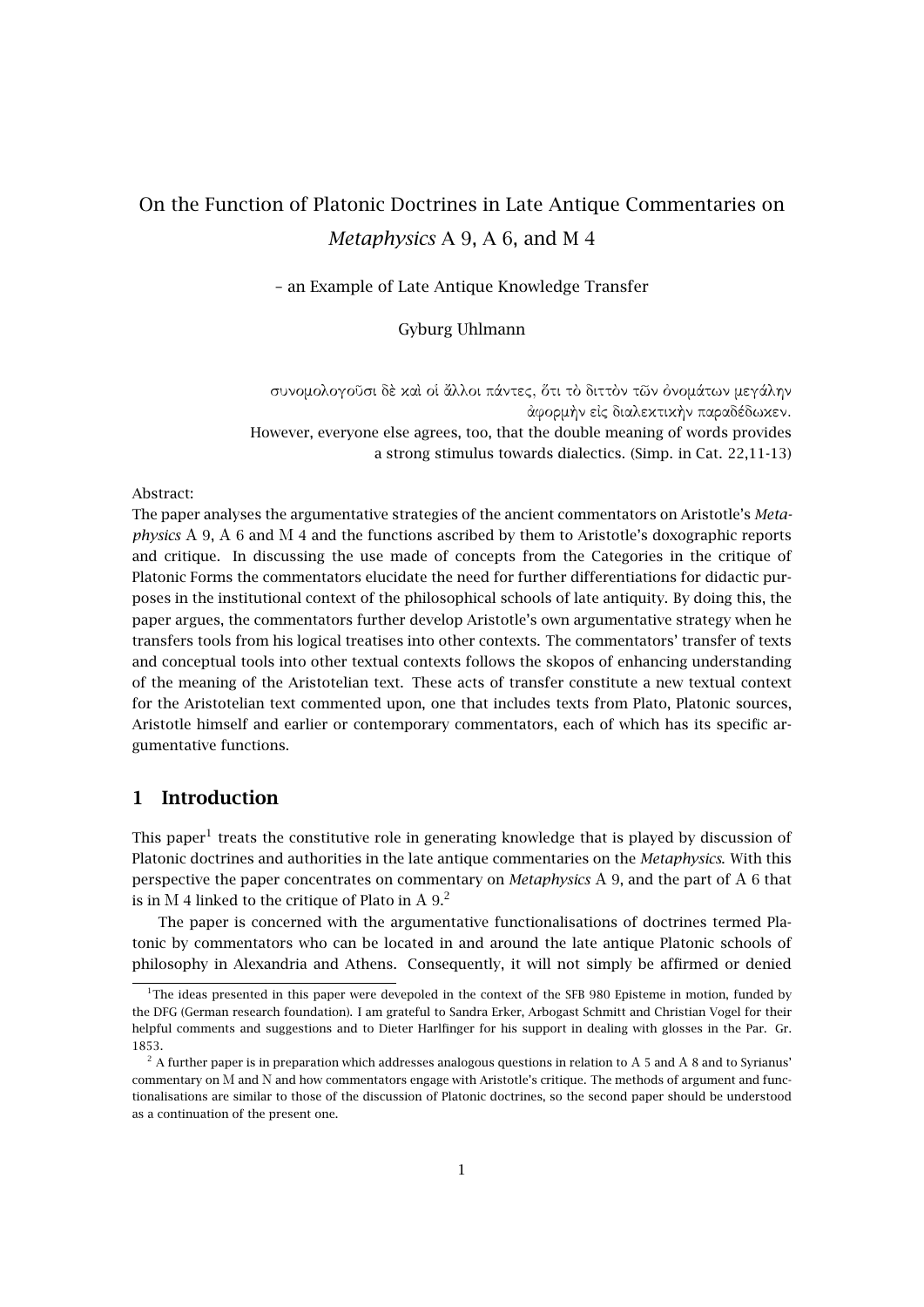whether Plato or the Platonists 'really' held the positions ascribed to them by Aristotle. That problem is not the focus here.<sup>3</sup> The concern here is rather to describe and analyse processes by which new argumentative contexts are established. These are generated when the ancient commentators cite texts from the Platonic (and Pythagorean) tradition and from the tradition of Aristotelianism and commentary on Aristotle, turning them into a new horizon of understanding for the text commented upon and deploying them in argument. The result of these processes is the differentiation and generation of a Platonic-Aristotelian culture of debate and (appropriate to its *skopos*) of stocks of knowledge, which are differentiated ever further as this traditional context develops.<sup>4</sup>

Reference to Platonic doctrines fulfilled important argumentative functions in late antique commentary on Aristotle. It will be shown in the present inquiry that the commentators, by embedding the Aristotelian text they are commenting on in a wider textual and traditional context, guide the textual interpretation which they want to communicate to their students towards differentiations. This is done by discovering contradictions within the newly established textual context.

Such contradictions may be highlighted within an Aristotelian argument or with reference to other statements in the Corpus Aristotelicum (especially in Book Λ of the *Metaphysics* or in *De anima* Γ) or by confronting the text with Platonic texts that explicitly or implicitly recur to Aristotle. Through this the generation of knowledge that occurs with and through the commentary is transferred into new traditional contexts in a multi-level and multi-dimensional process of knowledge transfer.<sup>5</sup>

Such functionalisations for argumentative purposes can be found in commentaries both on

4 This approach complements Jaap Mansfeld's studies of prolegomena as a textual genre intended to facilitate access by students of philosophy to a complex philosophical system (Jaap Mansfeld, Prolegomena: Questions to Be Settled Before the Study of an Author Or a Text, Leiden 1994 (Philosophia Antiqua: A Series of Studies on Ancient Philosophy)). The purpose of the textual genre of commentary is not presentation but the generation of this kind of complex textual context within which the single text, the single argument, the single question can be contextualised.

<sup>5</sup> The analysis of these processes of differentiation can contribute to a differentiated study, related specifically to the substantive content, of simple qualifications such as obscurity or unclearness, which are explained as having didactic purposes. On the interpretation of the obscurity of Aristotle's language as a didactic tool, e. g. to exclude the uninitiated, see Ineke Sluiter, Commentaries and the Didactic Tradition, in: Glenn W. Most (ed.) Commentaries – Kommentare, Göttingen 1999 (Aporemata Bd. 4), 173–205, 185f., 192, who draws a picture that is in general very critical of the stability of the process of tradition formation, which from a modern perspective seems uncreative (e. g. p. 203); it seems to me that this picture needs to be differentiated by reflection on differences in the ways of evaluating the generation and development of knowledge. Gail Fine has successfully done this for Aristotle's Περὶ ἰδεῶν (Gail Fine, On Ideas: Aristotle's Criticism of Plato's Theory of Forms). It is now necessary to extend this work of differentiation also to the ancient commentary tradition.

 $3$  In this approach I am indebted to the work of Gail Fine, who, with a focus on the Περὶ ἰδεῶν, has developed and argued for a position that differentiates more as regards Aristotle's criticism of Plato's Theory of Forms. Gail Fine, On Ideas: Aristotle's Criticism of Plato's Theory of Forms, Oxford 1993, passim, e. g. 28f. Fine stresses that in the Περὶ ἰδεῶν Aristotle often takes as basis a vague Platonic position and then presents an interpretation of it that is literal and seemingly obvious to us, which he then refutes (ibid., 28 and frequently). This more differentiated approach does justice to the complexity of both the Platonic and Aristotelian thought and to their didactic ambitions; as such Fine's book shows the way also for analysis of the late antique commentators, who, in my view, are aiming for an analogous differentiation and complex setting-into-relation of Platonic and Aristotelian doctrines. This is frequently true in other contexts for Simplicius at least, and is made explicit in some of the cases in Syrianus examined below. I also owe much in method to the studies of Iamblichus' *De Pythagoreis* by Dominic O'Meara, who does not aim to reconstruct (early) Pythagorean doctrine, but rather to study the manner in which Iamblichus has used Pythagorean material and how he develops a philosophical system in his work *On Pythagoreanism* (more correctly: On the Sects of the Pythagoreans): Dominic O'Meara, Pythagoras revived. Mathematics and Philososophy in Late Antiquity, Oxford 1989, 31. Cf. also Bent Dalsgaard Larsen, Jamblique de Chalcis. Exégète et Philosophe (2 Bde.), Aarhus 2002, 66-147.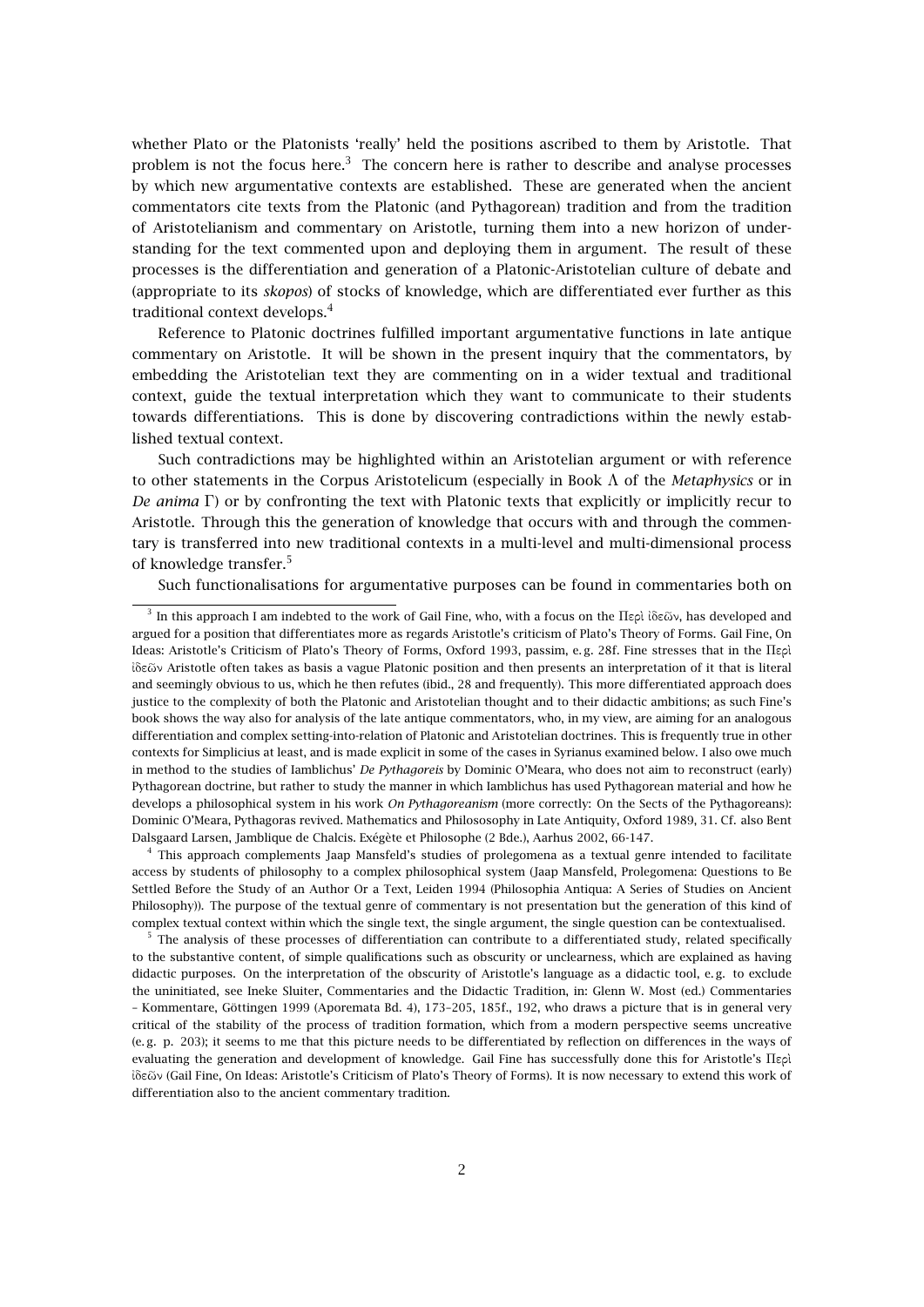Aristotelian texts and on Platonic dialogues $^6$  as well as on texts by Nicomachus of Gerasa. From this perspective, Aristotle's criticisms of the Platonists in Α and Μ of the *Metaphysics* provides one possible example of an argumentative functionalisation, but not the only one. A defence by the Platonists against Aristotle's critique is one aspect that can be observed here alongside other functions.

To distinguish between apologetic and non-apologetic motives it can help to contextualise the method used to deal with Platonic material within the wider context of debates about earlier opinions, or in texts in which no explicit critique of these opinions is formulated, or where they are cited in a different way.<sup>7</sup> This method of argument is deployed in late antique commentaries on Aristotle when discussing other thinkers and schools of thought, too, but, as I aim to show, they have a particular character and focus in the analysis of Platonists:<sup>8</sup> The debate with Platonic positions draws attention to the need to introduce further differentiations when discussing the conceptual or intelligible.

(Also) for this goal the methodical and terminological toolkit provided by the *Categories* and the *Organon* as a whole is deployed. For the functionalisation of Platonic discussions it is especially the conceptual pair homonymous-synonymous that is transferred into new contexts and there developed further.

In what follows I shall proceed in three steps: (1) I sketch (already with an eye to the argumentative techniques of the ancient commentators) the adaptive transfer of the terms 'homonymous'

 $^7$  In a systematic discussion it would also be necessary to distinguish between commentary texts that are commenting upon a reference to Pythagorean or Platonic material in the base-text and those that themselves introduce the reference to illuminate a passage. The first case is found – admittedly – in the commentaries on *Metaphysics* Α 5 and 6, and Α 8 and 9, and on the corresponding passages in M, the second case e. g. in the commentaries of Asclepius and Philoponus on the *Isagoge* of Nicomachus, and also in scholia in the *vetustissimi* of the manuscripts of *De interpretatione*. See Nikos Agiotis, Kodex Guelf. 24 Gud. gr.: Transkriptionen von Scholien, Marginalien, Interlinearien zu Aristoteles, De interpretatione c. 1 – 4, in Commentaria in Aristotelem Graeca – Heuristik (Datenbank): <http://cagb-db.bbaw.de/handschriften/handschrift.xql?id=R3VlbGYuIEd1ZC4gZ3IuIDI0>.

 $^8$  There is a certain proximity between treatments of Pythagorean and Platonic positions or those that accept Forms, but also divisions and differences among them, despite a broad consensus among the commentators of the school of Ammonius and in Simplicius that there are no important differences in content between the Platonic and the Pythagorean. Such differences are nonetheless identified in the area of communicative forms and verbal procedure. An example: Ascl. in Metaph. 44,11-17: '. . . and he [sc. Aristotle] says that he [Plato] followed the Pythagoreans in much; we however say, not only in much but in everything. For the Philosopher was a Pythagorean even if he did not use all their verbal veils (*parapetasmata*). For the Pythagoreans used not myths but symbols so that the hearers, if they remained at the level of appearances, would suffer no harm [as with the Pythagoreans – Crux]. Besides, they wanted to present them (sc. their doctrines) unclearly so that their wisdom would not be accessible also to cobblers.'

<sup>6</sup> Stephen Menn has elaborated in an article how the transfer of Aristotelian arguments and texts differentiates the Platonic texts themselves and extends their arguments, freeing them from *aporiai*: Stephen Menn, Self-Motion and Reflection: Hermias and Proclus on the Harmony of Plato and Aristotle on the Soul, with a new critical edition of the Greek Text by Oliver Primavesi, in: James Wilberding and Christoph Horn (eds.) Neoplatonism and the Philosophy of Nature, Oxford 2012, 44–67. The article focuses on Hermeias' commentary on the *Phaedrus* and sets out a theory, of relevance far beyond this particular context, about the method of combining Platonic and Aristotelian texts or arguments (e. g. ibid., 63). The differentiating moves presented in my article fit well into the horizon that Stephen Menn has set out in such a differentiated way. However, Menn takes the view that the Aristotelian critique has the *skopos* of improving or completing what was in fact inadequately thought out by Plato, by discovering *aporiai* and inconsistencies that are really present and by thinking them through further (e. g. ibid., 49). My approach focuses, in contrast, more on the processes and results than on the supposed intentions of Plato or Aristotle. The thought processes that Menn describes as corrections are generally classed by the late antique Platonists instead as 'thinking through fully', as a specific application of an established insight, or as a differentiating move of wider relevance than just to one specific textual context; that is, they credit Plato or Aristotle with this ability to differentiate, and see their own contribution as being to make this potential idea explicit and didactically available in the form of something actually thought out. This yields different understandings of tradition, which need to be discussed and analysed more precisely in the context of late antique Platonists and Aristotelians.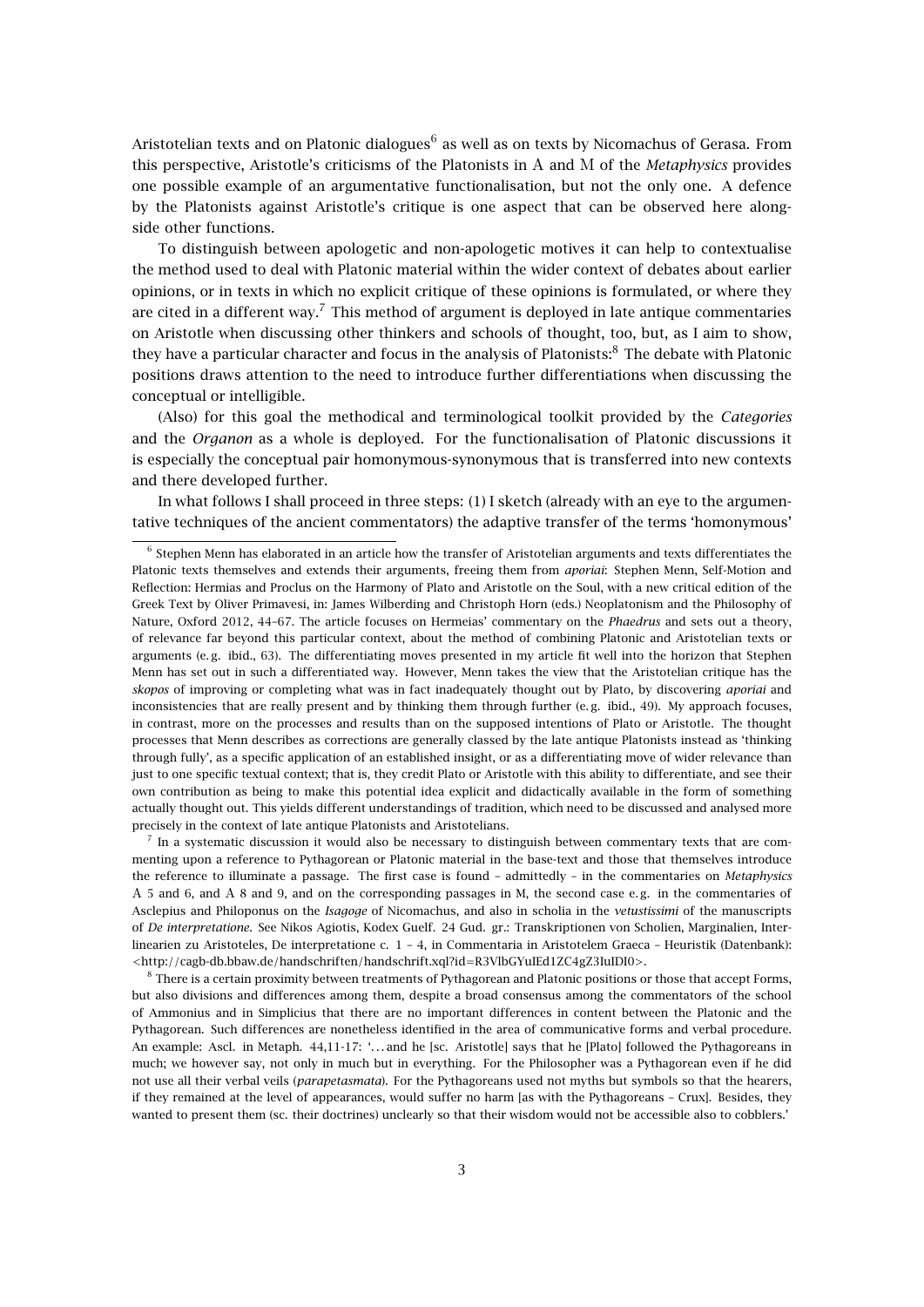and 'synonymous' in Aristotle himself and show how Aristotle differentiates and extends his own terminology in the context of the *Topics* and other *pragmateiai*; (2) I describe the contextualisation of one argument against the Platonic Theory of Forms in A 9 of Aristotle's *Metaphysics* as an example of how this differentiating use and transfer of terms, as practised by Aristotle himself, is continued in the case of the terminological pair homonymous-synonymous, which is transferred out of the propaedeutic formal logic into other argumentative contexts; and finally (3) I investigate the ancient commentaries on this argumentation.

# **2 Homonymous-Synonymous in the** *Categories* **and its transfer**

The terminologies presented by the *Categories* offer a very particular means of differentiation, one that is located at an introductory level. Likewise related to the specific *skopos* of this work is the distinction between homonymous and synonymous expressions with which Aristotle begins the first chapter of the work.

῾Οµώνυµα λέγεται ὧν ὄνοµα µόνον κοινόν, ὁ δὲ κατὰ τοὔνοµα λόγος τῆς οὐσίας ἕτερος, οἷον ζῷον ὅ τε ἄνθρωπος καὶ τὸ γεγραµµένον τούτων γὰρ ὄνοµα µόνον κοινόν, ὁ δὲ κατὰ τοὔνοµα λόγος τῆς οὐσίας ἕτερος ἐὰν γὰρ ἀποδιδῷ τις τί ἐστιν αὐτῶν ἑκατέρῳ τὸ ζῴῳ εἶναι, ἴδιον ἑκατέρου λόγον ἀποδώσει. συνώνυµα δὲ λέγεται ὧν τό τε ὄνοµα κοινὸν καὶ ὁ κατὰ τοὔνοµα λόγος τῆς οὐσίας ὁ αὐτός, οἷον ζῷον ὅ τε ἄνθρωπος καὶ ὁ βοῦς τούτων γὰρ ἑκάτερον κοινῷ ὀνόµατι προσαγορεύεται ζῷον, καὶ ὁ λόγος δὲ τῆς οὐσίας ὁ αὐτός (Arist. Cat. 1a1-10)

''Homonymous' is said of those things that have only a common name but a different meaning (λόγος) that belongs to the name, as, for example, man and a painted man are each said to be an animal. For they have only the name in common, while the meaning that belongs to the name is different. For if one were to answer the question what 'being an animal' is in each of them, one would give each a concept (λόγος) of its own. 'Synonymous', on the other hand, is said of that which has a shared name and in which the meaning that belongs to the shared name is the same, as for example a man and a cow are each said to be an animal. Each of the two is called an animal by the shared name, and the meaning is also the same.'

The *skopos* of the *Categories* is to analyse simple predications relevant to practical life. It shows how predications that are very different *substantively* and *logically* and which have differing valence may look the same *verbally*: whether I say, 'That is Socrates' or, 'That is red' or, 'Man is a rational mortal animal', the form of the predication looks the same, but describes entirely different relations between the subject (ὑποκείµενον) and what is said about it (predicate/ *κατηγορούμενον*). Consequently one cannot use them in argument in the same way; they must be used differently and with different consequences. In order not to form false opinions about things, one must therefore introduce further differentiations that go beyond the external form of the predication.

With the pair of terms 'homonymous' and 'synonymous' (Cat. 1a1-12) Aristotle in the *Categories* is primarily distinguishing the predication of secondary substances from predications of the other nine categories. If one predicates 'man' of an individual man as subject, then both the word (όνοµα) and the meaning (λόγος) is predicated of this subject (the synonymous predication). If, on the other hand, one predicates 'white' of an individual body, the *term* is predicated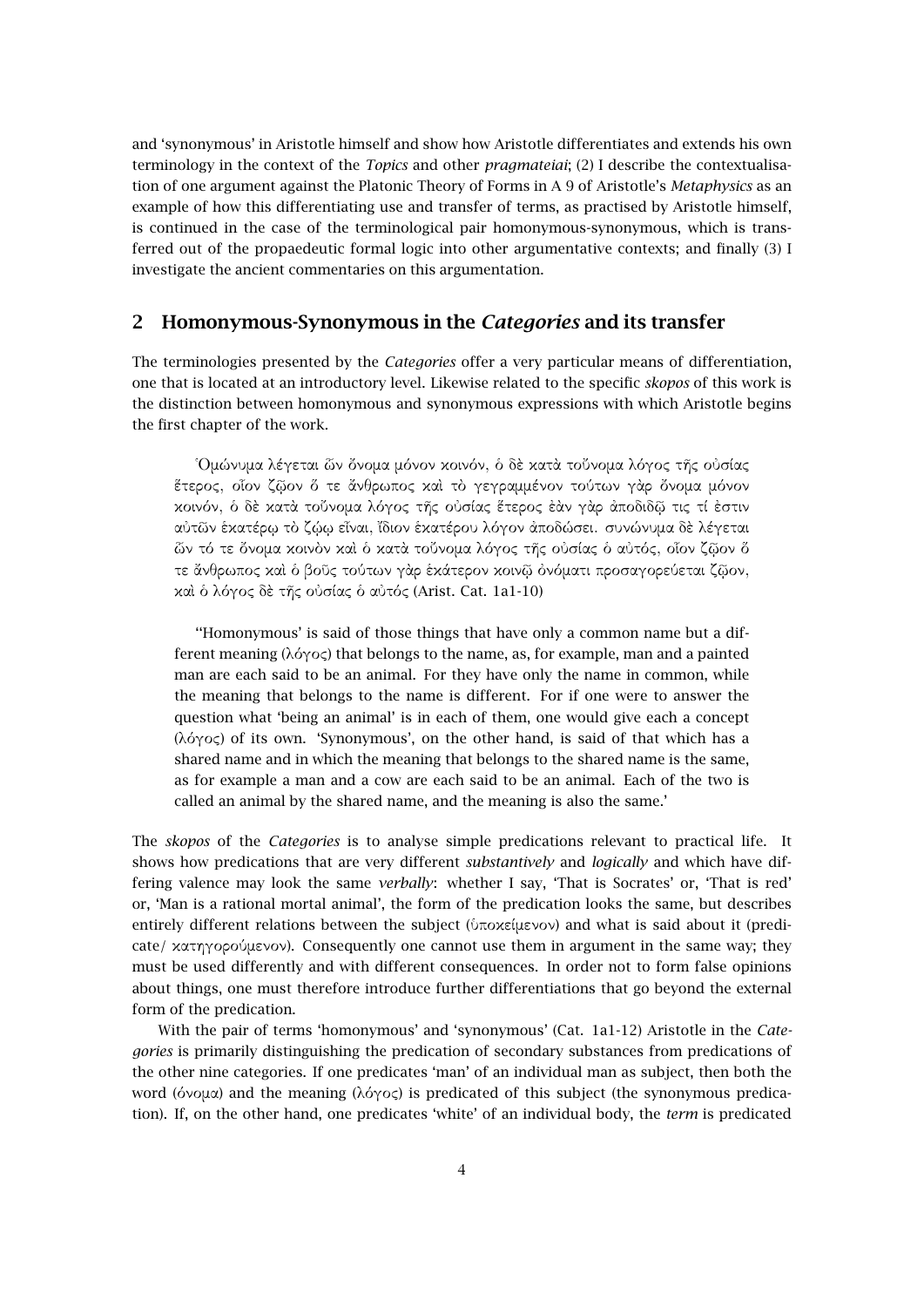of the body, but not the λόγος of 'white' (the homonymous predication) (Cat. 2a19-34). In the case of other predications, 'of something that is in a subject', neither the term nor its  $\lambda \acute{o} \gamma$  is predicated of the subject.

There are other contexts for the analysis of homonymy in Aristotle's dialectic. The differentiation of words that are said in multiple ways – of πολλαχῶς λεγόµενα – in order to avoid homonymies, i.e. predications that look the same verbally but differ semantically, is one task of dialectic as conceived by Aristotle in the *Topics*. His dialectic is designed to stand at the start of the learning path and trains the students to broach basic philosophical questions by giving them the tools to make distinctions and to know when it is important to distinguish something.<sup>9</sup>

Εἷς µὲν οὖν τόπος τοῦ ἀσαφῶς, εἰ ὁµώνυµόν ἐστί τινι τὸ εἰρηµένον, οἷον ὅτι ἡ γένεσις ἀγωγὴ εἰς οὐσίαν καὶ ὅτι ἡ ὑγίεια συµµετρία θερµῶν καὶ ψυχρῶν ὁµώνυµος γὰρ ἡ ἀγωγὴ καὶ ἡ συµµετρία. ἄδηλον οὖν ὁπότερον βούλεται λέγειν τῶν δηλουµένων ὑπὸ τοῦ πλεοναχῶς λεγοµένου. ὁµοίως δὲ καὶ εἰ τοῦ ὁριζοµένου πλεοναχῶς λεγοµένου µὴ διελὼν εἶπεν ἄδηλον γὰρ ὁποτέρου τὸν ὅρον ἀποδέδωκεν, ἐνδέχεταί τε συκοφαντεῖν ὡς οὐκ ἐφαρµόττοντος τοῦ λόγου ἐπὶ πάντα ὧν τὸν ὁρισµὸν ἀποδέδωκεν. µάλιστα δ΄ ἐνδέχεται τὸ τοιοῦτον ποιεῖν λανθανούσης τῆς ὁµωνυµίας. (Arist. Top. 139b19-27)

'One topos, then, of indistinctness is, if the definition is homonymous with something, e.g. 'Becoming is a way into being,' or 'Health is the balance of hot and cold elements.' Here 'way' and 'balance' are each homonymous: therefore, it is not clear which of the meanings of that which can have several meanings is meant. Equally, also, if what is defined, is said in multiple senses and yet is said without differentiation. For then it is not clear to which of them the definition given applies, and one can then bring a captious objection because the definition does not apply to everything of which the definition had been rendered. And that is particularly easy if the definer does not see the homonymy.'

The *Sophistici Elenchi* complement this by pointing out the *aporiai* into which one is led by overlooking homonymous predications or the *secundum quid*. 10

Even though topics as a discipline is concerned with probable and non-scientific, or not scientifically true, inferences, as a method of learning it nonetheless remains relevant for philosophy itself, as Aristotle says in Book 8 of the *Topics*. <sup>11</sup> This is because, as a method, it is a way of testing the opinions or concepts and their meanings that we use in both thinking and speaking.<sup>12</sup>

 $^9$  See Top. B 3 110a23ff; A 7 and A 15 106b13ff ; see in addition Top.  $\Theta$  14, 163b11ff. Cf. Andreas Beriger, Die aristotelische Dialektik. Ihre Darstellung in der 'Topik' und in den 'Sophistischen Widerlegungen' und ihre Anwendung in der 'Metaphysik' M 1-3, Heidelberg 1989, 95. On the character of the *Topics* as an art of debating designed to lead one to philosophy see Oliver Primavesi, Die Aristotelische Topik: ein Interpretationsmodell und seine Erprobung am Beispiel von Topik B, München 1996 (Zetemata (München)), passim und e. g. 20.

 $10$  The investigation of the forms by which knowledge is generated through transfer in the commentaries on Aristotle can thus cite as precedent Aristotle's own definition of how topics relate to the generation of knowledge in the *Topics* and the *Sophistici Elenchi*; it builds on studies that have examined how the *Topics* or dialectical method relate to the discussion and analysis of substantive philosophical issues in Aristotle himself. Cf. on homonymies, or the lack of correspondence between things and words as a source of error in researches, Walter Leszl, Logic and Metaphysics in Aristotle. Aristotle's Treatment of Types of Equivocity and its Relevance to His Metaphysical Theory, Padova 1970, esp. 83ff. (SE 1 165a7ff) and cf. also J. T. Hintikka. Aristotle and the Ambiguity of Ambiguity, in: Inquiry II, 1959, 137ff.

<sup>&</sup>lt;sup>11</sup> Oliver Primavesi, Die Aristotelische Topik: ein Interpretationsmodell und seine Erprobung am Beispiel von Topik B, esp. 58.

<sup>&</sup>lt;sup>12</sup> Top. 155b4-13. The late antique commentators on the *Organon* for this reason ascribe to it an anagogic role in learning: Ps.-Ammon. in APr. 3,35f.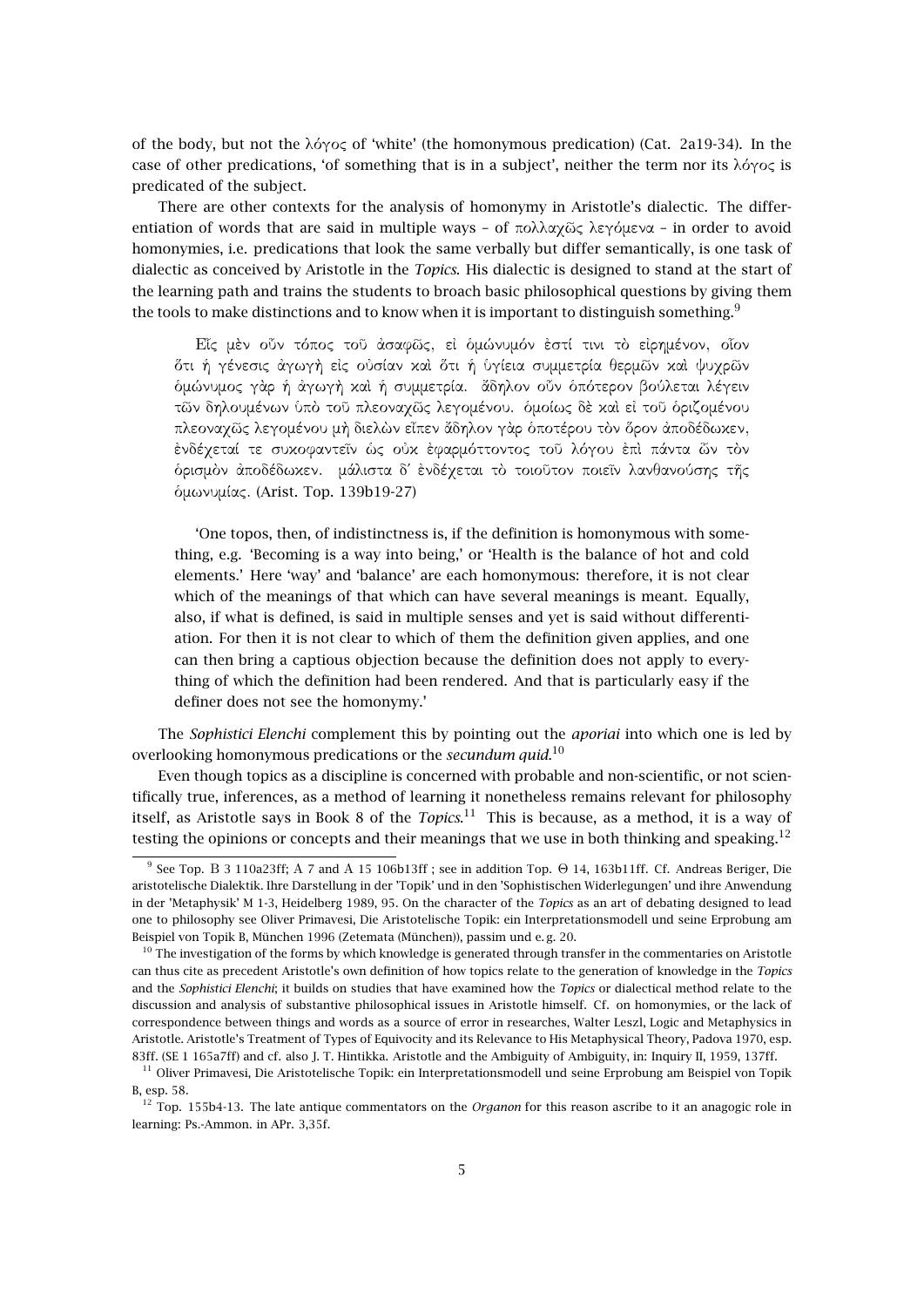In this there is an important role for the investigation of words that can be used in multiple senses and which hence must in each case be examined precisely for the meaning relevant in any individual usage.

Πότερον δὲ πολλαχῶς ἢ µοναχῶς τῷ εἴδει λέγεται, διὰ τῶνδε θεωρητέον. πρῶτον µὲν ἐπὶ τοῦ ἐναντίου σκοπεῖν εἰ πολλαχῶς λέγεται, ἐάν τε τῷ εἴδει ἐάν τε τῷ ὀνόµατι διαφωνῇ. (Arist. Top. 106a9-12)

'Whether a word with regard to its meaning is said in multiple senses or just in one, may be considered by the following. First, look and see if its contrary is said in multiple senses, and whether the discrepancy between them is one of meaning or one of name.'

Differentiation is here a way to extend and complete one's own knowledge and begins with the simplest forms of learning. Aristotle's method is to begin from contradictions that arise when identity in the verbal expression is not tested for possible difference in the form of predication and in the meaning. From this arises the insight that here something is being said in multiple senses (πολλαχῶς λέγεται) which need to be differentiated.

The object of the *Sophistici Elenchi* is to present examples of errors that arise if one does not observe predications that look the same verbally but have different valences logically, that is, if one does not correctly distinguish verbal expressions that need to be differentiated logically, i.e., homonymies. That is the first step in the method.

But Aristotle is not content to leave the different meanings of words and expressions all at the same level. He is interested above all in those of the homonymous relations that are not random but which are 'ἀφ΄ ἑνὸς καὶ πρὸς ἕν', that is, those that possess similarity on the basis of a shared point of reference. The example that has drawn most attention in Aristotelian studies is Aristotle's statement, made in exactly this spirit, that 'being' is said in many senses:

Τὸ δὲ ὂν λέγεται µὲν πολλαχῶς, ἀλλὰ πρὸς ἓν καὶ µίαν τινὰ φύσιν καὶ οὐχ ὁµωνύµως (...) οὕτω δὲ καὶ τὸ ὂν λέγεται πολλαχῶς µὲν ἀλλ΄ ἅπαν πρὸς µίαν ἀρχήν τὰ µὲν γὰρ ὅτι οὐσίαι, ὄντα λέγεται, τὰ δ΄ ὅτι πάθη οὐσίας, τὰ δ΄ ὅτι ὁδὸς εἰς οὐσίαν ἢ φθοραὶ ἢ στερήσεις ἢ ποιότητες ἢ ποιητικὰ ἢ γεννητικὰ οὐσίας ἢ τῶν πρὸς τὴν οὐσίαν λεγοµένων, ἢ τούτων τινὸς ἀποφάσεις ἢ οὐσίας διὸ καὶ τὸ µὴ ὂν εἶναι µὴ ὄν φαµεν. (Metaph. Γ 2, 1003a33f. and 1003b5-10)

'Being is said in many senses, but in relation to one thing and to a single definite nature  $($ ... $)$ 

In this way, however, being, too, is said in many senses, but all in relation to a single principle. For some things are said to be because they are substances, others because they are affections of substance, others because they are a route to substance, or destructions, privations, qualities, productions or generations of substance or of what is said relative to substance, or negations of one of these or of substance. For even of non-being we say that it is non-being.'

This approach discovers a certain form of unity among the meanings by seeking not a mere similarity of name that needs to be differentiated, but rather the reason for this similarity. Through this it is revealed that the different predications, which are similar in meaning but different in certain respects, can be matched to a certain difference in content, from which the different uses of the word can be derived.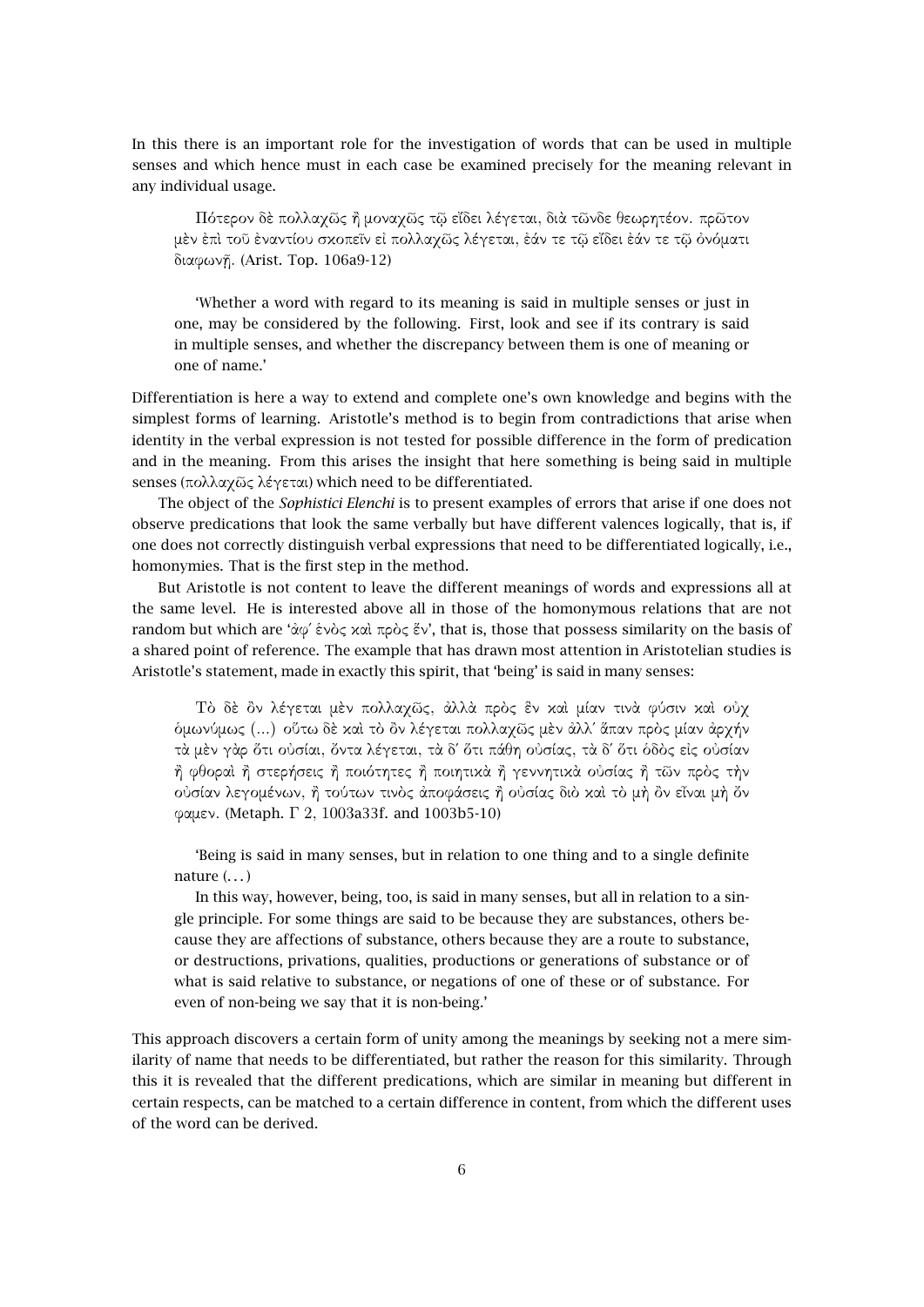The unity thus discovered hence comprises a hierarchical structure in which all elements are related to the difference in content as primary meaning. This is the methodical principle by which concepts are differentiated in Book Γ of the *Metaphysics*. Here too Aristotle traces the multiplicity of the differentiated meanings of something to a connection and a primary meaning.

The second methodical step in the approach to homonymies is thus one that combines and structures by adding an explanatory level. It seeks the grounds for the similarity, the διὰ τί. It represents a differentiation in function and argumentative strategy, relative to the simple distinction between shared meaning and different meaning as found in the *Categories*. <sup>13</sup> For that reason it is used frequently in ontological passages and in passages in which findings are set in a hierarchy.

This search for causes and creation of hierarchy continues the differentiating move that began with the simple distinction, to avoid contradictions, of expressions that can be used in many senses. For by accepting a hierarchical connection between the meanings of words a new possibility is opened up: the logical errors to be avoided (sc. if one thinks that it is a synonymous relation) can be understood as indicating a real connection, though one that requires differentiations if it is to be understood without contradiction. Both of these two methods generate knowledge, but the second one supplements the first with a further aspect, as the explanation for the familiar linguistic usage is provided and, through this, new knowledge is generated.

The commentators on Aristotle's critique of Plato (and Pythagoras) make lavish use of this encouragement to further differentiate and increase the degree of complexity of the matter under examination by differentiating levels of predication.<sup>14</sup>

I present Syrianus' approach as one first preparatory example for what I will show more precisely and in more detail in the third main part of my paper (ch. 4): Syrianus practises the described method when he wants to demonstrate that Aristotle has knowingly overlooked homonymies and so has falsely referred a statement that refers to a certain level of signification to a different one. This is not just an apologetic method of argument, as one might think at first glance; in terms of argumentative strategy it above all makes explicit, and hence comprehensible, the connection between these two confounded levels, i.e. a didactic horizon is opened up, what can be shown by the following argument from Syrianus' commentary.<sup>15</sup>

<sup>&</sup>lt;sup>13</sup> Christof Rapp, Ähnlichkeit, Analogie und Homonymie bei Aristoteles, in: Zeitschrift für Philosophische Forschung 46, 1992, 526, 537 with reference to Hans Joachim Krämer, Zur geschichtlichen Stellung der aristotelischen Metaphysik, in: Kant-Studien 58, 1967, 313–354, 338.

<sup>14</sup> E.g. Phlp. in GC 130,28-131,7: ὥσπερ δέ, φησί, πολλὰ καὶ τῶν ἄλλων ὀνοµάτων πολλαχῶς λέγεται, καὶ τῶν πολλαχῶς λεγοµένων τὰ µὲν ὁµωνύµως λέγεται (ὡς Αἴας ὁ Τελαµώνιος καὶ ὁ ᾿Οιλέως, καὶ κύων ὅ τε χερσαῖος καὶ ὁ θαλάττιος) ἅπερ καὶ ἰσοτίµως µετέχουσι τοῦ ὀνόµατος, τὰ δὲ ἀφ΄ ἑνὸς καὶ πρὸς ἕν, ὧν καὶ τὸ µὲν κυριώτερον λέγεται τὸ δὲ ἀκυρότερον (οἷον ἐπὶ τοῦ ὄντος πρώτως µὲν καὶ κυρίως ἡ οὐσία ὄν, δευτέρως δὲ καὶ τρίτως αἱ ἄλλαι κατηγορίαι ὁµοίως κυρίως µὲν ζῷον ὁ ἄνθρωπος ὁ ἀληθινός, τὸ δὲ γεγραµµένον ἀπὸ τοῦ ἀληθινοῦ ζῷον καλούµενον οὐ κυρίως καλεῖται ζῷον ὁµοίως ἡ µουσικὴ ἐπιστήµη καὶ ἡ ἀπ΄ αὐτῆς µουσικὴ γυνὴ ἢ µουσικὴ κιθάρα, πρώτως δηλονότι καὶ κυριώτατα ἐπὶ τῆς ἐπιστήµης τὸ τῆς µουσικῆς κατηγορεῖται ὄνοµα).

<sup>15</sup> George Karamanolis has proposed a related hypothesis to explain the *skopos* of Syrianus' commentary, by looking for positive functions and functionalisations of the Aristotelian arguments for the sake of philosophical teaching: George Karamanolis, Porphyry, the first Platonist Commentator of Aristotle (Supplement to the Bulletin of the Institute of Classical Studies, vols. 83.1-2), in: P. Adamson, H. Baltussen, and M. Stone (eds.) Science and Exegesis in Greek, Arabic and Latin, London 2004, 79–113, n. 18; cf. also Cristina D'Ancona, Syrianus dans la tradition exégétique de la 'Métaphysique' d'Aristote. 2, Antécédents et postérité, in: Marie O. Goulet-Cazé (ed.) Le commentaire entre tradition et innovation, Paris 2000, 311–327, who stresses Syrianus' important role in two respects: 1. Syrianus won acceptance for the commentary technique of Alexander of Aphrodisias as a mode in the Neoplatonic schools; 2. he ended the insistence on seeing Aristotle as an authority exclusively for the study of logic and established him as an authority also for the treatises on specific subjects. She sees one result of Syrianus' *Metaphysics* commentary as being the refutation and hence silencing of Aristotelian arguments that do not themselves possess positive functions.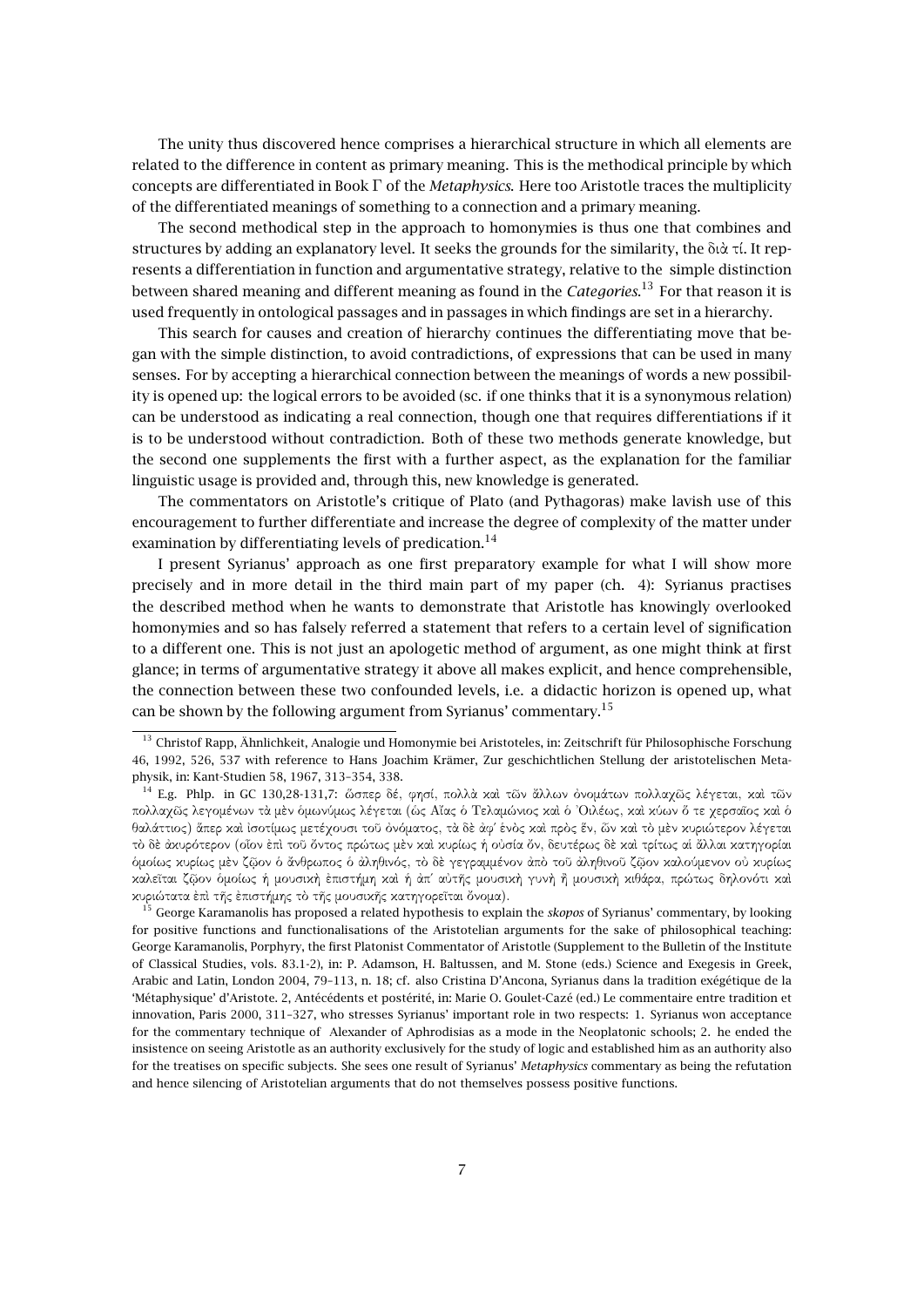Τούτων οὕτω προειληµµένων οὐ διαφωνοῦσι Πλάτων καὶ Πυθαγόρας καὶ οἱ π΄ αὐτῶν πρὸς λλήλους περὶ τὴν τῶν εἰδῶν ὑπόθεσιν, ὥς φησιν ᾿Αριστοτέλης, λλ΄ οἱ µὲν Πυθαγόρειοι περὶ τῶν αἰσθητῶν πρῶτον διαλεγό- µενοι τοῖς αὐτοῖς ὀνόµασιν ἐχρῶντο κατ΄ ναλογίαν αὐτὰ µεταφέροντες ἐπί τε τὰ µέσα καὶ τὰ πρώτιστα τῶν πραγµάτων, ὅθεν καὶ ἔδοξαν, οὐκ ᾿Αριστο- τέλει φαίην ῾ἄν᾿, λλὰ τοῖς ἐπιπολαιότερον τ κείνων ἱστορήσασι, περὶ µόνων τῶν χωρίστων εἰδῶν διαλέγεσθαι. (Syrian. in Metaph. 83,12-18)

'Once these things have been set out in this way first, Plato and Pythagoras and their followers agree among themselves about the acceptance of Forms, as Aristotle says, but the Pythagoreans, because they began their inquiries with the sensible things, used the same names, by analogy transferring them also to the median and first level of things; by this they were thought – not, I should say, by Aristotle but by those who investigated their teachings more superficially – to have been discussing only the inseparable Forms.'

The adequate distinctions are not to be found in language itself; instead one must everywhere reckon with homonymous uses of terms, which are to be discovered in the process of advancing knowledge through commentary, a process that will guide one to differentiations. Syrianus here explicitly denies that Aristotle is guilty of any error in argument.

That fits with Syrianus' 'Praefatio' to his commentary on *Metaphysics* Μ, where he emphatically recognises Aristotle as an authoritative teacher, and does so with explicit reference not only to the works in logic, ethics and natural science, but also to the Metaphysics, and there especially to Books Z and  $\Lambda$ .<sup>16</sup>

But how should we then assess his strategy of reminding Aristotle, through fictional apostrophes, of the basic principles of his own Metaphysics and conceptual system, which, so Syrianus, is in agreement with the work of differentiation undertaken by the Platonists?

In this 'Praefatio' Syrianus leaves open the grounds that may have led Aristotle to the attacks on the Platonic theory of Forms, attacks which, in Syrianus' view, miss their target.<sup>17</sup> However, he presents the observation that the attacks are in reality not directed against the Platonic doctrines at all, but 'against his own hypotheses' (sc. of Aristotle about these doctrines) (Syrian. in Metaph. 80,21f.).

In content and in relation to Aristotle himself, Syrianus thus sees no need for clarification, and so also no need for detailed refutations; however, such a need does exist, in his view, for didactic purposes:

οὐδὲν µὲν ἐχέγγυον οὐδὲ ἱκανὸν πρὸς αὐτὰς λέγοντα, τὰ πολλὰ δὲ οὐδὲ πρὸς αὐτάς, εἰ χρὴ τ΄ἀληθὲς ἀπροφασίστως εἰπεῖν, ἀπαντῶντα, ἰδίαις δὲ ὑποθέσεσι τὰς ἀντιλογίας προσάγοντα, εὔλογον ὤφθη φειδοῖ τῶν ἁπλουστέρων ἀκροατῶν, ὡς ἂν µὴ τῇ δόξῃ τῇ δικαίᾳ κατεχόµενοι τ΄ ἀνδρὸς εἰς καταφρόνησιν ὑπενεχθῶσι τῶν θείων πραγµάτων καὶ τῆς ἐνθέου τῶν πρεσβυτέρων φιλοσοφίας, βασανίσαι τὰ ῥηθέντα κριτικῶς ἅµα καὶ ἀδεκάστως εἰς δύναµιν, καὶ ἐπιδεῖξαι τάς τε Πυθαγόρου καὶ Πλάτωνος περὶ τῶν ἀρχῶν θεωρίας ἀνελέγκτους καὶ ἀπτώτους διαμεμενηκυίας, υκαὶ τὰς᾿ ᾿Αριστοτέλους κατὰ τούτων ἐπιχειρήσεις τὰ πολλὰ µὲν παρὰ θύρας ἀπαντώσας καὶ οὐδὲν τοῖς θείοις ἀνδράσιν ἐκείνοις προσήκοντα σκέµµατα διερευνωµένας, ὀλιγάκις δὲ λέγειν µέν τι πρὸς αὐτὰς καὶ ἀποτείνεσθαι προθυµουµένας, ἔλεγχον δὲ

 $16$  Syrian. in Metaph. 80,4-7 und 9-14.

<sup>&</sup>lt;sup>17</sup> Syrian. in Metaph. 80,16f.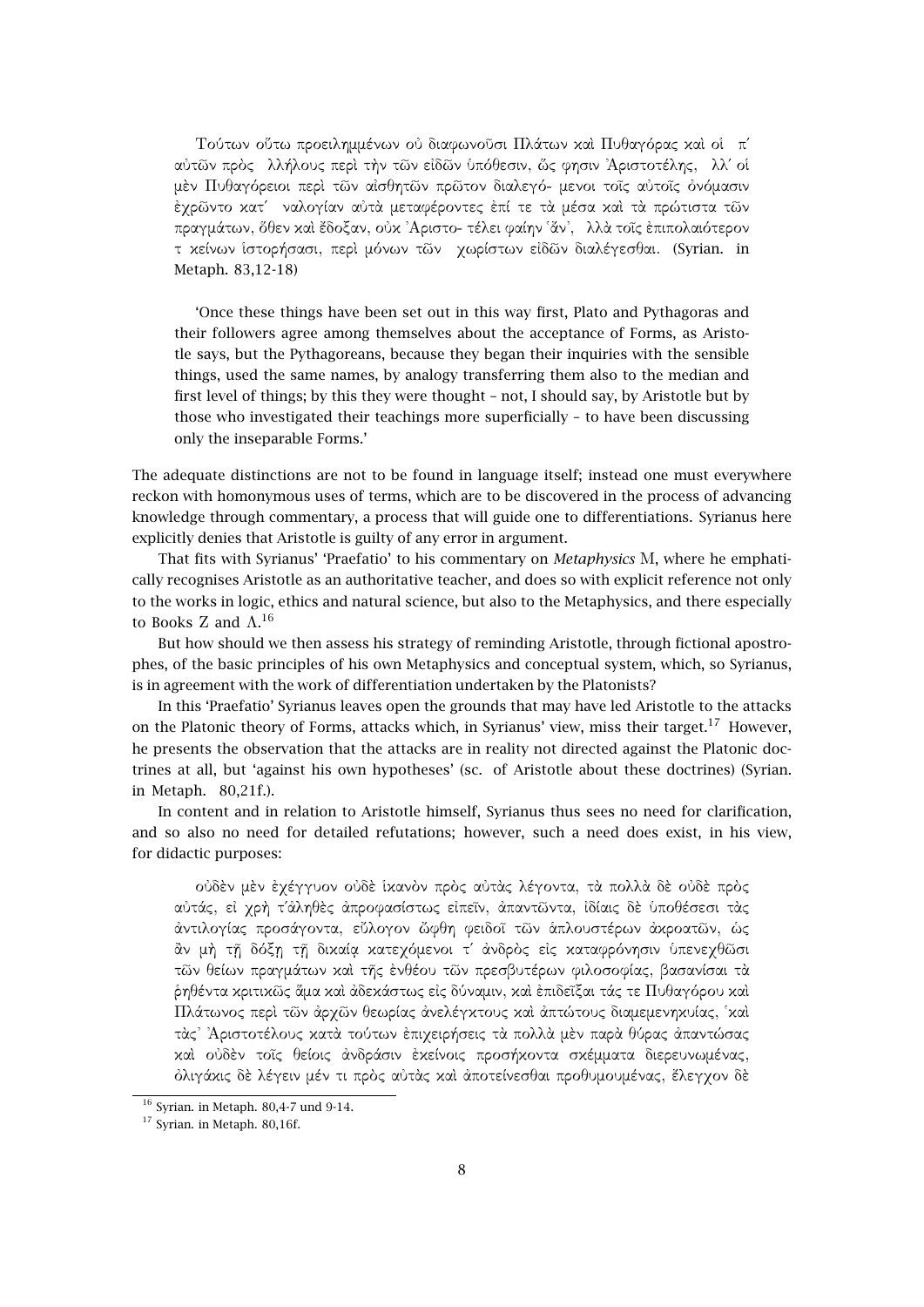### οὔτε ἐλάττονα οὔτε µείζονα προσφέρειν δεδυνηµένας. (Syrian. in Metaph. 80,22-81,2)

'. . . though here he says nothing that comes close or is adequate to them, and in large part he does not engage them at all, if one may speak the truth honestly, and instead presents counter-arguments against his own theories, it seemed reasonable, out of consideration for the simpler students – so that they are not taken in by the genuine authority of the man and hence carried off into despising the divine things and the divine philosophy of the ancients – to test what has been said by differentiation and at the same time as impartially as possible and to demonstrate that Pythagoras' and Plato's theories about first principles remain unrefuted and unshaken, and that Aristotle's attempts against them in many cases miss their target and do not at all consider problems appropriate to those divine men and, when they occasionally strive to say something relevant to them and to touch upon them, they are not able to advance a refutation of either smaller or greater extent.'

The citation of other Aristotelian treatises is thus really directed at students of philosophy, who rightly see Aristotle as a great authority. However, since they follow a still simple and, as it were, literal interpretation, they are to be guided to the correct intellectual approach by reference to his own doctrine. This allusion by Syrianus to Aristotle's own method matches in method the differentiating approach pursued by Gail Fine in her book on Aristotle's *De ideis*, just as it does also with the attempt here to trace the differentiating moves made by Aristotle himself and by the late antique commentators since Syrianus.<sup>18</sup>

The commentators on Aristotle and the discussions among the Platonists are hence, in this sense, not misusing Aristotle's terminology when they use it to analyse his argumentation against the Theory of Forms; rather, they are building on a method of approach that Aristotle himself had proposed in the Topics and other treatises, when he further developed and applied the concepts of homonymy and synonymy to uncover logical fallacies.<sup>19</sup>

In discussions of the Theory of Forms the same distinction is moulded and applied in a quite different way by the ancient commentators on the Metaphysics: a differentiation is made between predications on particular things and predications on Forms, which logically and ontologically precede the particular things as thinkable possibilities and principles; this differentiation is required by the substantive issues in question. The commentators are here setting themselves in a

 $^{18}$  Thomas Alexander Szlezák, Die Lückenhaftigkeit der akademischen Prinzipientheorien nach Aristoteles' Darstellung in Metaphysik M und N, in: Andreas Graeser (ed.) Mathematik und Metaphysik bei Aristoteles, Bern 1987, 45–67, 49-51 points out that in this distinction Aristotle is oriented towards a 'Modell des zeitlichen Werdens wahrnehmbarer Dinge' (50, 'a model of the generation in time of perceptible things'), and that the possibilities cited by him are 'klarerweise nur auf wahrnehmbare Substanzen anwendbar' (ibid., 'clearly only applicable to perceptible substances'). This allows him to conclude: 'In der Tat liegt dem Vorwurf der Unterlassung einer wesentlichen semantischen Unterscheidung letztlich eine Meinungsverschiedenheit über Zielsetzung und Natur der akademischen Frageweise zugrunde.' (50, 'In fact the charge of leaving out an essential semantic distinction is ultimately a difference of opinion about the goals and nature of the Academic style of enquiry') Overall he wishes to show that the objections that Aristotle advances (above all against the fact that the Platonic doctrine has gaps) are not justified, to the extent that they do not consider the internal consistency of the theories but demand from them explanations that do not even arise within the horizon of their own questions/system. This accords with Fine's approach, viz. that Aristotle is refuting his own construction of Platonic doctrines (cf. p. 2).

 $19$  See below p. 20. Stephen Menn has proposed for such processes of applying a concept to different content three Arabic terms (*tashbîh, ta't.îl, tanzîh*), which focus primarily on the religious and ontological problems arising from the simple transfer of forms of predicate and the need to 'purify' such erroneous simple transfers: Stephen Menn, Self-Motion and Reflection: Hermias and Proclus on the Harmony of Plato and Aristotle on the Soul, 49f. In my view this does not pay enough attention to the late antique commentators' systematic use of the opportunity to undertake differentiating transfers in and out of different contexts (even in readings of the dialogues).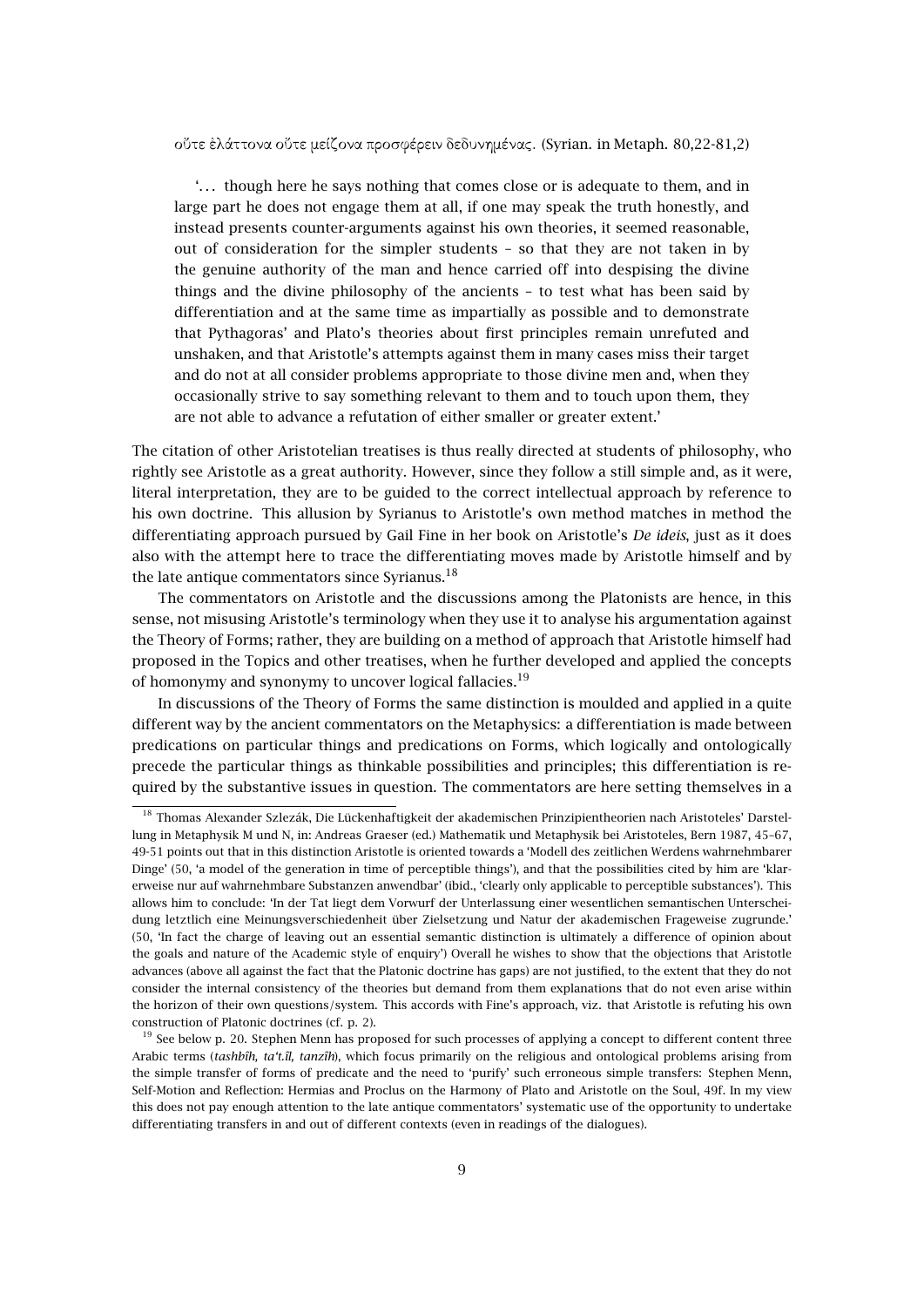Platonic tradition of uncovering homonymies in the context of clarifying problems in the Platonic Theory of Forms. Paradigmatic for such efforts to differentiate is the commentary offered on the discussion of Forms in the first part of Plato's dialogue *Parmenides*; we first encounter this commentary as a connected account in Proclus.<sup>20</sup> Reciprocal influences with the peripatetic tradition of commentary on Aristotle are here very probable.

The adaptive transfer of the pair of concepts from the *Categories* into other argumentative contexts is, furthermore, paradigmatic for the use of the conceptual apparatus of the *Organon* in commentaries on the Aristotelian treatises on specific subject-matters and on Platonic dialogues as a whole. For the late antique Aristotle commentators use the propaedeutic dialectic, the instruments provided by (*Isagoge*,) *Categories*, *De interpretatione* and the syllogistic, as a didactic resource for the hermeneutic study of the texts they comment upon. This corresponds to the Neoplatonic school curriculum, which had been established at latest since and by Iamblichus, in which training in the techniques of the *Organon* provided the armoury of tools needed for philosophical teaching, something that was therefore taught at the beginning of a student's education.<sup>21</sup> This also corresponds to the teaching activity of Plotinus' student Porphyry, who was probably the first to integrate Aristotle into the philosophical teaching of the Platonic schools as a second central teaching authority.<sup>22</sup>

The fact that this conceptual armoury was available and ready for use by the recipients is reflected in the commentators' frequent practice of making explicit the logical figures in the Aristotelian argumentation. This is also revealed by the use of visual figures representing the three Aristotelian logical figures in the marginal glossing of the manuscripts of Aristotle, which appear alongside textual glosses containing excerpts from the late antique commentators on Aristotle.<sup>23</sup>

However, not only the Aristotelian treatises, but also texts and concepts from the Platonic tradition were interpreted on the basis of Aristotle's *Organon*. <sup>24</sup> The investigation of the presence of concepts from the *Organon*, and commentary on them, in the commentators on Plato and in other Platonic text forms, as well as in other, non-logical commentaries on Aristotle, can yield important insights into the reciprocal inter-relation between the exegesis of Plato and of Aristotle. It can also cast light on the links between, and the equal standing of, the exegesis of Plato and

 $^{20}$  Examples from Procl. in Prm. (on 128b): Proclus uses the Aristotelian terminology as the (first) logical approach: ῞Οτι δὲ εἶναι δεῖ τὸ ἓν ὂν πρὸ τοῦ πλήθους, λάβοις ἂν διὰ µιᾶς µὲν ἐφόδου λογικῆς τοιαύτης ἢ ὁµωνύµως λέγεται τὸ ὂν κατὰ τῶν ὄντων πάντων, ἢ συνωνύµως, ἢ ὡς ἀφ΄ ἑνὸς καὶ πρὸς ἕν ...; (on 130e): explicitly stating the need for differentiation of similar predications: 851,5-852,26; (on 133d): 93919ff. explicitly citing Aristotle.

<sup>&</sup>lt;sup>21</sup> Cf. Leendert Gerrit Westerink, Anonymous Prolegomena to Platonic Philosophy, Amsterdam 1962, preface; id., The Alexandrian commentators and the introductions to their commentaries, in: Richard Sorabji (ed.) Aristotle transformed. The Ancient Commentators and Their Influence, Oxford 1990, 325–348 stresses that a standard form became established for the introductions to the commentary texts, which were of importance for didactic purposes, and the stability of this form.

<sup>&</sup>lt;sup>22</sup> George Karamanolis, Porphyry, the first Platonist Commentator of Aristotle.

<sup>&</sup>lt;sup>23</sup>Cf. the exemplary edition of Nikos Agiotis, Kodex Guelf. 24 Gud. gr.: Transkriptionen von Scholien, Marginalien, Interlinearien zu Aristoteles, De interpretatione c. 1 – 4, in Commentaria in Aristotelem Graeca – Heuristik (Datenbank): <http://cagb-db.bbaw.de/handschriften/handschrift.xql?id=R3VlbGYuIEd1ZC4gZ3IuIDI0>. A research project under my direction is currently engaged in the study of these glosses and their significance for the movements of knowledge in and by the Aristotelian treatises.

<sup>&</sup>lt;sup>24</sup> An example to which I shall return is Alexander's summary of the discussion in Περὶ ἰδεῶν in his commentary on Α 9, 990b15, where he presents the grounds why the Platonists cannot accept Forms of relatives. That is excluded because for them the Forms are something that subsists in itself, whereas relatives have their being in their relation (σχέσις) to one another: Alex. Aphr. in Metaph. 83, 24-26. With this Alexander's summary is applying criteria from the *Categories* (Cat. 6a36-b2) to the discussion about the Forms. See in detail below, p. 21.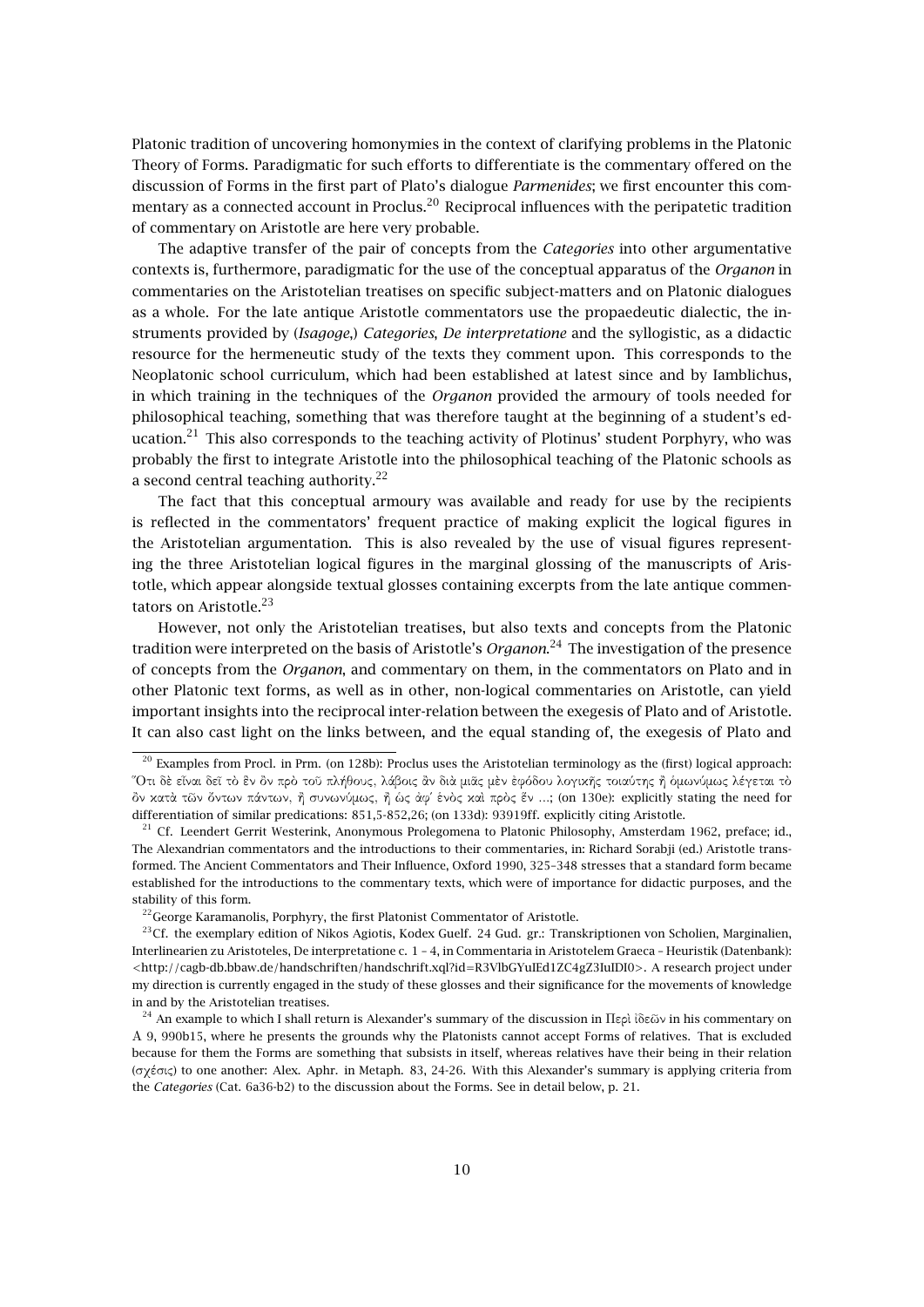Aristotle in the teaching practices of the Neoplatonic philosophical schools.<sup>25</sup>

# **3 Homonymy and Synonymy in Metaphysics Α 9, Α 6 and Μ 4**

Strategies of argument by the ancient commentaries aimed at discovering homonymies as a source of logical errors occur with special frequency and with a specific *skopos* in the lemmata to the discussion of Platonic and Pythagorean doctrines. The reason for this is that the method of differentiation by resolving homonymies is a relatively simple procedure which, through teaching of the *Categories*, was established and already well practised in the initial phase of teaching. As the discussion of the Forms concerns matters in the sphere of the purely conceptual, which are hence especially hard to communicate and approach, a familiar and simple-to-use method of differentiation is especially helpful for didactic purposes.

The functionalisation of this differentiating procedure can be investigated paradigmatically by comparing the commentaries on Metaphysics Α 9, and within them taking the example of the commentary on Α 9, 990b15-17.

ἔτι δὲ οἱ ἀκριβέστατοι τῶν λόγων οἱ µὲν τῶν πρός τι ποιοῦσιν ἰδέας, ὧν οὔ φαµεν εἶναι καθ΄ αὑτὸ γένος, οἱ δὲ τὸν τρίτον ἄνθρωπον λέγουσιν. (Arist. Metaph. 990b15-17 $^{26}$ 

'Further, of the most accurate arguments, some lead to Ideas of relations, of which we say there is no class of its own, and others introduce the 'third man'.'

This passage treats the consequence that acceptance of the kind of Forms imputed to the Platonists by Aristotle would entail the necessity of accepting Forms of relatives and would lead to an argumentation in which 'the Third Man' is introduced, that is, in which there is an infinite regress in pursuit of an explanatory level.

I shall first discuss the context of the argument in Aristotle in order to be able to consider the strategies of the commentators. Then I analyse Alexander's commentary in the *editio vulgata*, after which I draw out the differences in the *altera recensio* and in Asclepius and Syrianus (in his commentary on the parallel passage in  $M$  4, in which the arguments from  $A$  9 considered here are differently contextualised).<sup>27</sup>

Aristotle in Chapter 8 begins his second survey of the conceptions of earlier thinkers. Whereas Chapter 8 is devoted to other positions, including Pythagorean ones, in Chapter 9 he turns to those that accept Forms.<sup>28</sup> The question that Aristotle now poses is: what does reference to Forms contribute to the search for the causes of things, which is Aristotle's concern in A as a whole?<sup>29</sup>

<sup>&</sup>lt;sup>25</sup> Karamanolis argues that it was Porphyry who first accepted and used Aristotle as an authority in philosophical teaching of equal value to Plato and in agreement with him: George Karamanolis, Porphyry, the first Platonist Commentator of Aristotle, esp. 100; see on the didactic function of the commentary literature as a whole: Ineke Sluiter, Commentaries and the Didactic Tradition.

<sup>&</sup>lt;sup>26</sup> Primavesi in A 9 convincingly argues for the reading ἀχριβέστατοι and thus follows the α-tradition and Alexander's lemma.

<sup>&</sup>lt;sup>27</sup> Syrianus' commentary responds in its argumentation to the different context created by Aristotle in M 4, for which reason I have not been able to present the four commentators' strategies towards the passage of Α 9 under discussion in a strict chronological arrangement.

<sup>&</sup>lt;sup>28</sup> Oliver Primavesi, Second Thoughts on Some Presocratics (Metaphysics A 8, 989a18-990a32), with a new critical edition of the Greek Text by Oliver Primavesi, in: Carlos Steel (ed.) Aristotle's Metaphysics Alpha. Symposium Aristotelicum, Oxford, 225–264, 226-229.

<sup>&</sup>lt;sup>29</sup> On the differentiation of the goal of argument in Chapters 3-7 relative to Chapters 8-9 see 988b16-21.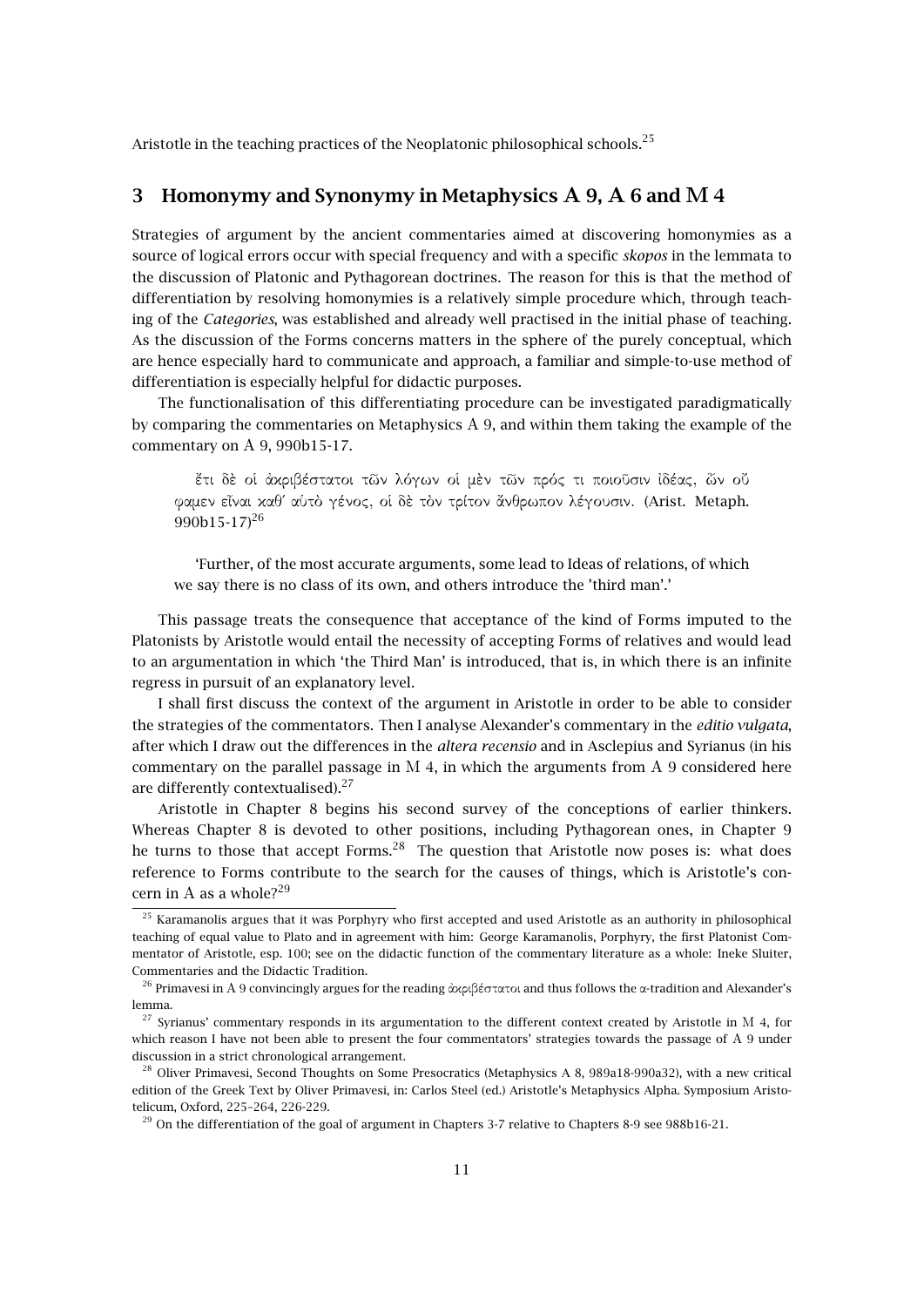In brief, and at times in an abbreviated form that cites material already familiar, he presents various arguments against the validity of the Theory of Forms.<sup>30</sup> These all, in different ways, concern the question of the kind of similarity between particulars and Forms, and the *aporiai* that can be derived from such relations of similarity if the Forms are to serve as explanatory causes for the particulars.

In our passage (990b15-17) Aristotle debates a way of understanding this similarity which he terms 'very well thought through' or 'most precise' (ἀκριβέστατον), but which he nonetheless criticises with the argument that two *aporiai* arise from them, and indeed either both together or at least one of the two. These two *aporiai* are, firstly, the acceptance of Forms of relatives, which 'we' reject, as Aristotle says, placing himself within the Academic tradition, or, secondly, the infinite regress which (as Alexander says) had been known since the sophists and Plato's *Parmenides* (Prm. 132a-133a) by the name 'the Third Man', that is, the argument that if one assumes Forms that are similar to particulars, then a higher Form must also be assumed as the common feature shared by the two similar relata.<sup>31</sup> In what follows I will concentrate on the first part of this critique (except for the analysis of the exegesis of Syrianus and Asclepius, where the discussion of 'the Third Man' is included.)

Aristotle's formulation here is very brief.<sup>32</sup> Our question, thus, is: how does a most exact form of expression and differentiation lead to the acceptance of Forms of relatives (which was according to Aristotle rejected by Platonists<sup>33</sup> as impossible)?

# **3.1 Aristotle's use of 'homonymous' and 'synonymous' in Α 6 und Α 9**

Taking a cue from the arguments about similarity that define the Chapter, it seems most obvious to look for the connection at the point where a differentiation is sought in the predication of something (universal) about particulars.<sup>34</sup> For the opening brief arguments cite a position that identifies the Forms directly with the abstract universal that can be predicated of many particulars (ἓν ἐπὶ πολλῶν b7f.) alongside those particulars. The demonstration that this cannot be adequate determines the arguments in the chapter up to this passage.

If the λόγος that is now under discussion is more exact, then it must introduce a further differentiation.<sup>35</sup> What that is is not made explicit by Aristotle himself and can therefore only be

<sup>&</sup>lt;sup>30</sup> Gail Fine, On Ideas: Aristotle's Criticism of Plato's Theory of Forms, vii sees in this a tactic by Aristotle, which seeks to indicate the faultiness of what is presented through the confused character of the presentation. However, she differentiates between the position of Plato himself and the interpretations of it to which Aristotle responds or which he constructs, and which he then in his refutations charges with a systematic lack of transparency.

<sup>&</sup>lt;sup>31</sup> William David Ross, Aristotle's Metaphysics, reprinted 1953 with corrections, Oxford 1924, 194-196. The problem is discussed in detail from the aspect of self-predication of the Forms by John Malcolm, Plato on the Self-Predication of Forms: Early and Middle Dialogues, Oxford 1991.

 $32$  See the interpretation by Gail Fine, On Ideas: Aristotle's Criticism of Plato's Theory of Forms, 197-202 in debate with Robin, Leszl und Cherniss: Léon Robin, La théorie platonicienne des idées et des nombres d'aprés Aristote. Étude historique et critique par Léon Robin, Ann Arbor 1908; Walter Leszl, Aristotle's Conception of Ontology, Ann Arbor 1975; id., Logic and Metaphysics in Aristotle; Harold F. Cherniss, Aristotle's Criticism of Plato and the Academy, Baltimore 1944.

<sup>&</sup>lt;sup>33</sup> Dorothea Frede, The Doctrine of Forms Under Critique (Part 1), with a new critical edition of the Greek Text by Oliver Primavesi, in: Carlos Steel (ed.) Aristotle's Metaphysics Alpha. Symposium Aristotelicum, Oxford 2012, 265–296, 272, speaks of 'unwelcome forms'.

<sup>&</sup>lt;sup>34</sup> See on this below fn. 46, with reference to the interpretations of ibid. and Gail Fine, On Ideas: Aristotle's Criticism of Plato's Theory of Forms, 197-202.

 $35$  Fine, too, pleads for a distinction between the 'Accurate One over Many Argument' discussed here from the first 'One over Many Argument' and proposes that Aristotle introduced this second argument to soften his critique of the Platonic Theory of Forms: ibid., 201. That is interesting, as the proposal ascribes to Aristotle an intention to differentiate through the interpretations of the Theory of Forms which he is critiquing.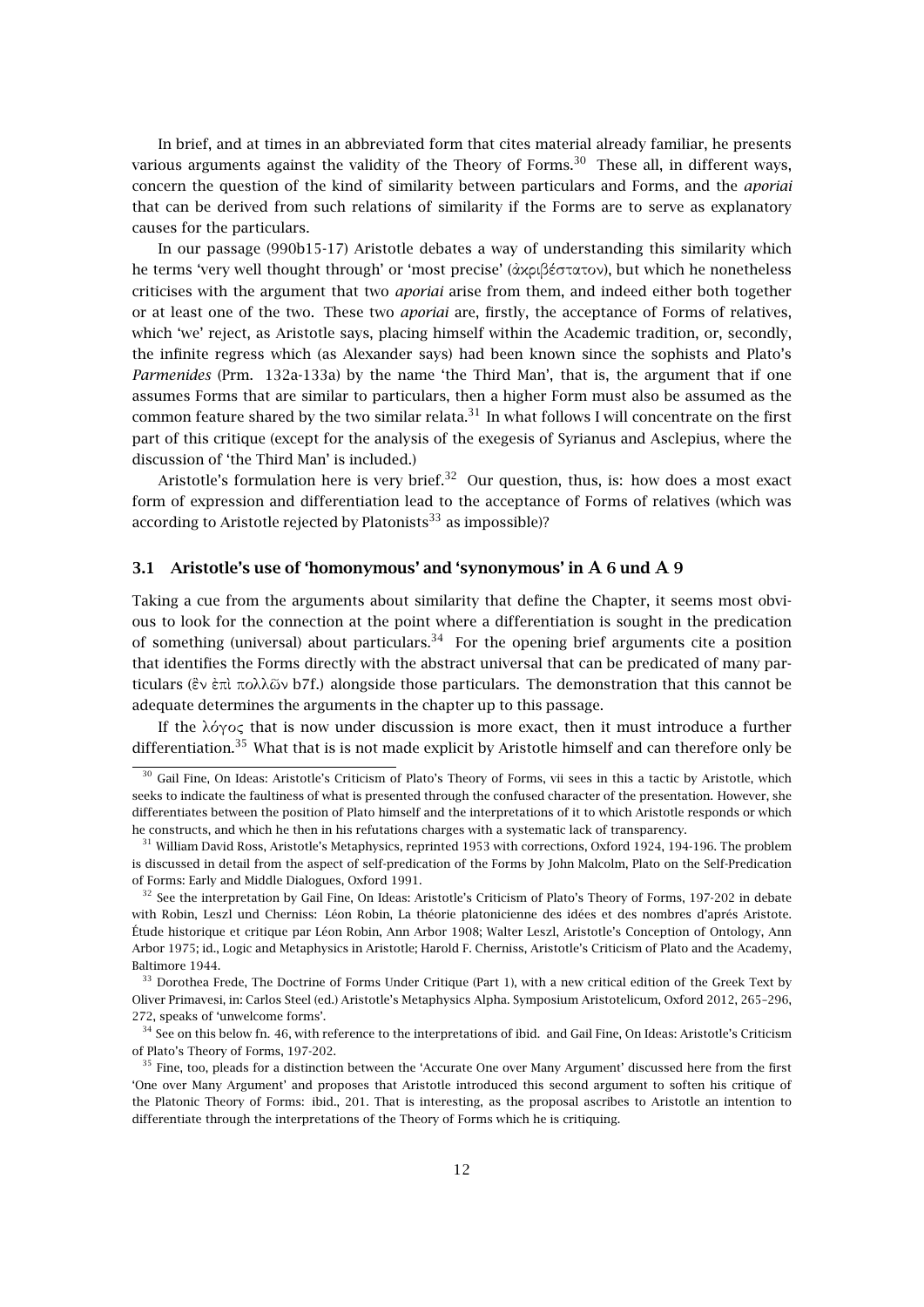established indirectly.

In the spirit of the *Categories* (Cat. 1a1-12) it would be most obvious to seek this differentiation in the analysis of a homonymous relation between Form and particular. Aristotle makes this possibility explicit at three points in A  $(987b9f, 990b6f, 991a5-8)^{36}$ 

Already in Α 6, in a much-discussed passage that recounts the genesis of the Theory of Forms, he reports that due to the fact that sensibly perceptible particulars are subject to alteration and change, Plato had ruled out the possibility that universal definitions could refer directly to particulars (987b6f.). For that reason he called that which *could* be a universal concept a 'Form'. However, these universals can only be predicated indirectly of the particulars, via the Forms (κατὰ ταῦτα), which are apart from the particulars (987b7-9).

This is followed by a hard-to-interpret formulation, which poses exegetical problems that are reflected also in the manuscript transmission. The sentence has been elucidated in a recent close study by Carlos Steel.<sup>37</sup> Picking up the line of thought in the commentators' discussion I here supplement Steel's reflections by proposing two differentiations: one with regard to Aristotle's argument itself and one with regard to Alexander's exegesis.

κατὰ µέθεξιν γὰρ εἶναι τὰ πολλὰ τῶν συνωνύµων [ὁµώνυµα] τοῖς εἴδεσιν (987b9-10)

'for the many that is synonymous with the Forms is [sc. something definite] by participation in them'

The transmission is (1) τῶν συνωνύµων in Laurentianus 87.12 and in Alexander, Asclepius and Moerbeke's translation, and (2) ὁµώνυµα in combination with τῶν συνωνύµων in Parisinus Graecus 1853.

The reading ὁµώνυµα is unknown to both Alexander and Asclepius. It is worth examining whether this is a later marginal explanation of τῶν συνωνύμων which has entered the text in the course of transmission. The character of such a marginal note and the grounds for its appearance would need to be sought in the text of Aristotle, an attempt I shall now make.

Steel<sup>38</sup> begins his interpretation of the sentence quoted above with a summary of Alexander's exegeses.<sup>39</sup> As regards Aristotle he ultimately comes to the conclusion that there is no ground to assume that Aristotle must be imputing to Plato the view that Forms and particulars stand in a homonymous relation, because the *Parmenides* passage cited does not use 'homonymous' in the strict sense of the *Categories* as 'only homonymy' but rather in the simple sense of having the same name, without any further differentiation of the meanings involved. $40$ 

Steel stresses that Aristotle in Α 9 explicitly understands Plato's view as accepting the thesis that Forms and particulars must be synonymous with one another. In that case, however, he must also accept that the two have the same essence; if Plato were to contest that, the result would be the position, unacceptable to Plato, of strict homonymy. In Α 6, so Steel, Aristotle refrains from

<sup>&</sup>lt;sup>36</sup> On homonymy and synonymy in the Theory of Forms: G.E.L. Owen, A Proof in the Peri Ideon, in: Journal of Hellenic Studies 77, 1957, 103–111; Christopher Shields, Order in Multiplicity: Homonymy in the Philosophy of Aristotle, Oxford 1999; Terence Irwin, Homonymy in Aristotle, in: Review of Metaphysics 34, 1981, 523–44, Gail Fine, On Ideas: Aristotle's Criticism of Plato's Theory of Forms, 144-151.

 $37$  Carlos Steel, Plato as seen by Aristotle (Metaphysics A 6), with a new critical edition of the Greek Text by Oliver Primavesi, in: Carlos Steel (ed.) Aristotle's Metaphysics Alpha. Symposium Aristotelicum, Oxford 2012, 167–200, 177-180. <sup>38</sup> ibid., 177-180.

<sup>39</sup> At the end he also refers to an analogous passage in Proclus' commentary on the *Parmenides*, which addresses the question why Plato in the *Parmenides* says of the particulars that they are homonymous with the Forms. Alexander's attempts to explain this will be discussed below in debate with Steel's arguments.

 $40$  Carlos Steel, Plato as seen by Aristotle (Metaphysics A 6), 179.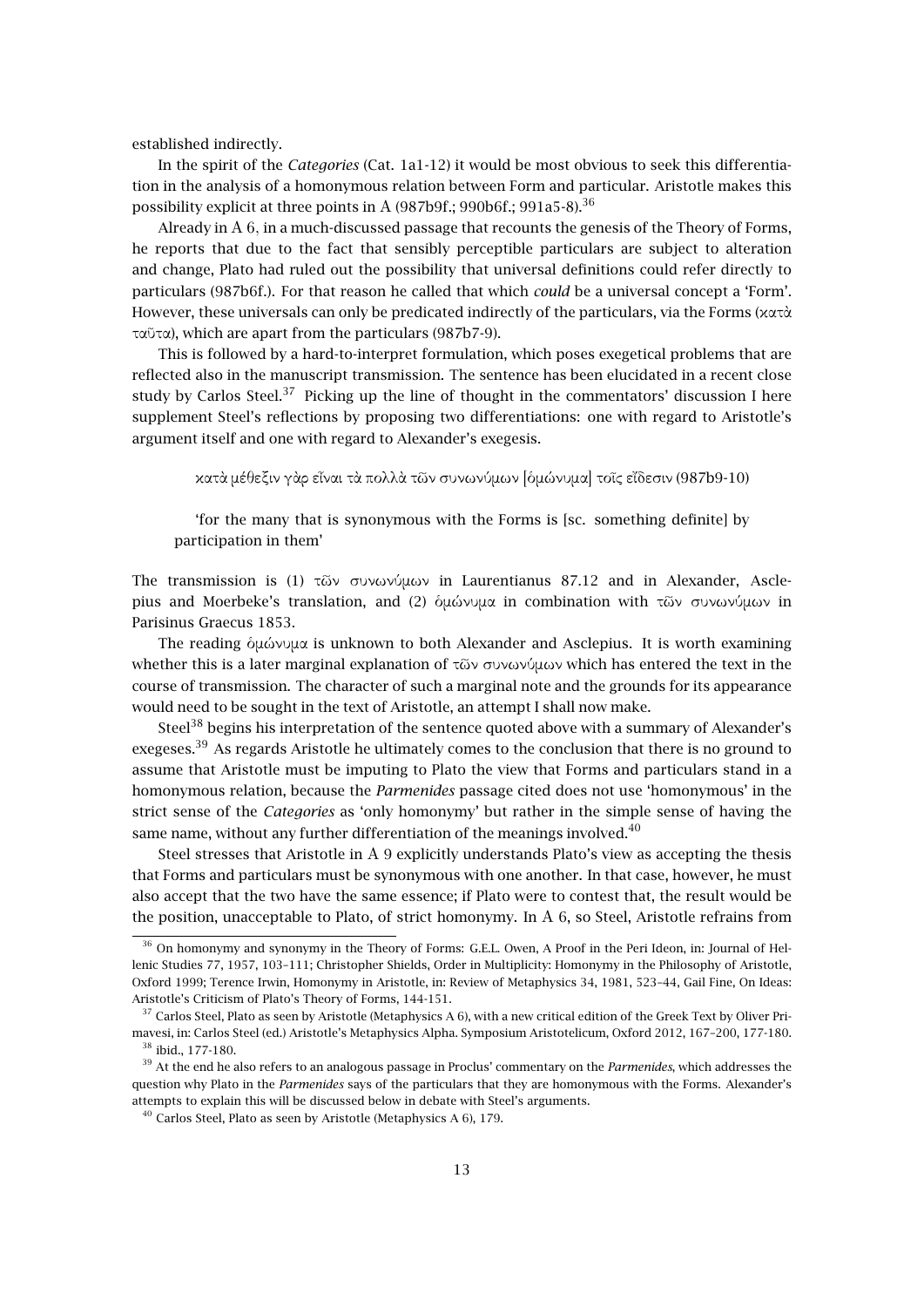raising the problems related to the rejection of a shared substance, and the differentiations they would prompt, and understands by 'synonymy' the similarity with regard to name and being.<sup>41</sup>

A focus on the strategy of argument suggests, as an option for interpreting Aristotle, a further differentiation of these reflections, if we consider even more specifically the different strategic argumentative contexts in the passage cited and in the two passages in A 9 (990b6f.; 991a5-8).<sup>42</sup>

Aristotle begins Chapter Α 9 by creating a connection between the Theory of Forms and the search for causes. In their search for the causes of things, the Platonists had assumed Forms and, as something that is apart from the particulars, they had counted an equal number of them in addition (990a34-b2); in reality, so Aristotle, this had added no explanatory content.

From this argumentation Aristotle in 990b6-8 says that there is something homonymous which can be predicated of sensibly perceptible and of eternal things as an abstract universal ('as one over many'). What usage of the term 'homonymous' should we assume in this passage, in which Aristotle is trying to establish, in a way relevant to the search for causes, that there is not a difference between the particulars and the Forms, the latter being identified with the abstract universal concept?

Clearly it is here not, or not directly, possible to apply the usage established in the *Categories* (1a1-12). There, as we have seen, something is homonymously predicated if it is predicated of something else with the same word (ὄνομα) but a different meaning (λόγος). The focus is on this simple distinction between homonymy and synonymy as respectively the mere sharing of a name or also of a common meaning, in which there is a difference of meaning in homonymy.

However, in the expression 'homonymous' the accent can also be placed on the fact that there is a shared name, but that no inquiry has yet been made into the relation between the meanings (λόγοι), i.e. that this quality remains for now undefined.

Such a usage is found in Plato, who terms the Forms homonymous with the particulars in the *Parmenides* (133d3), *Timaeus* (52a5) and *Sophistes* (234b7). In the *Parmenides* the passage is part of the propaedeutic, anagogic-didactic exchange between Parmenides and the young Socrates. The specific context is an *aporia* into which Parmenides wants to lead Socrates: if he accepts that the Forms and knowledge of them cannot be related to the particular and knowledge of it, then it follows that it is in principle impossible to know anything at all. The description of the particulars as the same merely in name is part of this argument, which leads into the *aporia* but which thereby indicates the need to introduce more distinctions. If the particulars are the same as the corresponding Form only in name, the resulting separation of particular thing and particular knowledge from Form and knowledge as a whole would entail a series of *aporiai* that would present a basic challenge to the possibility of rational knowledge and rational discourse (135b6-c4).

In the *Sophistes* the argumentative context does not relate directly to the distinction between particular and Form. Instead its aim is to define the production of appearances by the sophists by classing the sophist's art as one of the mimetic arts. It is said here that the products of this imitative art of producing appearances generate imitations which are homonymous with that which is, and hence they are able to deceive the young, but this statement about homonymy does not exclude a similarity in content. This would in fact be necessary for a successful deception, even though the emphasis is here on the difference between that which is and a mimetically

<sup>41</sup> Carlos Steel, Plato as seen by Aristotle (Metaphysics A 6), 180.

 $42$  Gail Fine distinguishes between an 'extreme' and a 'moderate' understanding of homonymy, by which the 'moderate' understanding does not exclude a possible similarity of the λόγος, or partial overlap (Gail Fine, On Ideas: Aristotle's Criticism of Plato's Theory of Forms, 145f.). It seems to me important to broaden this 'moderate' understanding through further, context-specific differentiations.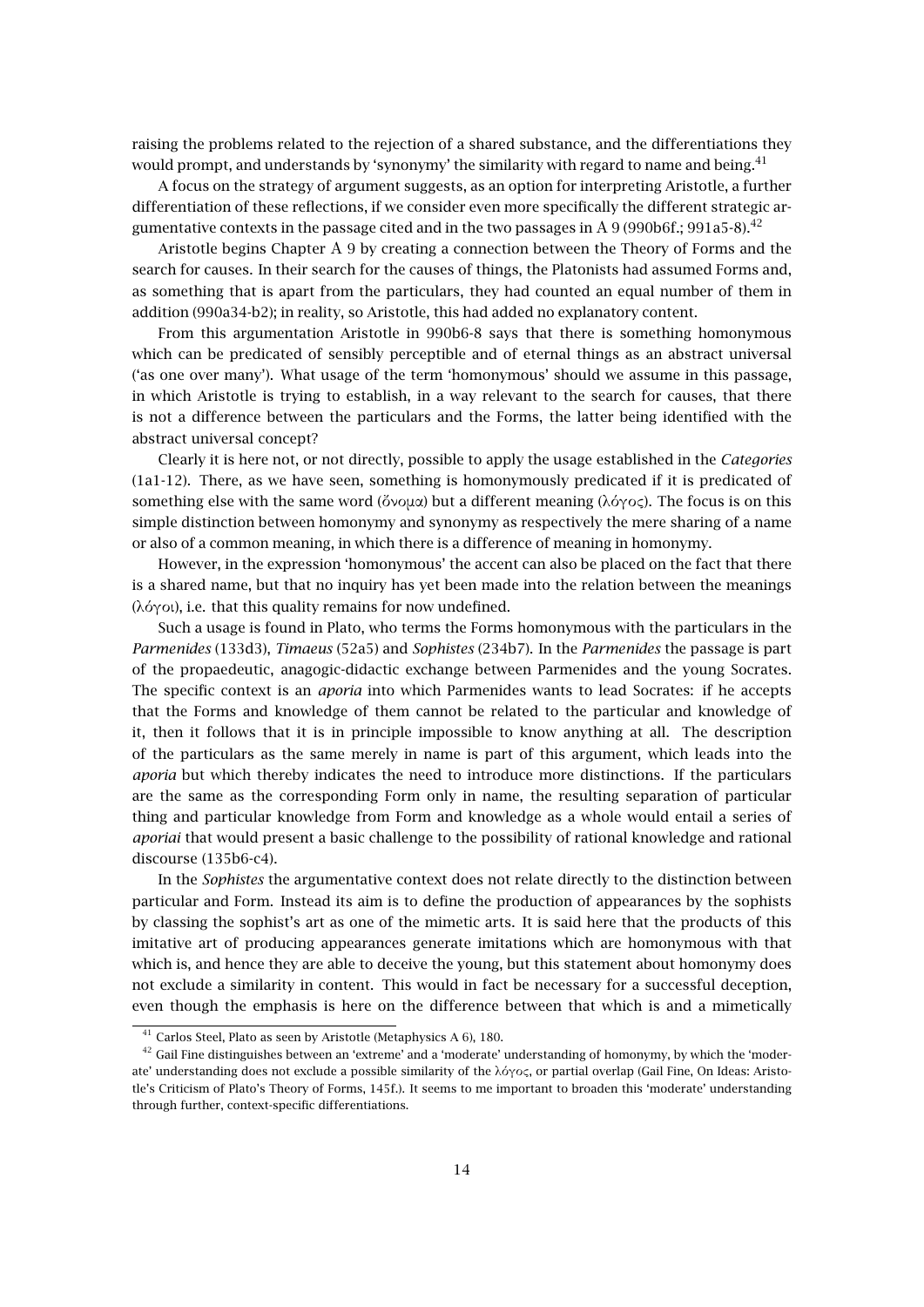produced appearance.

The *Sophistes* passage is thus of interest for the fact that it generates a need for differentiation, for the purposes of argumentative strategy. The differentiation concerns the question what defines the separate nature of the λόγος of the predication, viz. is it defined in reference to realised definite instances, or in reference to independent versus dependent being?

The situation is a very similar in the passage in the *Timaeus*, which appears in the wellknown context, relevant to the Theory of Forms, of the introduction of matter as a third principle alongside Forms (Ideas) and eidetic definition in the particulars. Here it is said of the immanent forms that they are 'homonymous [with the Forms/Ideas], similar to them, secondary, perceptible, generated, are always moved about, came into being at a particular place and in turn perished from there, are apprehensible by opinion together with perception' (52a5-8). Of these immanent forms Timaeus also says that they are imitations of that which always exists (50c4f.). They too are thus assigned both a substantive difference with regard to their manner of being and also a similarity with regard to the εἶδος realised in a particular thing. Thus one is entitled to translate both interpretively as either/both 'only the same in name' or else/as well as 'showing their sameness in their name'.

Aristotle thus has a predecessor in Plato in using the term 'homonymous' in the context of an argument that calls for differentiations and makes it possible to place emphases on different aspects.

The second passage in Α 9, 991a5-8, adopts the simple distinction of concepts used in the *Categories*, too, but here it is used *in the same sense* as in the *Categories*.

εἰ δὲ µὴ τὸ αὐτὸ εἶδος, ὁµώνυµα ἂν εἴη, καὶ ὅµοιον ὥσπερ ἂν εἴ τις καλοῖ ἄνθρωπον τόν τε Καλλίαν καὶ τὸ ξύλον, µηδεµίαν κοινωνίαν ἐπιβλέψας αὐτῶν. (Arist. Metaph. 991a5-8)

'But if they have not the same form, they will be homonymous, and it is as if one called both Callias and a wooden image 'man', without observing any commonality between them.'

Aristotle once more formulates the dilemma of the similarity of the particulars and the Forms: if one posits that the definition (εἶδος, which is the same as the λόγος in the *Categories*) of the Forms is the same, there must be something common to both Form and particular; but this leads to an infinite regress. If, in contrast, one posits that the substantial being (εἶδος or λόγος) of the two is predicated in a solely homonymous way, then we are dealing with a weak kind of similarity which does not take any account of the commonality that exists between the two. Aristotle's example is Callias and a wooden statue of Callias.

It is implied that here too one could say that 'Callias' is predicated of Callias and of his likeness strictly homonymously in the sense of the *Categories*. By this, however, one would be neglecting the commonality in their definition (κοινωνία); that is, this commonality is left underdefined. Aristotle thus makes clear indirectly that to answer these questions it is necessary to differentiate the simple distinction of the *Categories* on which his argument is based, though he does so, admittedly, without presenting such a solution himself.

What is sought is a defined difference among the meanings (when some commonality exists), and this could be understood, in the spirit of the Platonic Theory of Forms, as the distinction between proper (κυρίως) and improper (µὴ κυρίως or δευτέρως) predication.

This differentiation in the predication corresponds, further, to the position that Aristotle himself favours in his analysis of homonymous relations i.e. in the *Metaphysics*, when he con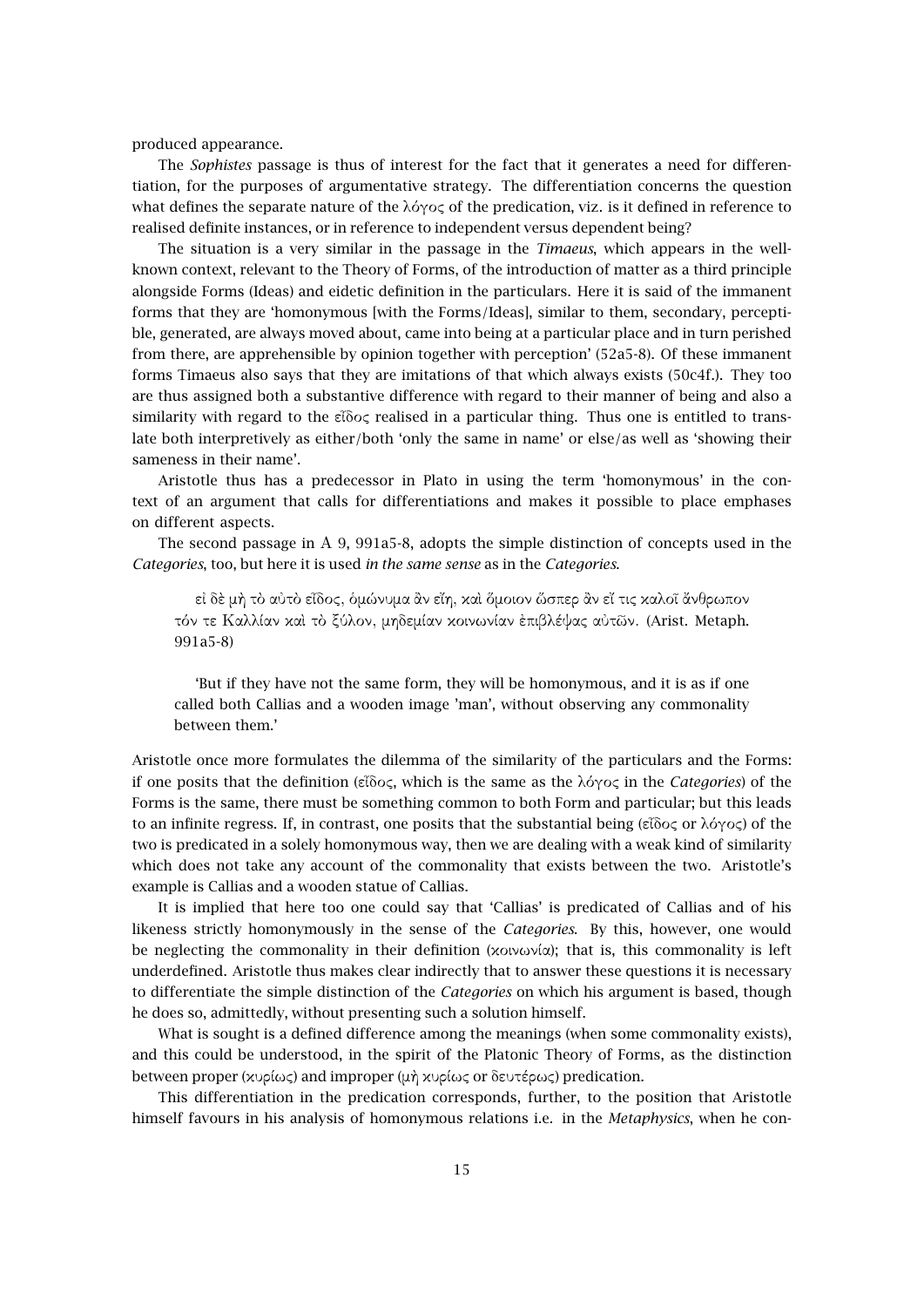siders the way in which two predications refer to one thing (πρὸς ἕν). With this, however, both Plato and Aristotle set up a hierarchy in which one thing is 'properly' something, while another thing is only 'improperly' or secondarily so. secondarily so. 'Socrates' is predicated properly of the teacher of Plato, but improperly of an image of Socrates. One meaning is that of the model, the other that of the likeness. The differentiation helps one to understand the substantive point that something can be similar to something else, and similar in a way defined by content, without it necessarily being granted the same ontological status.

Against this background we can (following Steel) construe the genitive in the passage at 987b9f. as a genitive of definition and translate 'the many, which is synonymous with the Forms, is [sc. something definite] by its participation in them'. 'Synonymous' thus refers to the sameness in meaning (λόγος) that must necessarily be presupposed, but not to an absolute identity in essence.

We can now propose that the reading ὁµώνυµα in Par. Gr. 1853 was originally a gloss on τῶν συνωνύµων in 987b9f.<sup>43</sup> (1) It can be affirmed that the gloss indicates the need to clarify the verbal usage; when we examine the ancient commentaries we will see that this necessity was seen very clearly by the commentators and that a detailed explanation was provided. (2) It hints that assuming a relation of simple synonymy between Form and particular leads necessarily to *aporiai*, and that for that reason the other side of the relation of similarity needs to be supplemented, viz. the necessity that there be a defined dissimilarity of meaning. Thus the reading of Par. Gr. 1853 at this passage reveals that the reader is presented with a double possibility: the particulars have a homonymous relation to the Forms insofar as they stand apart in ontological status, but a synonymous relation insofar as their definition (their λόγος) depends on the Forms and is the same as them, even if, on a more differentiated view, only dependently and secondarily the same or similar.

The gloss ὁµώνυµα makes explicit these options for differentiation, which go beyond the still simple distinction of the *Categories*. It thus pursues strategies of argument that we will be able to identify also in the commentaries by Alexander, Asclepius and Syrianus on the passages in question,<sup>44</sup> but not in Aristotle himself. In this passage (though not in the analogous discussion in the *Περὶ ἰδεῶν*) he keeps the argumentation at a simpler level, in which the sameness of content in a predication is derived from the concept of participation, and hence he speaks of a synonymy in the sense of the *Categories*.

<sup>&</sup>lt;sup>43</sup>In this codex there are at this point two marginalia (dated by Dieter Harlfinger to the 13th or early 14th century, i.e. about 400 years after the codex had been written), that attest (1) knowledge of the other reading and (2) awareness of the three ways of understanding τῶν συνωνύµων, τῶν ὁµωνύµων (as an interpretation of τῶν συνωνύµων), τὰ πολλὰ τῶν συνωνύµων and of the problems that are involved in these meanings. In the first and shorter gloss the writer is refering to another reading in other manuscripts that have τὰ πολλὰ τῶν συνωνύµων, τοῖς εἴδεσιν. I include also a transcription of the longer one (added to τὰ πολλὰ at the bottom margin) by Dieter Harlfinger, with many thanks: τὰ καθέκαστα καὶ κατὰ µέρος ταῦτα καὶ αἰσθητὰ τῶν πραγµάτων, ἐν µεθέξει φησὶν ἔλεγε πλάτων εἶναι τῶν ἰδεῶν ἀιδίων οὐσῶν καθόλου ὄντα λεγόµενα, ὁµωνύµως τοῖς εἴδεσι τὸ δὲ τῶν συνωνύµων οἱ µὲν, ἀντὶ τῶν [τῶν s.l.] ὁµωνύµων ὡς εἴποµεν ἐξελάβοντο οἱ δὲ, ἀντὶ τοῦ, συνωνύµων. τὰ γὰρ πολλὰ τῶν συνωνύµων. ὡς οἱ καθέκαστα πάντες ἄνθρωποι οἵ, εἰσιν ἀλλήλοις συνώνυµοι καὶ οἱ ἵπποι καὶ τῶν ἄλλων ἕκαστοι, µεθέξει τῶν ἰδεῶν εἰσὶν εἴρηκε δὲ τοῦτο τὸ πολλὰ, διὰ τὸ, µὴ πάντων ἰδέας τὸν πλάτων τίθεσθαι τῶν γὰρ κατὰ σχέσιν οἷον τῶν πρός τι [vel πρόστι], οὐκ ἐτίθετο ἰδέας. ἀλλ΄ οὐδὲ τινὸς τῶν παρὰ φύσιν οὐδὲ ὅλως τῶν κακῶν. It reflects different meanings of the term "homonymous" and "synonymous" respectively.

<sup>&</sup>lt;sup>44</sup>There is, of course, a sofar unresolved question whether and in which regard there is a byzantine tradition that in some way continues this kind of dealing with Aristolian concepts by transferring them into new contextes and thereby differentiating or changing them; and whether the glosses in the Par. Gr. 1853 are responding to that tradition.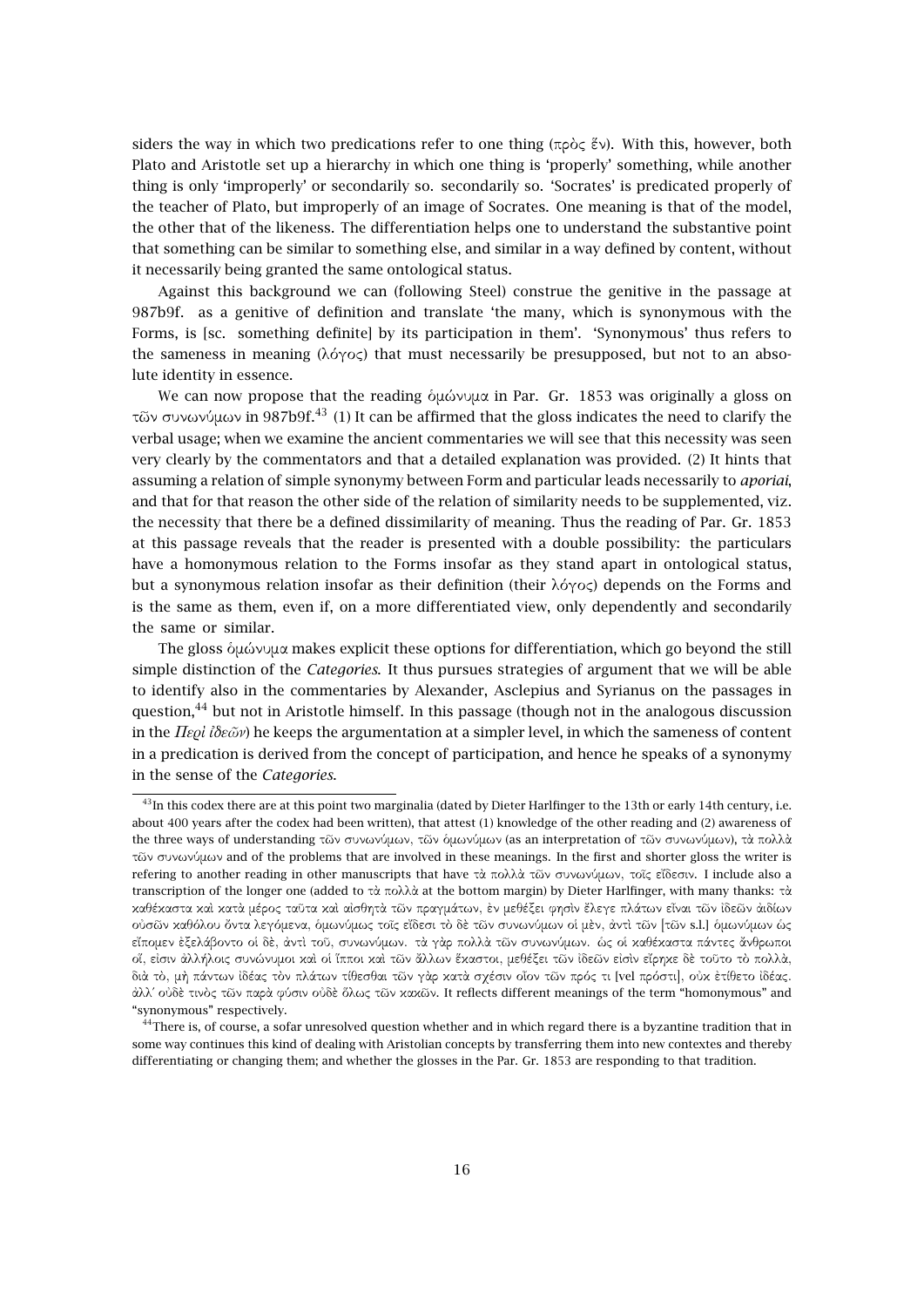#### **3.2 Homonymy and the Acceptance of Forms of Relatives in Α 9 and Μ 4**

This differentiation enables us to work out an understanding of the argument that Aristotle briefly hinted at, namely how the acceptance of Forms of relatives comes about (on Α 9, 990b15-17). For the investigation into the usage of the conceptual pair synonymous-homonymous by Aristotle in A 9 has shown that he implicitly alerts the reader to the need, in the context of the discussion of the Forms, to differentiate this terminology borrowed from the *Categories*. 45

Aristotle describes the briefly mentioned argument, as we have noted, as 'most precise'. The thesis that will be presented here links this to the discussion above and takes the very great precision of the new argument to lie in differentiation of how the Platonic concept of participation is understood.

At the start of Α 9 the Form is identified with 'one that can be said of many in the same way'. If the argument on which 990b15-17 is based differentiates this definition, then probably by means of a more precise definition of the relation between Form and particular.<sup>46</sup>

The complex of problems that may arise from this is made clear by Aristotle with reference to Forms like 'equal', 'different', 'double' etc. If, then, instead of the simple formulation 'one that can be said of many', here the Form is accepted as the model (παράδειγµα), which is properly (κυρίως) that which is predicated of the particulars, the question arises of how (i. e. properly or secondarily) for example, 'equal' can be predicated.

If we accept that 'equal' is predicated of the particulars in *strictly* homonymous fashion, because they are not 'properly' equal in the way that the Form is, but rather find themselves (quantitatively) in constant change, then we must accept a Form of the Equal in an entirely analogous way to every other thing of which a Form is accepted; for none of the particulars is 'equal' in the sense of a model and none in the sense of a likeness, but rather 'equal' is predicated of each synonymously, i.e. with the same meaning. Consequently, there is a need for a further instance that is to be distinguished, which Aristotle here calls 'Form'.

This corresponds to the argument mentioned previously by Aristotle, which derives the Forms from knowledge of something and, on this basis, introduces Forms of everything possible of which one could form an opinion (990b11f.).<sup>47</sup>

The 'most precise logos' thus, in Aristotle, still demands further differentiations, for here too more falls under the term than the Platonic tradition accepts, as Aristotle says (ὧν οὒ φαµεν εἶναι καθ΄ αὑτὸ γένος 990b16f.). Aristotle argues against this assumed or constructed tradition and points out possible internal contradictions.<sup>48</sup>

Now, it is admittedly by no means clear from the start that Aristotle is here correctly reporting 'the' Platonic tradition. For acceptance of a Form of the Equal is only problematic for the Platonic

<sup>&</sup>lt;sup>45</sup>Simplicius (in Cat. 24,6-25,9) places in his commentary on Cat. 1 a1ff. – while further developing the explanations of other (anonymous) commentators and refering to Plato as an authority– emphasis on the fact that the dissolving of homonymies itself is not a task of differentiating words but of recognizing the distinctness of certain objects. Therefore, homonymies refer to processes of differentiation by reflecting on the distinguishable object (πρᾶγµα).

 $46$  The arguments presented here confirm and make explicit the systematic differentiation, proposed by Gail Fine in relation to Aristotle's criticisms of the Theory of Forms in Περὶ ἰδεῶν, between less precise (i.e. abstract universal) arguments and those more precise arguments that are problematic in that they entail acceptance of Forms of things that Platonists did not wish to accept: Gail Fine, On Ideas: Aristotle's Criticism of Plato's Theory of Forms, 201ff. Dorothea Frede, too, concludes that the greater precision characterises better justification: Dorothea Frede, The Doctrine of Forms Under Critique (Part 1), 273 and ff.

<sup>&</sup>lt;sup>47</sup> Cf. this explanation in Alex. Aphr. in Metaph. 83,17-13.

<sup>&</sup>lt;sup>48</sup> Alexander stresses that the demonstration that the theory of Forms, along with its arguments, does not yield what it aims to defend, and, further, that it introduces forms of more things than it aims to, shows that the theory of Forms refutes itself and requires no external arguments to be refuted: Alex. Aphr. in Metaph. 78,21-25.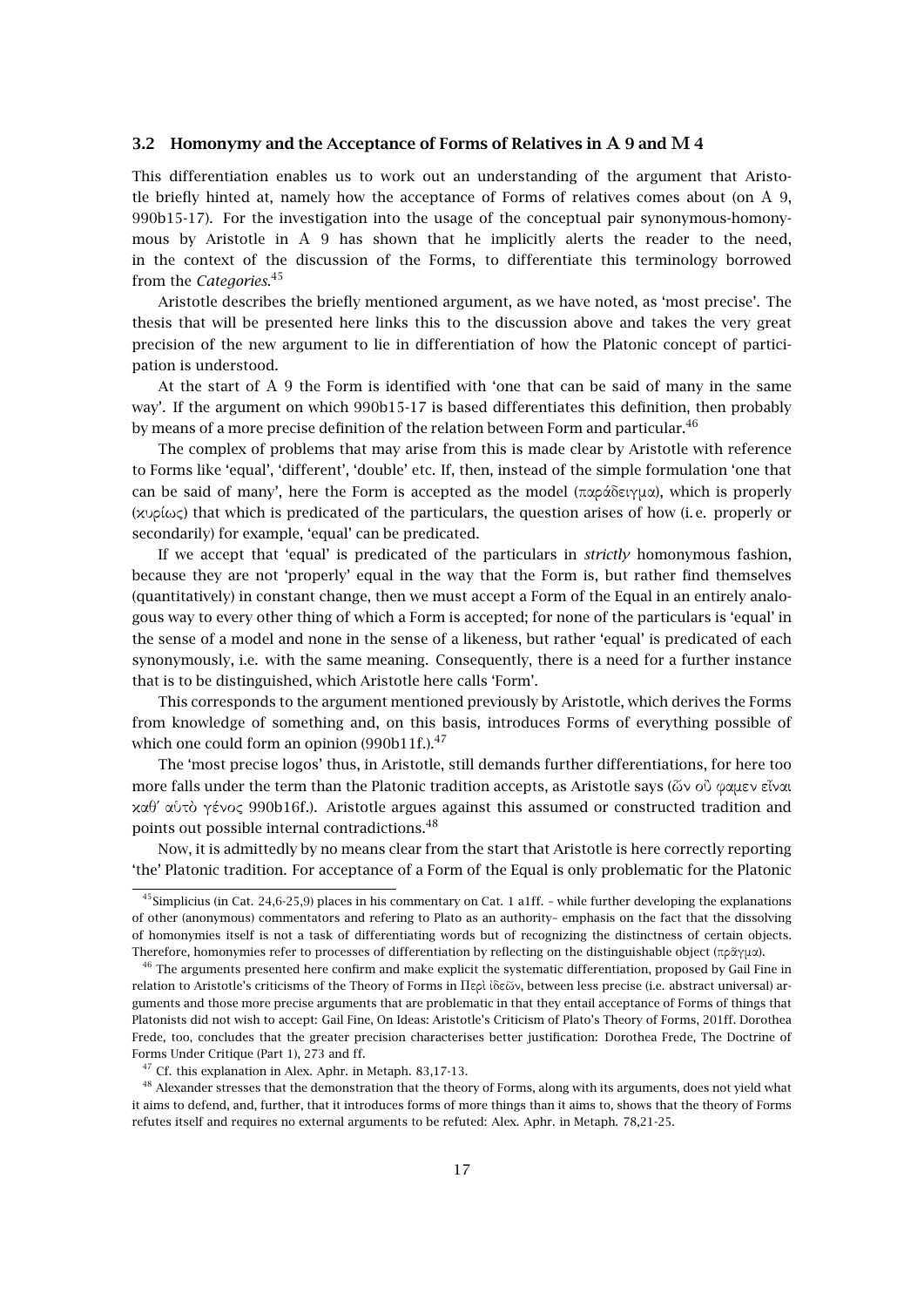tradition in certain circumstances. After all, Plato in the *Phaedo*, in a central, much discussed passage, emphatically uses this very example in discussion of the Forms (Phd. 73c-75d). In the *Parmenides*, too, Forms of relatives like Size and Difference are mentioned (131cf.), as also among the µέγιστα γένη of the *Sophistes* (254a-259b).

Accepting this is problematic only if one understands relatives in the way intended in the *Categories*, which makes statements about how we predicate something of particulars and of universal concepts that we abstract from particulars. For only then is it clear that statements in the category of the πρός τι are statements about something that is in a subject and hence has no independent being. Aristotle seems here to assume this perspective as an argumentative strategy for debating the Theory of Forms.<sup>49</sup>

This does not mean that he regards this use of terms and this method of approach as adequate to the corresponding dialogue passages and doctrines in Plato. These are models of argument that possess a value for sensitising the reader and the learner of philosophy. For they make clear the problems that arise if the Theory of Forms is interpreted against this background. The assumption that the Theory of Forms *must* be discussed or understood in this way and no other would be a further, additional assumption, which Aristotle's argumentation at least does not require.

In the discussions on the τὶ ἦν εἶναι and in Book Λ Aristotle himself uses other kinds of differentation,<sup>50</sup> different from those of the *Categories*, <sup>51</sup> which argues for the view that his confrontational combination of the *Categories*' tools for predication-analysis with the Platonists' discussion of Forms, which is concerned with the adequate grounds for knowledge, is an argumentative strategy with a didactic purpose. The argument thus has a specific function, particularly in the context of the Academy as a teaching institution, but one within a tradition that is itself continuously developing through differentiation, and not, or not necessarily, a position that is attacking it from outside.<sup>52</sup>

It is with this premise, that is, with the perspective of the *Categories*, that Aristotle next treats the tensions between the Platonic theory of first principles (of monad and dyad) and the Theory of Forms, and here too the abbreviated argument presupposes that numbers are understood as something that is relative to something else. That is, numbers are understood as instruments for counting something,<sup>53</sup> which likewise corresponds to the perspective of the *Categories*, with its focus on predicating something of particulars.  $54$ 

<sup>&</sup>lt;sup>49</sup> Cf. Alexander's summary of the περὶ ἰδεῶν: in Metaph. 82,11-83,34 and 85,15-24.

<sup>&</sup>lt;sup>50</sup> The transfer of these texts into the context of the critique of Forms is one of the most important argumentative strategies of the ancient commentators, on which see below.

<sup>51</sup> On the problem of the concept of substance in the *Categories* and in *Metaph* Ζ see the outstanding analysis and explanation by Rainer Thiel, Aristoteles' Kategorienschrift in ihrer antiken Kommentierung, Tübingen 2004 (Philosophische Untersuchungen), 58-66.

 $52$  Dorothea Frede takes the view that Aristotle himself made the argument mentioned by him here on the basis of his *Categories* and in a critical spirit as part of the school discussions within the Academy: Dorothea Frede, The Doctrine of Forms Under Critique (Part 1), 277 and see G.E.L. Owen, A Proof in the Peri Ideon, 111.

<sup>53</sup> See on this Gyburg Radke, Die Theorie der Zahl im Platonismus. Ein systematisches Lehrbuch, Tübingen/Basel 2003, 475-481.

<sup>54</sup> See the summary of the context of the περὶ ἰδεῶν by Alexander: in Metaph. 86,5f. On this see Gail Fine, On Ideas: Aristotle's Criticism of Plato's Theory of Forms, 174-182. Fine stresses in her analysis of Aristotle's arguments, with reference to the problems raised by Forms of relatives, that Aristotle imputes a certain position to Plato and then refutes it. She takes the view that Aristotle thus poses the right questions and indicates serious weaknesses in the Platonic position. E.g. ibid., 190. One's ultimate assessment of the argumentative strategy is, as is shown by the interpretations of Owen, Fine and Frede, dependent on one's interpretation of Plato's Theory of Forms. However, as a (provisional) conclusion in this debate, Aristotle's argumentation can be seen as a strategy of differentiation which – whatever Plato's position was – made possible an increase in knowledge with regard to predication and the grounds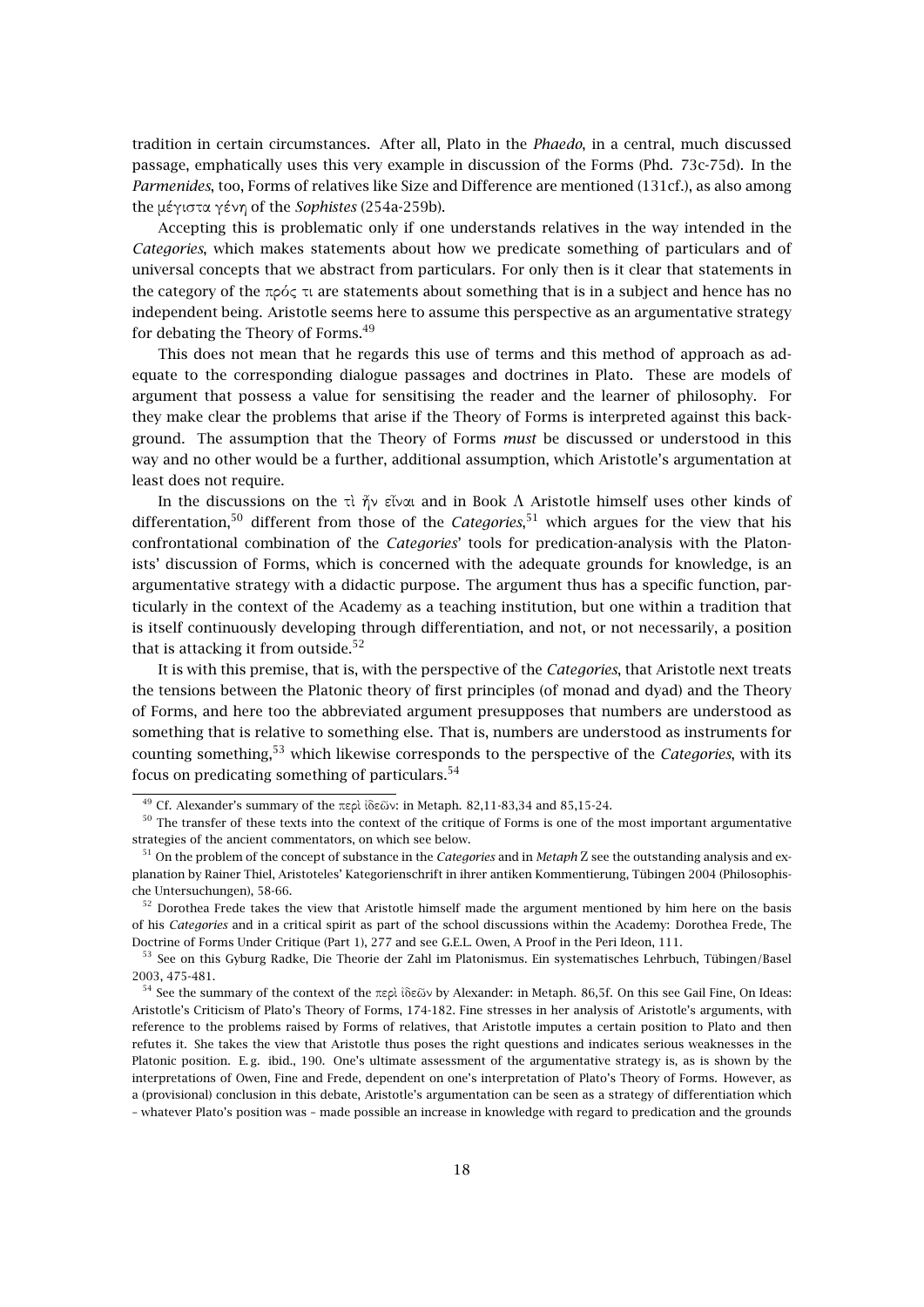In this regard it is interesting to consider the other argumentative contextualisation that Aristotle gives the arguments from A 9, in M 4 and 5, because a theme in M is the link to Plato's theory of Forms of numbers. As has been shown by others<sup>55</sup> the two doxographical approaches that Aristotle undertakes in Chapters 6 and 9 pursue different goals: Α 6, as part of the first critique in Chapters 3-6, has a limited *skopos* and is striving to maintain aspects that confirm and make plausible the correctness of its distinction of causes (Α 3, 983b1-6 and Α 7, 988a21-23); Chapters 7-9, on the other hand, investigate the doctrines of earlier thinkers more thoroughly and from a perspective that is expanded specifically in each case.

Against this background of the order of arguments in Α, their re-arrangement in and for Μ 4 and 5 and their transfer into a new argumentative context in a way that differentiates the arguments (or any other kind of transfer that alters them) is noteworthy: elements of argumentation from the first approach (Α 6) are now brought together with those from the second part of the critique (A 9),<sup>56</sup> and this is done in a new context for the discussion of the Theory of Forms from Α, viz. the questions posed in Μ (and Ν) whether, and if so which, substances exist aside from the perceptible ones.

In the present inquiry, which is attempting to understand the argumentative strategies of the late antique commentators and the functions ascribed to the doxographic statements, the central issue is not the genesis of the text of the *Metaphysics*, <sup>57</sup> but rather the effects of this transfer on the argumentative strategy of Aristotle himself, as we have seen (on the readers of his treatise) and on the exegetical practice of the commentators.

The comment and interpretation has often been made that, in the course of the re-combination of the arguments from Α 6 and Α 9 in Μ 4, Aristotle presents a new definition of how the genesis of Plato's Theory of Forms relates to Pythagorean number theory.<sup>58</sup> M 4 divides consideration of the Forms or their introduction by the Platonists (among whom Plato is not mentioned by name in Μ), on the one hand, from the doctrine of the Pythagoreans about the Forms of Numbers on the other. The Forms are now exclusively derived from the Socratic-Heraclitean nexus.

The Pythagoreans are mentioned (alongside Democritus), but only with the statement that they, unlike Socrates, had not elevated the question 'What is F?' to a general principle of method, but had only inquired into the definition of a few things, a definition that they identified with numbers.

Socrates had in this way created the basis of a general dialectic, but had always remained focused on the things to be defined, without considering them separately from one another. This had been done first by the Platonists with the result that now, analogously to the Socratic method, they were obliged to accept that there were Forms of everything of which one can ask the question, 'What is it?' (1078b27-34).

Now, this is precisely the point at which the example from the start of A 9 is (seamlessly) attached and now, unlike in Α 9, it is used to demonstrate the problems that arise from this Socratic origin. The further argumentation in M 4, unlike the identical passage of A 9, stands *directly* under the premise that it is to be related to the Socratic search for definitions and the

of knowledge.

<sup>55</sup> Oliver Primavesi, Second Thoughts on Some Presocratics (Metaphysics A 8, 989a18-990a32), 226-229.

<sup>56</sup>Α 6, 987a32-b7 corresponds to Μ 4, 1078b12-25; Α 9, 990b2-991b9 corresponds to Μ 4/5, 1078b34-80a8 passing over 1079b3-11.

<sup>57</sup> Sc. the relation of the later Book Μ to Book Α, which was composed earlier. Cf. Werner Jaeger, Studien zur Entstehungsgeschichte der *Metaphysik* des Aristoteles, Berlin 1912, 28-37.

<sup>58</sup> Dorothea Frede, The Doctrine of Forms Under Critique (Part 1), 266, Julia Annas, Aristotle's Metaphysics M and N. Translated with introductory essay and philosophical commentary (Oxford, Clarendon Aristotle Series), Oxford 1987, 152-154.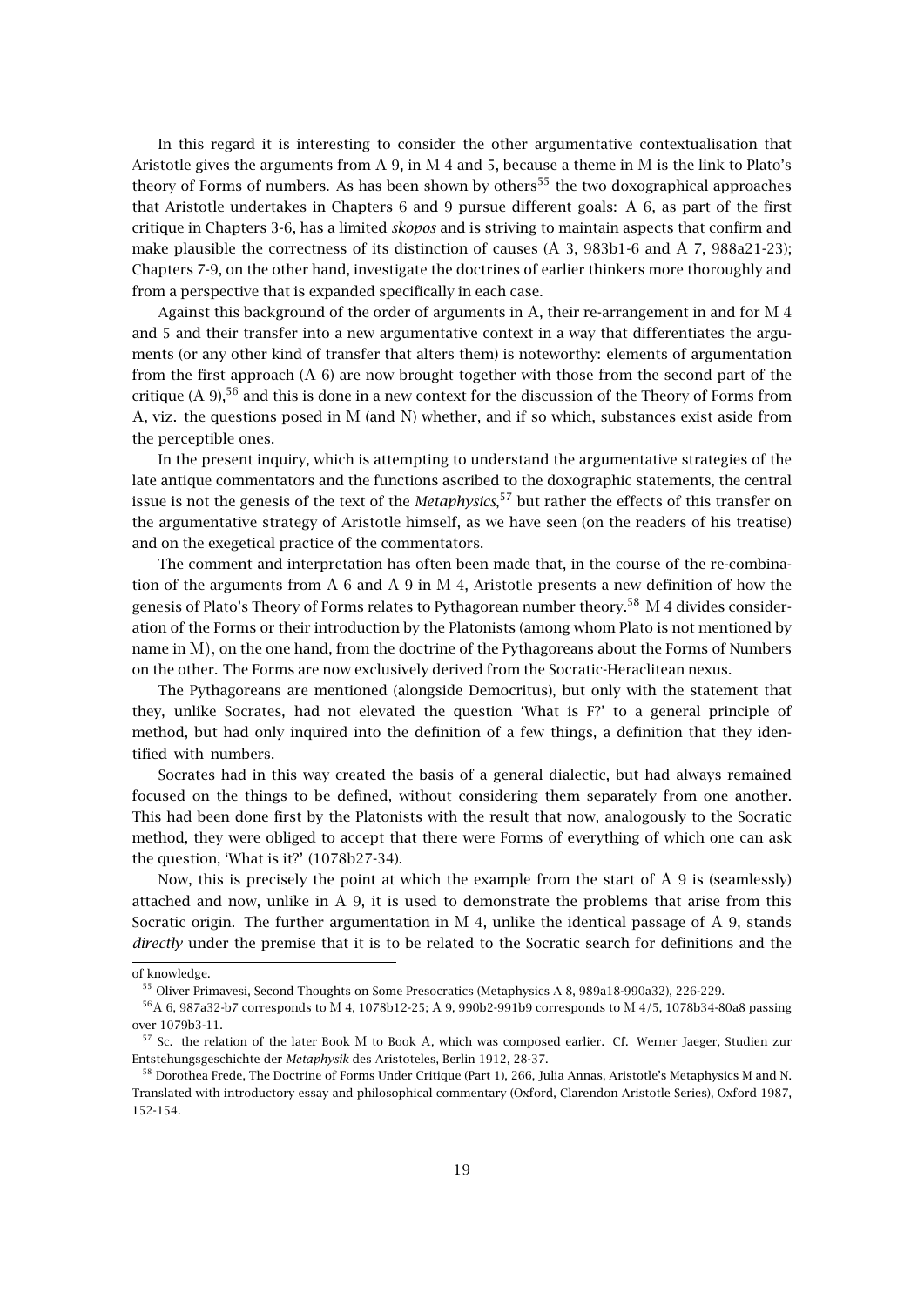beginnings of dialectic.

The separation of mathematical substance and Form follows strictly from the argumentative strategy deployed in Μ 1: Aristotle wants to analyse the question of non-perceptible substances by means of a survey of the doctrines developed to date. To this end, the mathematical substances are to be considered first separately and in themselves, and then the intelligible substances separately and in themselves (1076a22-28).

Aristotle mentions explicitly that among the earlier doctrines there were positions that link the two, take them together or identify them, but for the sake of analysis they must be considered separately (1078b9-11). After the announcement of this intention follows the narrative account of the genesis of the Theory of Forms (1078b11-13 and ff.). Aristotle says we ought to consider the Forms separately from the mathematical substances and that we should also think of them in the same way as when the Theory of Forms was first devised. The doxographical narrative is thus not a justification of this way of proceeding but is brought in as additional support for the chosen form of argument.

Μ 4's division of Pythagoreans from Socrates (sc. and not of Pythagoreans from the Platonic theory of Forms) sets the accent on the fact that it was Socrates who first pursued the 'What is?' question with stringent and universalising logic. In contrast, in  $A_6$  the Pythagoreans were not compared with Socrates but rather their terminology was compared with that of Plato. In Μ 4, in the spirit of the stated approach, no relation is posited between the Forms as substances and mathematical entities introduced by the Pythagoreans, but only between the Socratic definitions and the Platonic Forms; it is assumed that the latter were identical to the Socratic concepts but were merely assigned a different ontological status. (The question of what affinities there could have been between Plato and the Pythagoreans is not touched upon at all.)

Μ 4, 1079a11-13, which is identical to Α 9, 990b15-17, thus has a different argumentative context from the parallel passage in Α 9, namely one in which the immanent universal concepts of Socratic horistic have shown the way to address the problems that are then raised. For the question is then asked what the consequences would be if one were to say of such concepts (sc. Socratic, as just defined) that they have the status of independent substances.

This applies also for the possibilities that this argumentation offered for differentiation, or reflections on differentiation, as we find them among the ancient commentators, i.e. not with regard to the genesis of the text of the *Metaphysics*, but with regard to the arrangement of the text that existed in late antiquity. These are now involved directly in the debate about the immanent universal (which is developed by Aristotle in Ζ) and a separate universal, with Aristotle ascribing to the separate universal no other, or no more differentiated, definition than the one that has developed out of the Socratic dialectical question of definition.

# **4 The Commentaries on Metaphysics A 6, A 9 and M 4**

The task is thus to explain, in and through the text of Aristotle, the various possible ways of understanding similarities between particulars and Forms, in the sense of the Platonic theory of Forms and its critics, and how they are contextualised or transferred into specific similar, different or new contexts. This task is taken up by the surviving commentaries in different ways, but their arguments are always based on making explicit Aristotle's argumentative structure as derived from the *Organon*.

To analyse these differences I begin from the fact – widely attested and occasionally reflected upon – that the later commentaries draw on the material and results of the oral and written exege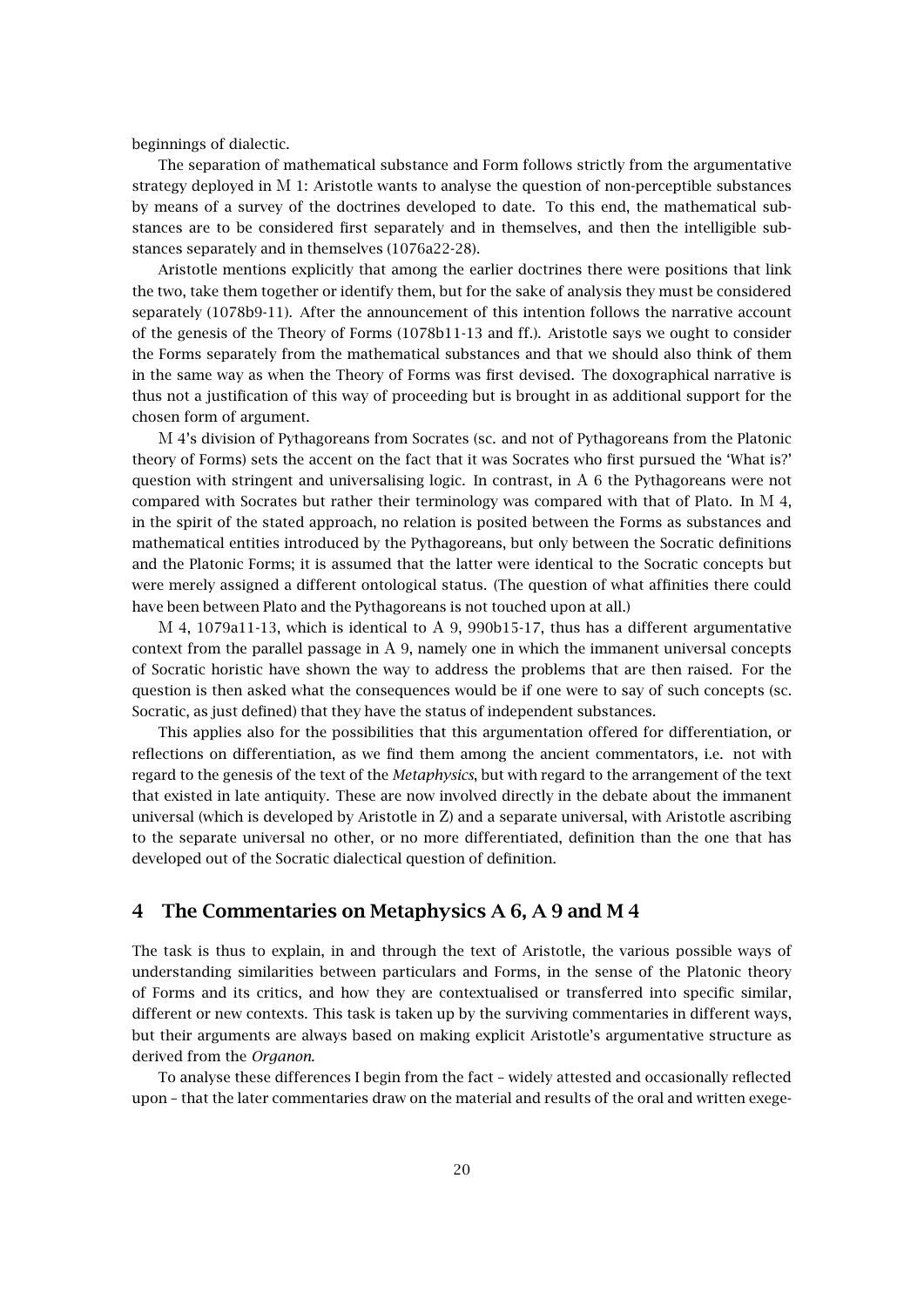sis by others and integrate this into their texts.<sup>59</sup> This method of text production is itself already an important characteristic of the process of tradition-formation being investigated here. However, this does not, as one might suppose, lead directly or necessarily to assuming that the process was 'merely traditional' or assuming stagnation in the production of knowledge. It is rather a means for a different kind of development in knowledge and differentiation, which cannot be adequately described by the simple dichotomy of innovation versus (uncreative) tradition.

The differences among the commentators lie essentially in the way in which Aristotle's argumentative structure is evaluated and set in relation to the doctrine that is treated and criticised, but not, however, in the evaluation of Aristotle's intentions, which are throughout assessed positively and hence also developed further in a constructive way for didactic purposes. That does not mean that harmony between Aristotle and the Platonic tradition is presupposed or hinders the philosophical analysis. In fact, every argument is sorrowly analysed and evaluated.

The evaluations of his intentions often begin with the formulation, favoured by Aristotle, by which he himself is included by use of the first person plural in the tradition of Platonic doctrine that is being critiqued. The need to explain this inclusion by Aristotle of himself in the Platonic tradition prompts Alexander to insist, right at the start of his commentary on Α 8, that Aristotle does so with the best of intentions, aiming for the truth (Alex. Aphr. in Metaph. 77,35-78,4).<sup>60</sup>

#### **4.1 Alexander,** *editio vulgata*

Alexander's commentary on Α 9 summarises the tenor of the debate about the Platonic theory of Forms into the criticism that the relation of similarity between particulars and Form contributes nothing sufficient for an analysis of causes. This is shown already in the fact that he sees the core of the first argument about the doubling of the world by the world of Forms not in numerical equality but in similarity; for the analysis of causes, he writes, this would mean that something unknown would be supposed to be explained by something else just as unknown (Alex. Aphr. in Metaph. 76,21-26).

Alexander then emphasises that Aristotle in the first argument is not making the claim that the Platonists double the particulars with the Forms, but that they double the abstract universal concepts of the species, for it is only of these, and not of the individuals, that one can seek the defining causes. $61$  This is important because now his basic approach becomes apparent, namely that the Theory of Forms is worked out in the course of the chapter into a means of differentiating the simple opposition of particulars and abstract universal concepts, which name the undifferentiated commonality in a set of many things and have no independent ontological status. Only then can the Theory of Forms be plausible, or at least more plausible.

The need to move beyond the identification with the abstract commonality in the definition of Forms runs through the whole of the commentary on the chapter, in which Alexander – interpreting Aristotle – stresses that if κοινά are equated with Forms one will necessarily have to accept many Forms of things of which the Platonists do not want to accept Forms: of negations, relatives and non-being. This is part of the summary that Alexander gives, from 79,3 to 85,13,

<sup>&</sup>lt;sup>59</sup> Of importance here are the studies by Philippe Hofmann (e.g. Philippe Hoffmann, Les catégories aristotéliciennes pote et pou d'après le commentaire de Simplicius. Méthode d'exégèse et aspects doctrinaux, in: Marie-Odile Goulet-Cazé et alii (ed.) Le Commentaire entre tradition et innovation, Paris 2000, 355–376) and Pantelis Golitsis (Pantelis Golitsis, Les Commentaires de Simplicius et de Jean Philopon à la "Physique" d'Aristote: Tradition et Innovation, Berlin/New York 2008 (Commentaria in Aristotelem Graeca et Byzantina)).

<sup>60</sup> And cf. on Α 9, 990a15: 83,30-32; Ascl. in Metaph. 71,26-29; Alex. Aphr. alt. rec. 78 ad 4. On the 'we' in Α and in Μ cf. Dorothea Frede, The Doctrine of Forms Under Critique (Part 1), 269f. and n. 12, who notes the possibility that the difference between Α and Μ arises through a development in Aristotle's thought.

 $61$  Alex. Aphr. in Metaph. 77,4-6.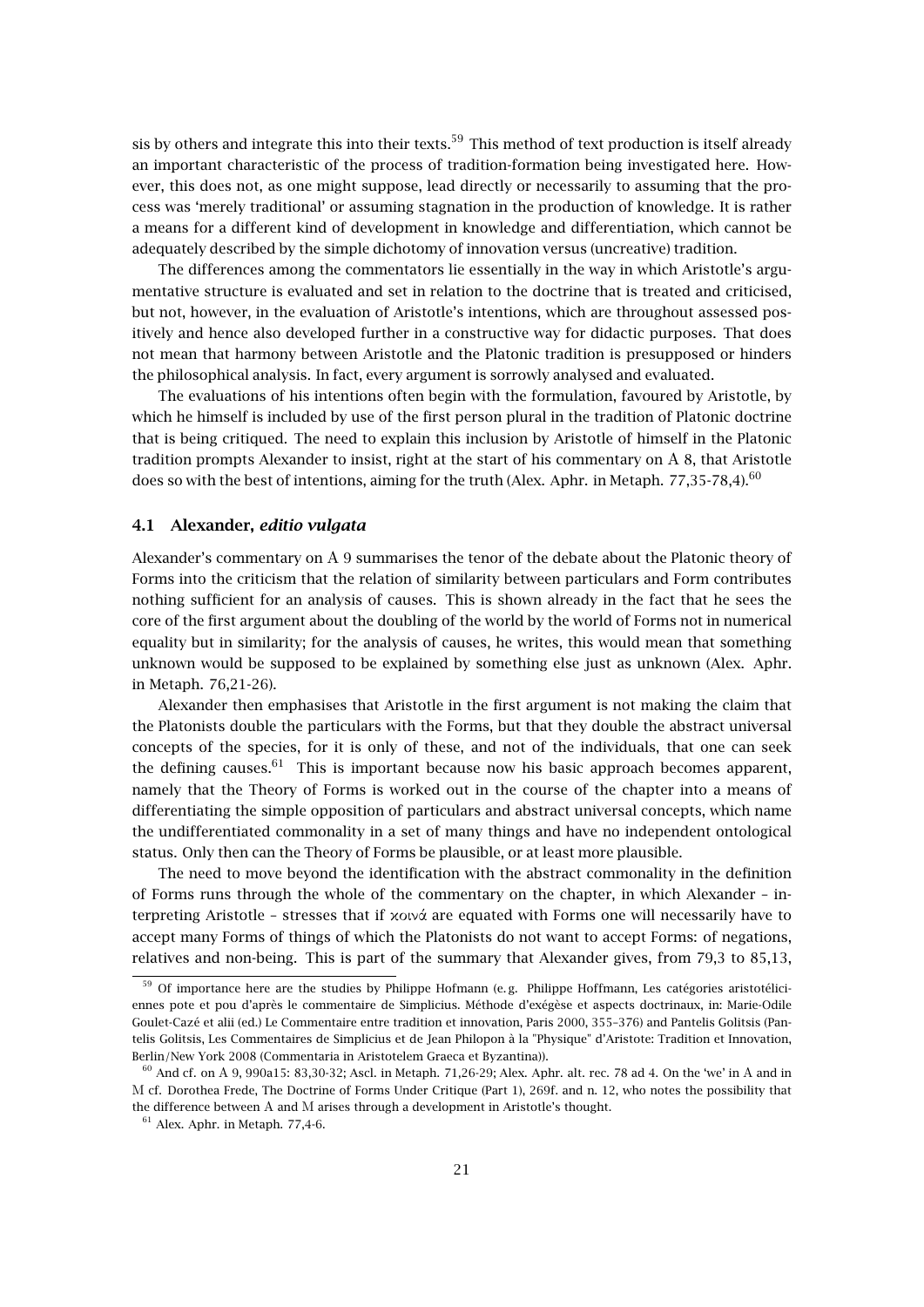of Aristotle's argument in the first book of Περὶ ἰδεῶν, because this forms the background to the abbreviated critique in  $A$  9.<sup>62</sup>

This is the background to Alexander's distinction between a homonymous and a synonymous predication of 'equal' of particulars and of Forms, by which he tries to elucidate the argument about positing Forms of relatives, arguing in an analogous way to his lemma on Α 6, 987b6 (in Metaph. 50,19-51,25).

κατηγοροῦµεν δὲ τῶν ἐνταῦθα τὸ ἴσον αὐτὸ ὁµωνύµως αὐτῶν κατηγορούµενον οὔτε γὰρ ὁ αὐτὸς πᾶσιν αὐτοῖς ἐφαρµόζει λόγος, οὔτε τὰ ἀληθῶς ἴσα σηµαίνοµεν κινεῖται γὰρ τὸ ποσὸν ἐν τοῖς αἰσθητοῖς καὶ µεταβάλλει συνεχῶς καὶ οὐκ ἔστιν ἀφωρισµένον. ἀλλ΄ οὐδὲ ἀκριβῶς τὸν τοῦ ἴσου λόγον ἀναδεχόµενον τῶν ἐνταῦθά ἐστί τι. ἀλλὰ µὴν ἀλλ΄ οὐδὲ ὡς τὸ µὲν παράδειγµα αὐτῶν τὸ δὲ εἰκόνα οὐδὲν γὰρ µᾶλλον θάτερον θατέρου παράδειγµα ἢ εἰκών. εἰ δὲ καὶ δέξαιτό τις µὴ ὁµώνυµον εἶναι τὴν εἰκόνα τῷ παραδείγµατι, ἀεὶ ἕπεται ταῦτα τὰ ἴσα ὡς εἰκόνας εἶναι ἴσα τοῦ κυρίως καὶ ἀληθῶς ἴσου. εἰ δὲ τοῦτο, ἔστι τι αὐτόισον καὶ κυρίως, πρὸς ὃ τὰ ἐνθάδε ὡς εἰκόνες γίνεταί τε καὶ λέγεται ἴσα, τοῦτο δέ ἐστιν ἰδέα, παράδειγµα. † καὶ εἰκὼν † τοῖς πρὸς αὐτὸ γινοµένοις (Alex. Aphr. in Metaph. 83,7-17)

'But we predicate the equal itself of the particulars here as a homonymous predication. For the same concept does not fit all of them, nor are we signifying the truly equal. For quantity moves in the perceptibles and constantly changes and is not defined. There is not a thing among the things here that receives the conceptual definition of the equal in a precise way. Nor in such a way that one of them is a model, the other a likeness. For each is no more model than likeness of the other. But if someone accepts that the likeness is not homonymous with the model, it always follows that these equal things are equal as likenesses of the properly and truly equal. But in that case, there will be something that is the equal itself and properly so, in relation to which the things here come into being as likenesses and are called equal, but that is idea, model †and likeness† for the things that come into being in relation to it.'<sup>63</sup>

Alexander holds that when we predicate 'equal' of particulars we must be predicating the concept 'equality' homonymously (i.e. with another meaning than what we predicate of the Equal itself). To support this Alexander cites from the definition of homonymous in the first chapter of the *Categories*. The meaning λόγος of the predication is not the same if we predicate 'equal' of particulars and of the Equal itself, for we then mean not that which is truly equal, as Alexander puts it (summarising Aristotle) in Platonic terminology.

The explanation is Platonic too: for the individual perceptible is in motion and changes continuously and is not defined as something that is identical with itself. It is also not exactly that which the λόγος of the equal encompasses.

If, however, one were to concede that 'equal' is stated homonymously, the problem arises (thus Alexander) that one would have to concede that among the particulars of which

<sup>62</sup> Dieter Harlfinger has provided a first-rate edition of this passage, which distinguishes between the *recensio vulgata* and the *recensio altera* as being two commentary texts that should be treated separately: Dieter Harlfinger, Edizione critica del testo del "De ideis" di Aristotele, in: Walter Leszl (ed.) II "De ideis" di Aristotele e la teoria platonica delle idee, Firenze 1975 (Accad. Toscana di Seiende e Lettere "La Colombaria"), 17–39. The text provided by Harlfinger has been reprinted in Gail Fine, On Ideas: Aristotle's Criticism of Plato's Theory of Forms, 3-11.

 $63$  Cf. the translation by ibid., 17.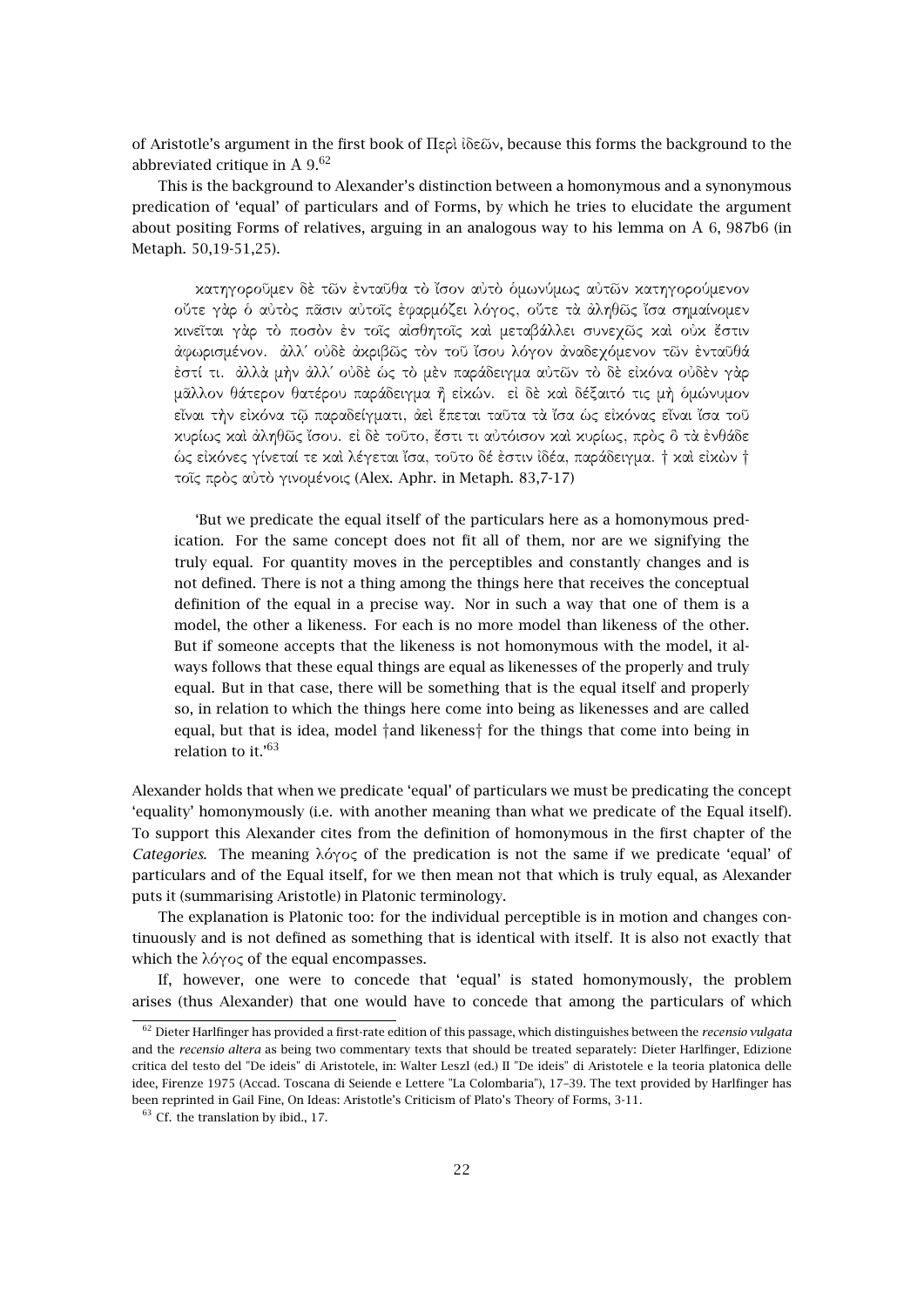one predicates 'equal', one is 'equal' in the proper sense, but the other only in a derived sense; but that would be senseless, because neither of the two is more the paradigm of the other than vice versa.

Thus from the homonymy of the predication it is inferred that a relation of model to likeness is present. If one at first only thinks, in the sense of the *Categories*, of predication always primarily as predications about particulars, one must strictly conclude that one of the two relata must be the model, the other the likeness. Hence one must accept that there is such a thing as the equal itself, as something of which something can be predicated and in relation to which the many equal things are equal.

Alexander continues with his complete treatment of all thinkable differentiations of different kinds of predicate and poses the question how one could replace the difficulties mentioned by replacing a synonymous kind of predication by one that distinguishes between proper and improper predication.

οὐδὲ γὰρ τὸ κοινὸν εἶναί τι παρὰ τὰ καθ΄ ἕκαστα ἁπλῶς οὗτος ὁ λόγος δοκεῖ δεικνύναι, ὥσπερ οἱ πρὸ αὐτοῦ, ἀλλὰ τὸ παράδειγµά τι εἶναι τῶν ἐνταῦθα ὄντων κυρίως ὄν τοῦτο γὰρ χαρακτηριστικὸν εἶναι δοκεῖ τῶν ἰδεῶν µάλιστα. (Alex. Aphr. in Metaph. 83,19-22)

'For this argument does not seem, like the ones before it, simply to show that there is some common thing besides the particulars, but that there is some model of the things that have their being here, which has being in a proper sense. For that seems to be the most characteristic for the Ideas.'

The differentiation of the simple 'One over Many' argument, i.e. the argument from the abstract commonality, by the model-likeness relation thus improves the explanatory quality of the Forms.

Against this possibility stands only (as also in Aristotle himself) the fact that this would or must be rejected by Platonists if, as is implicitly assumed, the qualification of relatives as non-independent being, as stated in the *Categories*, is applied. It is telling that Alexander first affirms that this more precise statement of the relation of similarity of particulars and (universal) Forms is characteristic of the Theory of Forms, but then cites Aristotle himself, who says, according to Alexander, that this is to posit Forms of relatives, which – now as a summary of Platonic doctrines – is rejected with Aristotle's argument from the *Categories* that relatives do not have independent being, which, however, is presupposed for the Forms.  $64$ 

Thus Alexander is developing, through an exegesis that makes explicit possible homonymous and synonymous manners of predication, the sense in which the theory of Forms distinguishes proper and improper manners of predication through the distinction between model and likeness, and thus extends an approach that assumes straightforwardly synonymous predications.

In this he builds on his exegesis of Α 6, where he had already treated the question of synonymy and homonymy in detail, in relation to the interpretation of 987b9f. (Alex. Aphr. in Metaph.  $50,19-51,25$ ).<sup>65</sup>

For our inquiry into the strategy and organisation of the argument it is important that Alexander understands the connection between 987b7-9 and 987b9f. as one continuous exegetical movement that leads to increasing precision: (1) Aristotle at first establishes, so Alexander,

 $64$  See above n. 49

 $^{65}$  On this see Carlos Steel, Plato as seen by Aristotle (Metaphysics A 6), 177f.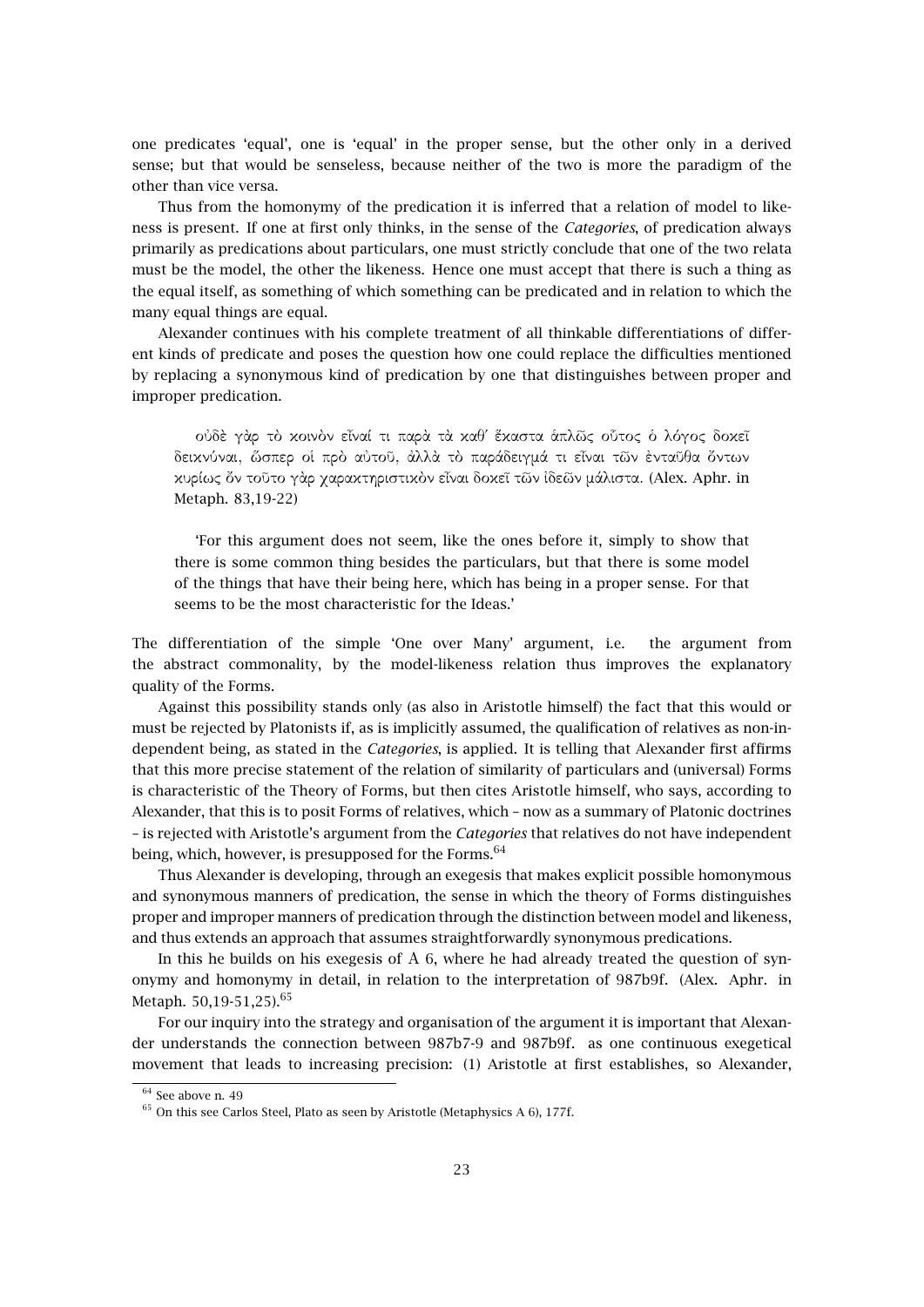that that which can be thought and grasped as something definite is termed Form by the Platonists. He then adds that every sensible-perceptible thing exists besides these Forms and is named according to them. According to Alexander, Aristotle makes this point more precise in his exegesis (ἐξηγήσατο) by the explanation that the sensible-perceptible particulars are 'by participation', that is, they are 'by participation' a definite something. Alexander supplements the text of Aristotle when he understands this last addition as 'for most of the particulars are by participation' and so supplements 'τὰ πολλά' with 'τῶν αἰσθητῶν', matching his interpretation. Through this (so Alexander) a further increase in precision is needed, which Aristotle has provided exegetically (ἐξηγούµενος) through the addition 'τῶν συνωνύµων τοῖς εἴδεσιν', that is, 'of the things synonymous to the Forms', which means the same as 'of the things synonymous to these synonymous Forms'. For, so Alexander, that which is synonymous to the Forms is of this kind. The final exegesis thus stresses the reciprocity of the synonymous relation – understood in the sense of the *Categories*.

Alexander sees the ground for this exegetical move towards greater precision in the fact that the Platonists do not accept Forms of everything.

Up to this point Alexander has stayed entirely with the exegetical movement of the Aristotelian argument and has been retracing it. The further exegeses supplement this basic clarification. They do not present exclusive, alternative understandings (above all of the genitive 'τὰ πολλὰ τῶν συνωνύµων'), but extend the context in which the argument is understood and to which it is referred, that is, into which (for Alexander) it needs to be transferred. In the first step (2) he undertakes an identification of 'τὰ πολλά' with 'τὰ αἰσθητά'. That is merely a repetition of the previous exegetical move and makes clear the connection between participation and synonymy between perceptible particulars and Forms; however, it leads to a different definition of syntactic function.

The perceptible particulars are something definite according to the participation in those Forms to which they are synonymous. The genitive 'τῶν συνωνύµων τοῖς εἴδεσιν' is thus read as an abbreviated relative clause (51,3-7). In this movement an aspect is thus highlighted which names the relation between definite Form and definite particular.

Something analogous occurs in the next exegetical move, which is introduced not as an alternative but as a further possible interpretation (3): 'one could understand the lexis (i.e. the words of the text) also in the following way' (51,7). This further possibility makes explicit the relation between one Form and many particulars. It is not just any particulars that participate in a Form, but only those that have an equal definition and are synonymous with each other. $66$ 

In this context he extends the argumentative context with reference to Plato's own language in the dialogues; Plato, says Alexander, spoke about the particulars being homonymous to the Forms, not synonymous (51,11-25). How then could Aristotle talk, in a 'ἱστορία' about Plato, of a synonymy between Forms and particulars?

To explain this, Alexander differentiates the sense intended by Plato and comes to the conclusion that Plato in these texts founded his argument on a generic concept of homonymy, which does not require that the particulars share only their name with the Forms. For Plato must mean a similarity according to the λόγος or εΐδος, if the particulars have their being in relation to the Forms, that is, they are recognised and get their definition from them. Alexander's transfer into the context of Platonic thought itself differentiates the exegesis further: there must be a similarity between particular and Form with regard to substantive definition or meaning. That, however, is the definition of synonymy (sc. in the *Categories*).

At the end of this differentiating move Alexander finally (4) supplements it with a comple-

 $66$  See above p. 7 (on the need for differentiation of the concept of homonymy).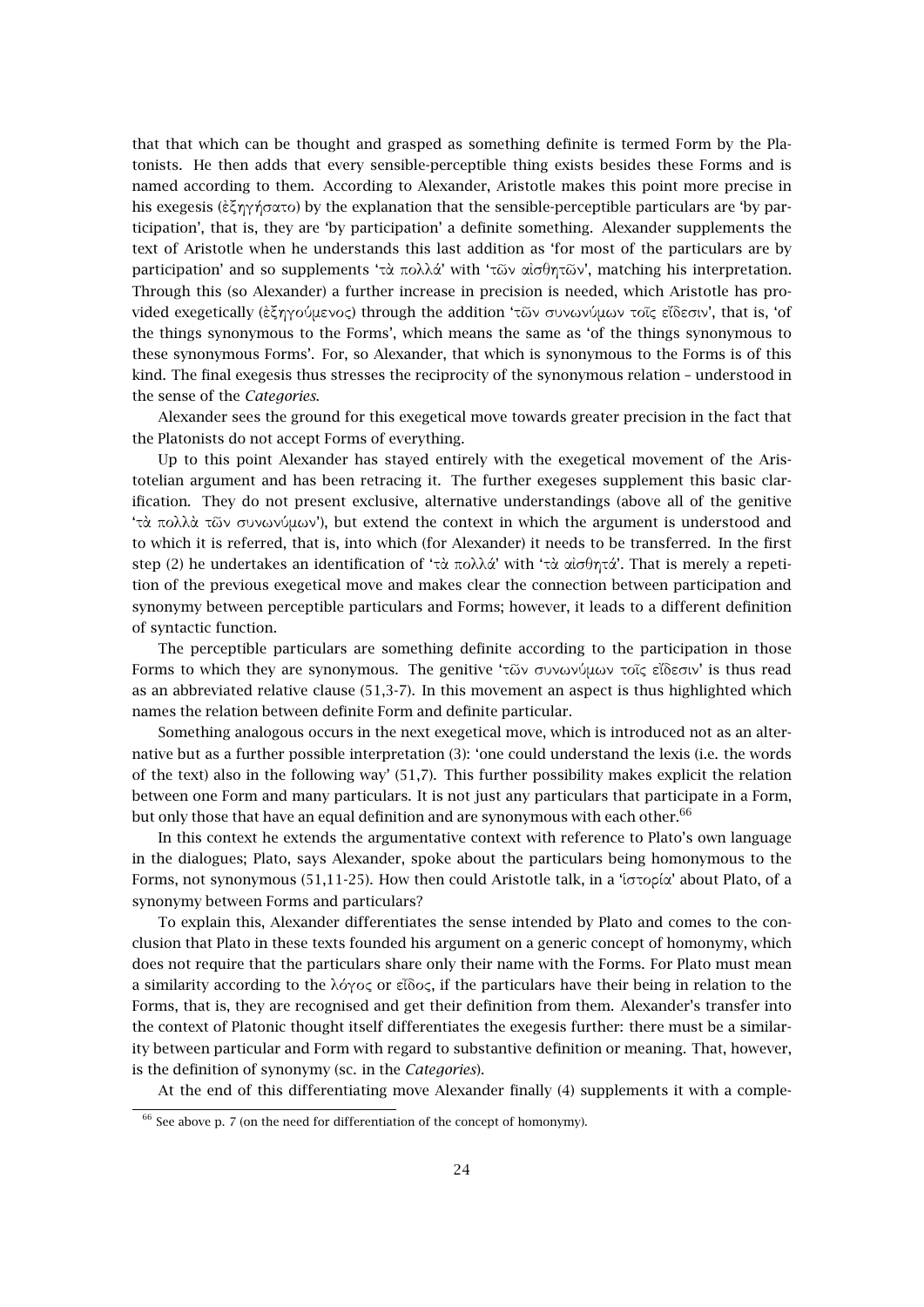mentary differentiation which addresses the distinctness of the ways in which particulars and Forms are predicated, a distinction that must exist but which is of a different kind. This is the Platonic distinction between a proper (κυρίως) and an improper or derived predication (51,24f.).

The four exegetical and differentiating moves described are thus not alternative proposals of how the text is to be constituted or how the syntax of the sentence commented upon is to be construed. Rather the different substantive aspects that are to be considered are unfolded one after the other as a movement of thought that draws in different intellectual and textual contexts.

What arises from this is a panorama of all the distinctions that are necessary and helpful for the understanding of Aristotle's account of the problem of the relation between particulars and Forms. Alexander builds on what he calls, in Aristotle, an exegetical movement, imitating him in method. The knowledge that is generated by this expands a simple, preliminary understanding of the Aristotelian text through a plethora of references and differentiations.

#### **4.2 Ps.-Alexander,** *editio altera*

In the *editio altera* that has been transmitted of Alexander's commentary, but which recent scholarship has convincingly shown to be an independent, later commentary that builds on Alexan $der<sub>1</sub><sup>67</sup>$  this movement of differentiation by means of, among other things, the conceptual armoury of the *Categories* is taken further and made more explicit. The explanations on homonymous and synonymous kinds of predication introduce as further differentiations a properly (κυρίως) synonymous kind of predication, as distinct from an improperly synonymous kind of predication.

This distinction is intended to clarify the problem, discussed by Alexander, of why homonymous predication is, on the one hand, to be rejected, while on the other hand the differentiation of model and likeness is productive. The argument against 'proper' synonymy is exactly as in Alexander. However, because, as with Alexander, a homonymous kind of predication is rejected as impossible, a third possibility arises by establishing a systematic terminology, namely the kind of predication that is synonymous but improperly so, which is identified with that of the predication of particulars, on the one hand, and Forms (or: the equal itself) on the other. Alexander's approach of differentiating via the Platonic differentiation of proper from improper is thus systematised.

Λείπεται οὖν τὸ αὐτόισον κατηγορεῖσθαι αὐτῶν συνωνύµως οὐ κυρίως δέ. Τὸ γοῦν αὐτόισον οὐ τῶνδε τῶν ἴσων τῶν αἰσθητῶν κυρίως κατηγορεῖται ἀλλὰ ἄλλου παρὰ ταῦτα, οὗ εἰκόνες ὡς ὁµοιώµατα τὰ τῇδε εἰσὶν ἴσα. Τοῦτο δ`ἔστιν ἡ ἰδέα. Φησὶν οὖν ὅτι εἰ καὶ ἀκριβῶς οὗτος ὁ λόγος κατασκευάζει τὰς ἰδέας ὡς οὐ καθόλου τι λέγων τὸ κατγηγορούµενον, ἀλλ΄ ὡς παράδειγµα καθ΄ ὃ τὰ κατ΄ ἐκεῖνο λεγόµενά εἰσιν, ἀλλ΄ οὖν πρός τί γε ἰδέας ποιοῦσι (τὸ γὰρ ἴσον ἐφ΄ οὗ νῦν ὁ λόγος προέβη τῶν πρός τί ἐστι πρὸς ἴσον γὰρ τὸ ἴσον λέγεται), οἱ δὲ τὰς ἰδέας εἰσάγοντες οὐκ ἐβούλοντο ἰδέας εἶναι τῶν πρός τι. (Alex.Aphr. in Metaph. 82, alt.rec. gr. discr. 11.12)

'Thus it remains that the Equal itself is predicated of them (sc. the sensible things) synonymously but not properly. For the Equal itself is not predicated of these equal sensible things properly, but of something else beside them, of which these equal things here are likenesses like assimilations. That is the Form (idea). He thus says that, even if this argument produces the Forms accurately, because it does not call

<sup>67</sup>Pantelis Golitsis, La recensio altera du Commentaire d'Alexandre d'Aphrodise à la Métaphysique d'Aristote et le témoignage des manuscrits byzantins Laurentianus plut. 87,12 et Ambrosianus F 113 sup., in: J. Signes Codoñer – I. Pérez Martin (Hg.), Between Textual Criticism and Quellenforschung (Lectio), Turnhout: Brepols (in print).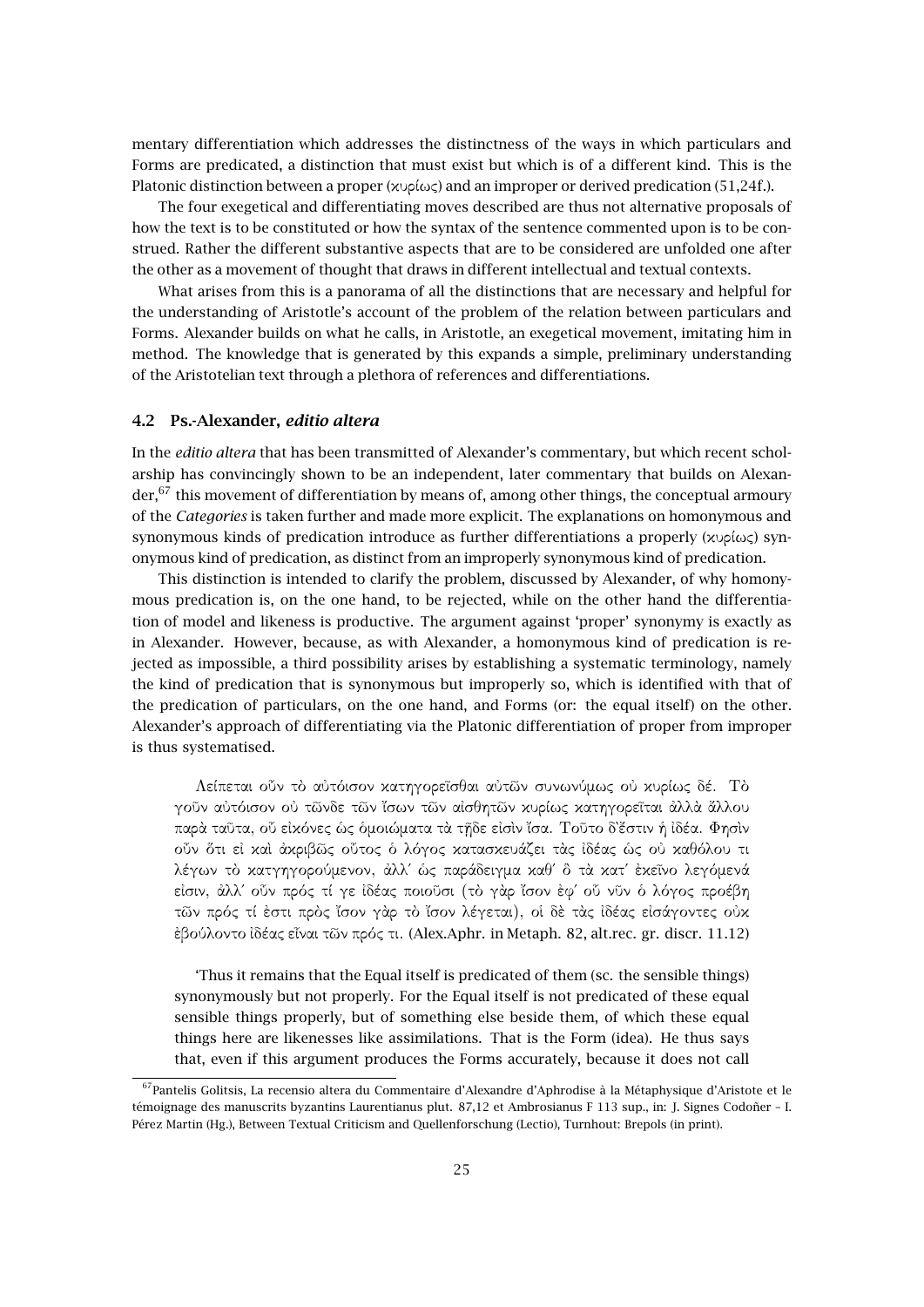that which is predicated something universal, but a model according to which the things that are named after it are, they produce Forms in the category of relation (for the equal about which the argument is conducted belongs to the category of relation, because the equal is said in relation to something equal), those who adduce Forms do not want Forms in the category of relation.'

With this explanation, Aristotle's praise of this argument as 'most exact' (ἀκριβέστατος) in comparison to the preceding one is at the same time made explicit.

#### **4.3 Asclepius of Tralles**

Alexander's commentary is ever-present in the Alexandrian commentator Asclepius of Tralles as in all other commentators of the 5th and 6th centuries<sup>68</sup> and it is frequently summarised and quoted.<sup>69</sup>

A comparable explicit adoption and repetition of commentary cannot, on the other hand, be demonstrated with reference to Syrianus' commentary on the *Metaphysics*, but it is nonetheless more than likely that there are references and developments that build on it. For Asclepius' commentary is entitled an '*Apo phones*' commentary from the lectures of his teacher Ammonius.<sup>70</sup> As in all other instances of *Apo phones* commentaries, here we can identify the contribution of Ammonius vis-a-vis the contribution of the writer of the commentary only vaguely if at all. The students of Ammonius all attest to the decisive role that he played in the constitution of an Alexandrian Neoplatonism and of an exegetical method by adapting the inheritance of Syrianus and Proclus.

As Ammonius was a student of Proclus, himself a student of Syrianus, a proximity in content and similarity in argumentative strategies between Syrianus and Asclepius is probable even where explicit references are lacking and even though the exact words or interpretation of Syrianus are for the most part inaccessible to us. In two passages in the commentary on Book Ζ Asclepius mentions Syrianus by name (433,9-14 and 450,22-25), and these are in contexts that are relevant to the debate about the Platonic Theory of Forms.<sup>71</sup> The commentary can thus be linked at least indirectly to Syrianus' commentary on M and  $\mathrm{N.}^{72}$ 

<sup>68</sup> Cf. on this Cristina D'Ancona, Syrianus dans la tradition exégétique de la 'Métaphysique' d'Aristote, Pantelis Golitsis, Les Commentaires de Simplicius et de Jean Philopon à la "Physique" d'Aristote: Tradition et Innovation, 60.

 $69$  For that reason modern scholars have generally not given a sympathetic portrait of Asclepius as a commentator on the *Metaphysics*. He has seemed too heavily dependent on Alexander of Aphrodisias, whom he uses and quotes in detail. That is actually the most positive thing that Hayduck, the editor of the commentary in the CAG series, is prepared to say about Asclepius: 'nam Asclepius cum ipse ad verba philosophi accurate et subtiliter explicanda neque ingenio satis valeat nec disciplina Ammonii magistri, qui placita magis Aristotelis refutare quam verba diligenter excutere studeat, satis paratus instructusque sit, ex commentariis Alexandri Aphrodisiensis, cui principem inter omnes Aristotelis interpretes locum Bonitzius recte ac merito adisgnat, multa saepe aut excerpsit aut ad verbum descripsit.' ('Praefatio' to the edition of Asclepius' *Metaphysics* commentary by Michael Hayduck, CAG VI,2, Berlin 1888, v). 'For while Asclepius himself has for the precise and subtle exegesis of the philosopher's words neither sufficient acuity nor adequate training and instruction in the technique of his teacher Ammonius, who is more concerned to refute the views of Aristotle than to weigh his words carefully, he has often taken from the commentaries of Alexander of Aphrodisias, to whom Hermann Bonitz has rightly and admirably given first place among all commentators on Aristotle, many things either as excerpts or paraphrases.'

 $^{70}$  Taran in his edition of Asclepius' commentary on Nicomachus, 8, n. 31-35. See also Concetta Luna, Trois études sur la tradition des commentaires anciens à la Métaphysique d'Aristote, Leiden 2001.

 $^{71}$  Dominic O'Meara, Pythagoras revived, e.g. 121f. See also Concetta Luna, Trois études sur la tradition des commentaires anciens à la Métaphysique d'Aristote, 142-189.

 $72$  D'Ancona argues that it was Syrianus who established Aristotle as a teaching authority not only in propaedeutic logic but also in philosophy in the Neoplatonic schools: Cristina D'Ancona, Syrianus dans la tradition exégétique de la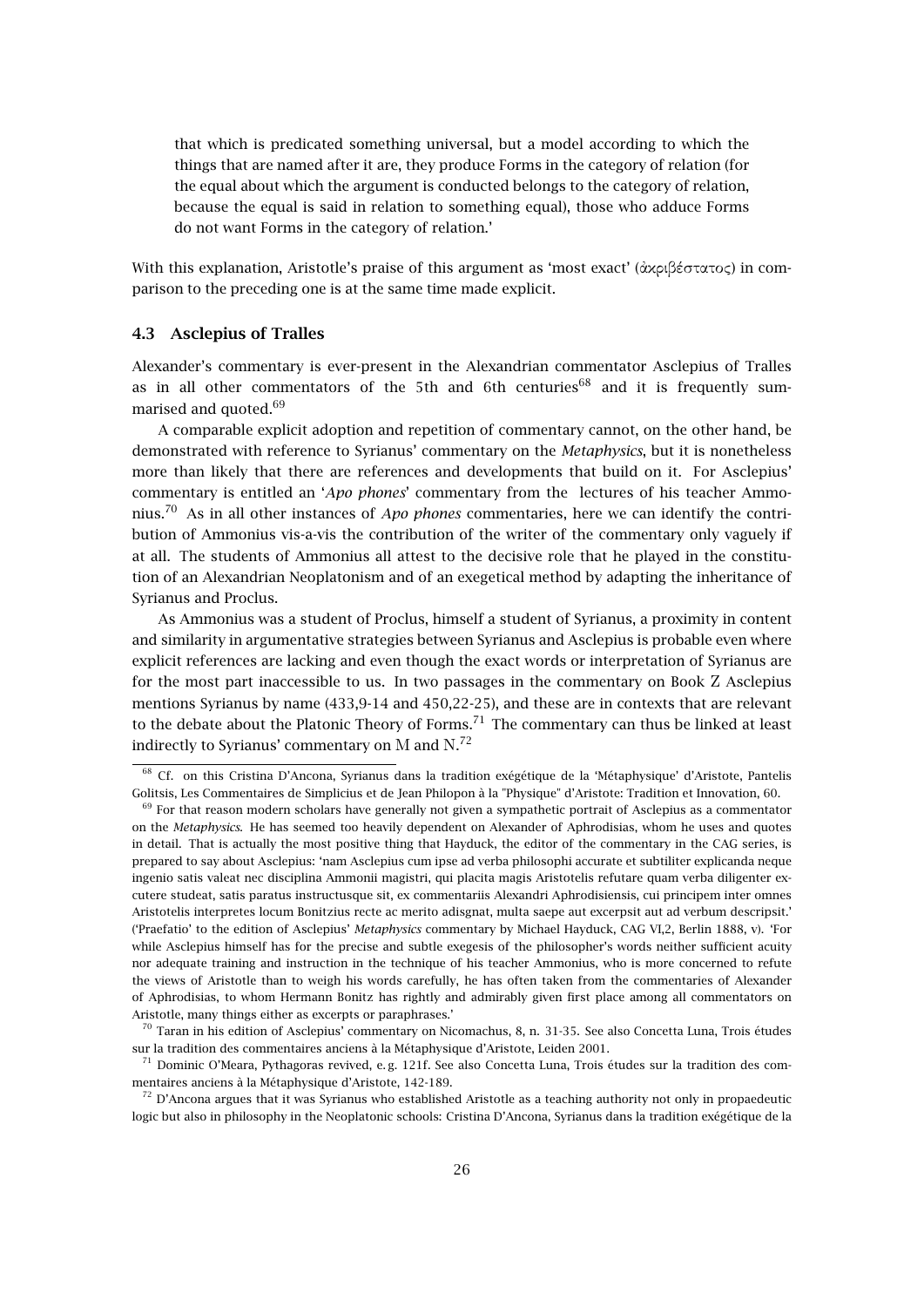Asclepius (or his report of the lectures of Ammonius) makes even more explicit what is implicit in Alexander's analysis and in that of the commentator of the *altera recensio*. <sup>73</sup> This occurs also through direct references to texts from the Corpus Platonicum and through further explication and transfer by expanding the contextualisation of the Aristotelian arguments within the Corpus Aristotelicum.

At the start of this explication he refers (69,17f.) to an earlier lemma to Α 6, in which he points out the way in which Aristotle himself (in *Metaphysics* Λ and in *De gen. et corr*. I 3) maintains the dependence of (knowledge of) the particulars on ideas that are prior to them, which had been developed by Plato in succession to Socrates.<sup>74</sup> In a double apostrophe, Asclepius confronts Aristotle with his own doctrine and its agreement with the basis of the Platonic position being criticised, which is elucidated through references to *Phaedo* (44,37-45,3), *Cratylus* (45,3f.) and *Theaetetus* (45,5-12), set in debate with Aristotle's summary of the genesis of the Theory of Forms.<sup>75</sup> This explicitly expands the textual context in which the matter under examination is to be analysed and understood, i.e. it calls for an intellectual and exegetical transfer.

Here in the commentary on Α 9, *De anima* Γ 4 and 5 are included as an additional new context, as proof of Aristotle's closeness to the Theory of Forms in his own philosophy (69,18-22). This time Asclepius uses the tactic of first setting up a possible objection ('someone might say...') by directly confronting Aristotle with the contradiction that he himself accepts Forms but is criticising precisely this acceptance of Forms (69,22).

Asclepius answers in Aristotle's place and proposes to understand Aristotle's criticism not as criticism of Plato, but of another specific theory of Forms, different from that of Plato, which assumes Forms that subsist in themselves and independent of the intellect (69,23-27).

Agreement with Plato is thus derived as a resolution to an argumentative contradiction within the Corpus Aristotelicum. This occurs through a massive expansion of the exegetical context in the Corpus Aristotelicum and in the Corpus Platonicum. The presentation of the argument explicitly takes a position on what the relation of these textual contexts is to each other and among themselves as a group. Here too the argumentative contradiction concerns the different way in which the relation between particulars and Forms is understood and it is clarified through reference to different kinds of predication.

In the commentary that follows, Asclepius then clearly and unambiguously divides off what Aristotle says from the true explanation. 'That is what Aristotle says. But one must know that the number (sc. the number of things) is by no means doubled by the Forms.' For the latter, according to Asclepius, subsist as causes, the former as that which is caused. As abstracted causes, however, it makes no sense to add them to the number of the perceptible things, because they are not on the same ontological level (70,1-5). Here again Aristotle is confronted with his own doctrine in  $\Lambda$ , this time in  $\Lambda$  8, which, according to the unanimous view (sc. of ancient interpreters of Aristotle), is based on an acceptance of causes (70,5-13).

An interesting aspect is the reference to homology at this point. Asclepius thus cites the commentary tradition into which he is placing himself in his argument and upon which he is building to draw further, much more explicit, conclusions than his predecessors.

In the further commentary on Α 9, in an analogous way, the internal contradictions be-

<sup>&#</sup>x27;Métaphysique' d'Aristote, 313-319.

<sup>73</sup> Pantelis Golitsis, Les Commentaires de Simplicius et de Jean Philopon à la "Physique" d'Aristote: Tradition et Innovation, 58-64 describes (together with Philipp Hofmann) the manner of commentary as a work of inlay, in which in the lemmata compiled from lemma-text, *theoria* and *lexis*-explanation are compiled or supplemented from the commentary texts transmitted in the tradition, often without naming the earlier commentator.

<sup>74</sup> Ascl. in Metaph. 44,32-45,14.

<sup>75</sup> Ascl. in Metaph. 44,35 and 45,13.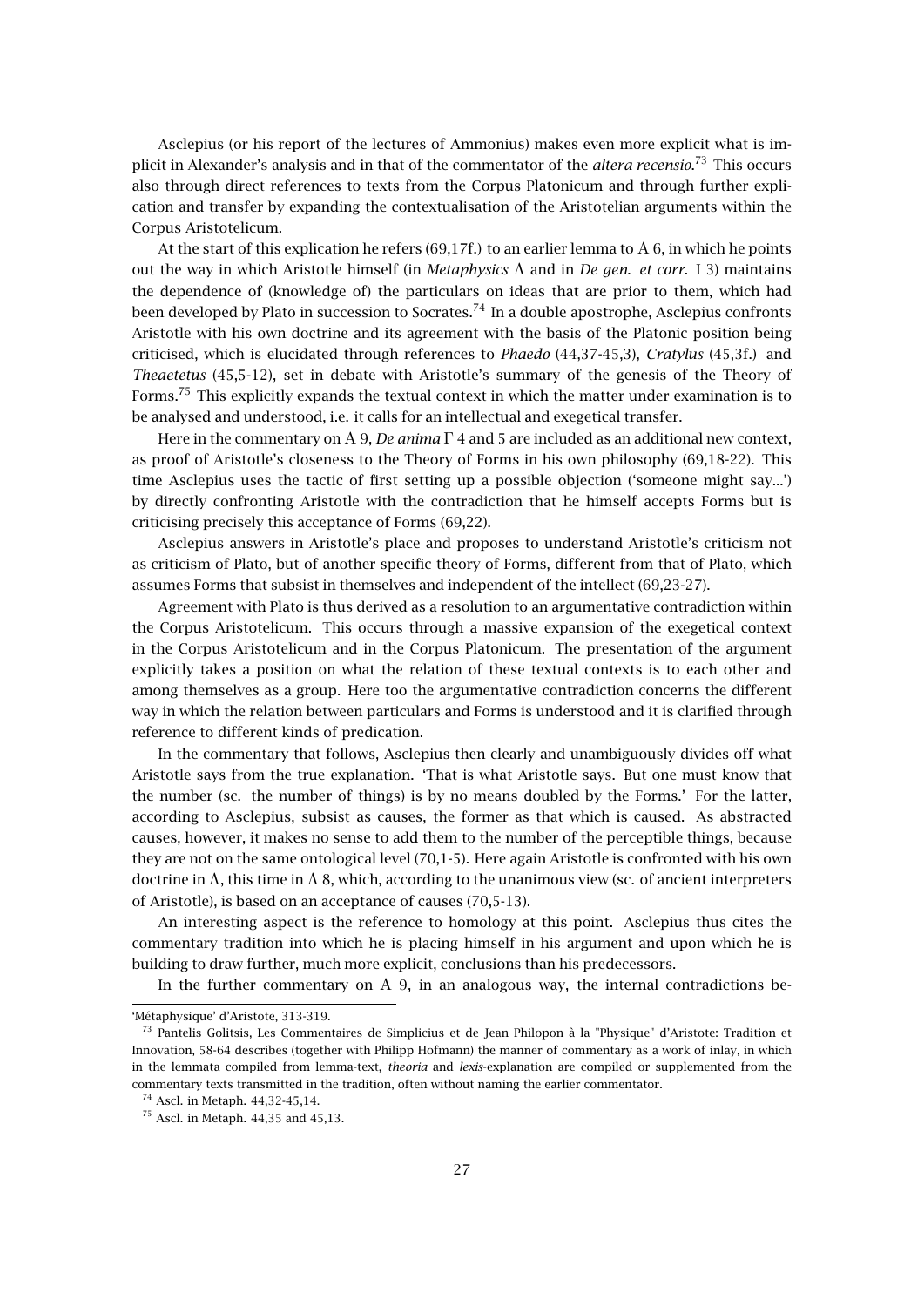tween Aristotle's critique and his own doctrine, on the one hand, and between his critique and the doctrine of Plato himself, on the other, are made explicit and lead to resolutions through differentiations. That is true also in the second part of the argument of Aristotle presented above, who says of the most exact argument that it leads to the acceptance of Forms of relatives and to the Third Man.

τρίτον µὲν οὖν ἄνθρωπον εἰσάγουσι τοῦτον τὸν τρόπον. φασὶ γὰρ ὅτι τῶν ὁµοιοτήτων ὑπάρχουσιν αἱ ἰδέαι. εἰ τοίνυν φασὶν ὁµοίαν τὴν ἰδέαν εἶναι τῷ αἰσθητῷ ἀνθρώπῳ, ἐξ ἧς καὶ γέγονε, φανερὸν ὅτι ἔσται ἰδέα τῆς ὁµοιότητος ταύτης καὶ οὕτως ἔσται τρίτος ἄνθρωπος. (Ascl. in Met. 75,21-24)

'Now they introduce the argument from the Third Man like this: for they say that there are Ideas of similarities. But if they say that the Idea is similar to the perceptible man, out of which he has also come into being, then it is clear that there will be an Idea of this similarity. And so it will come to the Third Man.'

Asclepius adds, in order to establish that the Form is not similar to the particulars in the same sense as the particulars can be similar, first the addition ἐξ ἧς καὶ γέγονε; what is meant by the expression 'Form' is thus defined as the (formal or paradigmatic) cause of the particulars or individual persons. Thus the hypothetical syllogism already contains, as an addition, the argument against its substantive valence. The argument from the Third Man is by this at once marked as substantively false.

ἀπολογούµεθα τοίνυν ἡµεῖς ὑπὲρ τοῦ Πλάτωνος τοῦτον τὸν τρόπον, φάσκοντες ὅτι ἡ ὁµοιότης ἐν τοῖς στοιχείοις θεωρεῖται, τουτέστιν ἐν τοῖς καθ΄ ἕκαστα αἰσθητοῖς. ἡ γὰρ ἰδέα οὐκ ἔστιν ὁµοία τῷ αἰσθητῷ, εἴ γε τὸ µὲν αἰσθητόν ἐστι, τὸ δὲ λόγος ἐξῃρηµένος τοῦ αἰσθητοῦ. ὥστε οὐ δυνατὸν εἶναι ἰδέαν ἰδέας,... (Ascl. in Metaph. 75,29-33)

'We reply in defence of Plato in this way, saying that the similarity is seen in the elements, that is, in the particular perceptible things. For the Idea is not similar to the perceptible, if the one is perceptible and the other is the Logos abstracted from that which is perceived. Therefore it is not possible that there could be an Idea of an Idea,...'

What has been prepared in this way is then made explicit with reference to Plato, whom Asclepius mentions by name. He makes the ontological distinction of the two compared objects into the principal object of consideration and in so doing uses a terminology current in Proclus but attested since at least<sup>76</sup> Porphyry, who terms the Forms, insofar as they are principles of the particulars, as ἐξηρημέναι in contrast to the particulars.<sup>77</sup>

Asclepius thus criticises Aristotle for accepting an ontological similarity between perceptible particulars and Forms; however (for Asclepius), there is in fact no such similarity as Aristotle

<sup>&</sup>lt;sup>76</sup> In Plotinus the formulation occurs twice in tractates of the 6th Ennead: VI.2.9.29; VI.4.16.43.

 $77$  Porph. in Platonis Parmenidem commentaria (fragmenta. Section 6 line 28 und f.). On the term as a characterisation of the kind of universal that functions as a principle in the *Analytica Priora* see Arbogast Schmitt, Anschauung und Denken bei Duns Scotus. Über eine für die neuzeitliche Erkenntnistheorie folgenreiche Akzentverlagerung in der spätmittelalterlichen Aristoteles-Deutung, in: Enno Rudolph (ed.) Die Renaissance und ihre Antike. Die Renaissance als erste Aufklärung, Tübingen 1998, 17–34.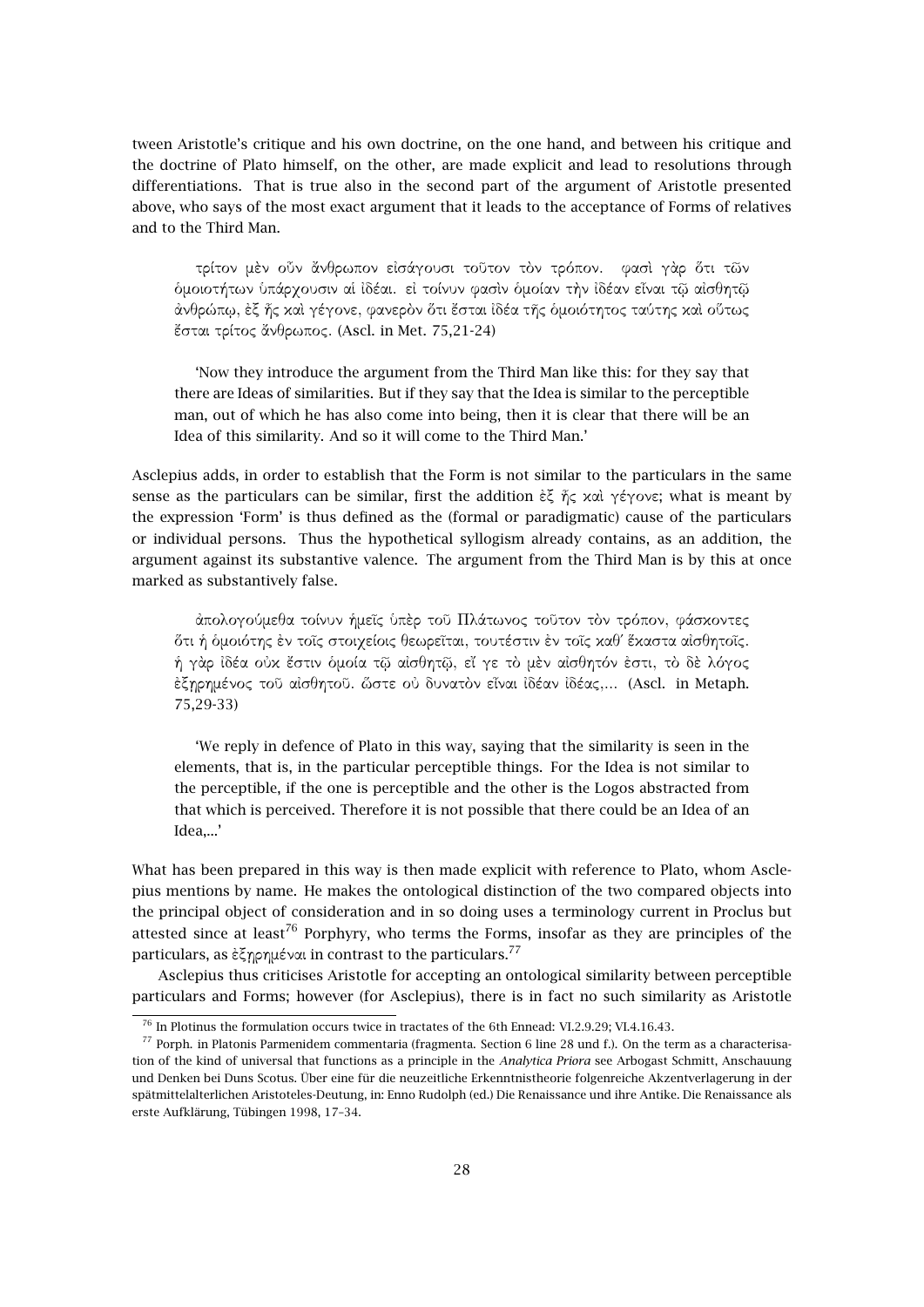must assume for his argument, because the conceptual is 'ἐξῃρηµένον', that is, dimensionally separated from the perceptible. Asclepius in this way utilises the uncovering of homonymy to defend Plato and in doing so applies an essential insight into Aristotle's method in debate with Plato to elucidate the argumentation in question.

Unlike Alexander, he explicitly takes up a position in his re-contextualising arguments, and takes sides on behalf of the Platonists. However, a point he has in common with Alexander is that his extensions of the context and exegeses serve to elucidate individual aspects of the text commented upon, which in this way is illuminated from all sides and transferred into a wider discussion context and so extended intellectually.

### **4.4 Syrianus**

Syrianus' commentary probably did not cover Book A even in its original form.<sup>78</sup>

However, we find in the commentary on M 4, which is in large parts identical to A 6 and Α 9,<sup>79</sup> an interpretation of the Aristotelian argumentation from Α and an analogous argumentation and exegetical differentiation, which engages with the same, or the same but differently combined, doxographies.<sup>80</sup>

Above we have already traced, from the perspective of the changing contexts and strategies of argument, how parts from Α 6 and Α 9 are recombined in Μ 4 in the *Metaphysics*. <sup>81</sup> For Syrianus' commentary on Μ 4, the effect of this is that the commentary as a whole is based on the premise of demonstrating the need for differentiation with respect to the summary about the Forms in Α 6. In this it is above all the thesis about the genesis of the theory of Forms out of Socrates' pursuit of definitions and the debate with Heraclitus that repeatedly moves Syrianus not only to set up the whole argumentative movement as a set of differentiating attacks, but also to refer explicitly to the confusions and failures to differentiate in Aristotle's account (e. g. 105,40; 106,6f.).

Even though a certain emotional involvement can be detected in Syrianus' commentary on Μ 4, it is more than just an angry defence against the Aristotelian critique. As we have seen,  $82$  Syrianus recognises Aristotle as a central teaching authority and writes for students of philosophy who are not to be led astray by this authority in their understanding of the Theory of Forms.

With this didactic aim, Syrianus makes something completely different out of his exegetical correction and, what is more, he unfolds it as a movement of differentiation in intense debate with a style of interpretation that discusses the language of the Platonists with the resources of the Aristotelian *Organon* and which locates it at the conceptual level of this propaedeutic logic.<sup>83</sup> Syrianus' commentary, too, is thus – in a notably explicit fashion – a resolution of contradictions by further differentiating distinctions that are too simple and inadequate for the matter

<sup>78</sup> A subtle argument on this is presented in Dominic O'Meara, Pythagoras revived, 120.

<sup>79</sup>Α 6, 987a32-b7 corresponds to Μ 4, 1078b12-25; Α 9, 990b2-991b9 corresponds to Μ 4/5, 1078b34-80a8 leaving out the passage 1079b3-11.

<sup>80</sup> On the divergences between Α 6 and 9 and Μ 4/5 see William David Ross, Aristotle's Metaphysics, ad loc. and Julia Annas, Aristotle's Metaphysics M and N, 131f.

 $81$  See above p. 18.

 ${}^{82}$ Cf. p. 8f.

<sup>83</sup> Inspiring approaches to the role of Syrianus in the tradition of commentary on the *Metaphysics* have been presented by Dominic J. O'Meara, Le problème de la métaphysique dans l'antiquité tardive, in: Freiburger Zeitschrift für Philosophie und Theologie 33, 1986, 3–22, who traces the formation of a metaphysical tradition through the identification of Aristotle's metaphysics with a form of Platonic dialectic, and in doing so investigates both the different textual genres (commentary and deductive treatise) and the didactic perspective through which Aristotle's *Metaphysics* could be a basic text in teaching in the schools. O'Meara has, unfortunately, only pursued these approaches in a different perspective (with regard to Iamblichus' work 'On Pythagoreanism'), so that there remains a research gap to be filled.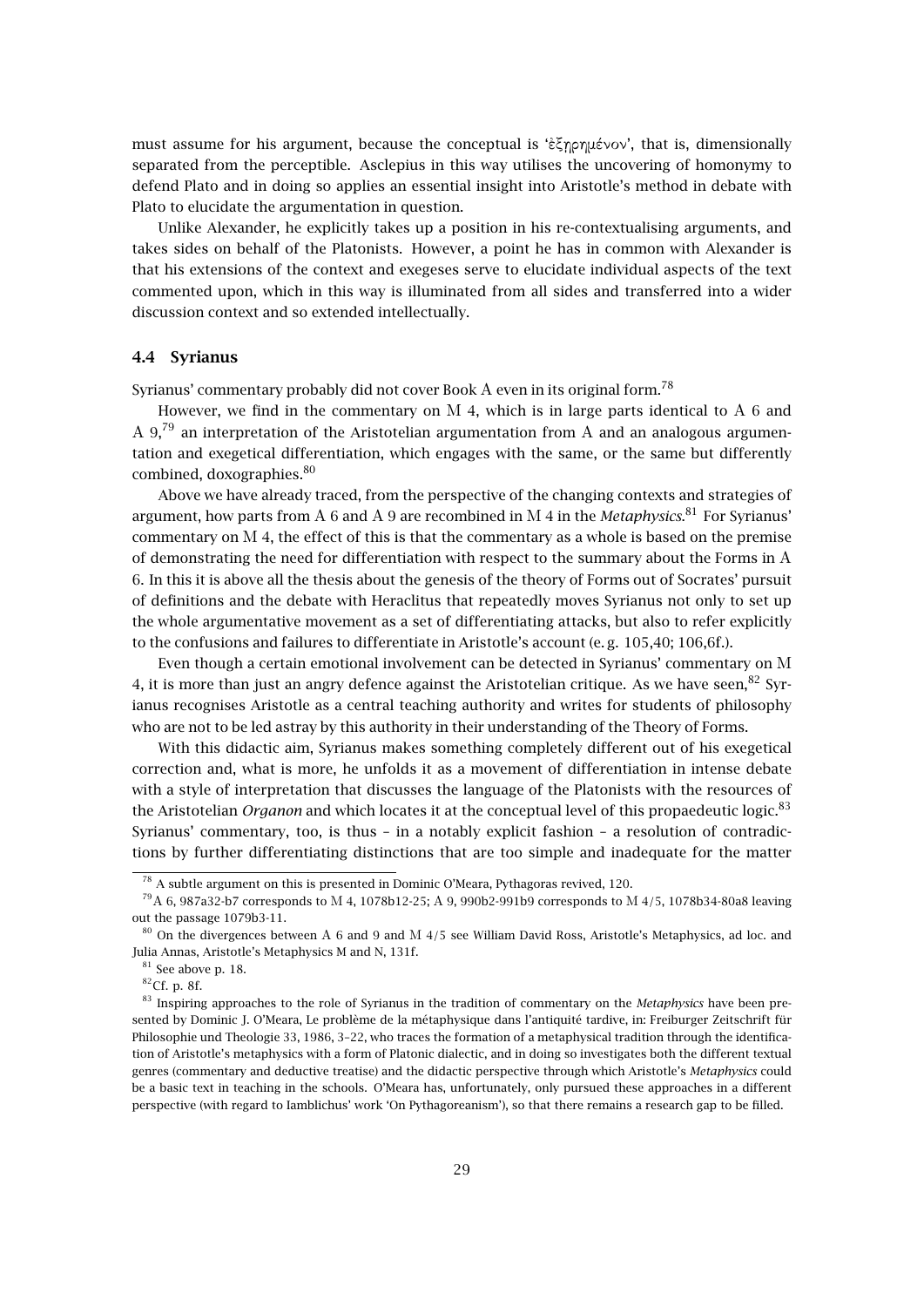in question. This differentiating movement includes both a doxographical differentiation and a substantive differentiation, each of which defines equality, similarity and difference in the matter considered in a different way, and so derives different requirements for differentiation. Thus, doxographically, it is affirmed by Syrianus that Aristotle has made differentiations where no distinctions are required on the one hand, while leaving out necessary differentiations in another respect on the other. For Aristotle is separating Forms and eidetic numbers substantively, in spite of the fact that, according to Syrianus, there is no substantive difference between them ('for Form and eidetic number are not designated in reference to something else, but (...) obviously in relation to the functional definition as model...' 103,20-23). And in another case he is confounding the views of the Heracliteans with those of Socrates and Plato  $(102,7-15)$ .<sup>84</sup>

The greatest and most erroneous (τὸ σχετλιώτατον (104,37)) confusions are seen by Syrianus in Aristotle's summary of the relation between Socrates' universal and Plato's Forms (104,31-37). Not only does this misunderstand the doctrines of Socrates and Plato, it describes the teacher-student relation between Socrates and Plato falsely, and wrongly implies that Plato has ascribed views to his Socrates that would be quite contrary to Socrates' real views. This focus also reflects the relation between teacher or school head and students in Syrianus' Platonic Academy of the 5th century AD. As a glance at Proclus' *Parmenides* commentary makes clear, historical truthfulness in regard to the teaching and life of one's own teacher is, in the view of this school, a high – and for the exegetical tradition even a very high - good.  $85$ 

Syrianus transfers Aristotle's argument into a plethora of new contexts that he draws into the exegesis and into which he embeds Aristotle's statements in order to illuminate their inappropriateness to the matter in hand; these include a series of Platonic dialogues, as well as Pythagoras and the Eleatics. These expansions of the context, however, are merely anagogic doxographical differentiations, which have the real goal of a substantively precise definition and ontological and gnoseological localisation of the Forms.

For this, as well as the dialogue contexts – here again in an anagogic structure, beginning with simple differentiations and obvious distinctions – Stoic philosophemes, too, are established as new contexts and Aristotle's questions are transferred into these. Through this recontextualisation, in a most interesting way – the explication of which must be the subject of a different paper, which can address Syrianus' doxographic exegetical strategies as a whole $^{86}$  - the Stoics' raising of linguistic phenomena to the principle and criterion for factual distinctions is contrasted with the Platonic procedure, in order to derive the basic localisation of the Forms in the sphere not of abstract universals but of paradigmatic conceptual distinctions (105,21-30).

To delimit a localisation of Forms themselves at the psychic-dianoetic level, Syrianus seeks a debate with the Middle Platonists (105,35-106,2) in order finally to stress the intermediary role of Aristotle himself and to define the way in which Aristotle's confusing report has influenced others and – within a tradition of Academic Platonism thought of as continuous – has also misled them into mixing up what should be separated (106,5-13).

These positions, which in different ways confound things, can admittedly not pursue matters into the most complex differentiations on the question of defining the ontological status of the Forms, so Syrianus here limits himself to the reference to Pythagoras and Orphic texts

<sup>&</sup>lt;sup>84</sup> I am currently addressing this doxographical analysis and differentiating exegetical practice of the late antique *Metaphysics* commentators intensively in a research project and further planned publications.

 $85$  On the characters of the teachers in the Parmenides see Gyburg Radke, Das Lächeln des Parmenides. Proklos' Interpretation zur Platonischen Dialogform (Untersuchungen zur antiken Literatur und Geschichte 78), Berlin 2006, 314-346 (on the figure of ideal teacher), 373-517 (on the historicity of the teacher Parmenides).

<sup>&</sup>lt;sup>86</sup> One such is planned under the working title 'Doxographische Argumentationsstrategien bei Alexander, Syrian und Asklepios' (Doxographical argumentation strategies in Alexander, Syrianus and Asclepius).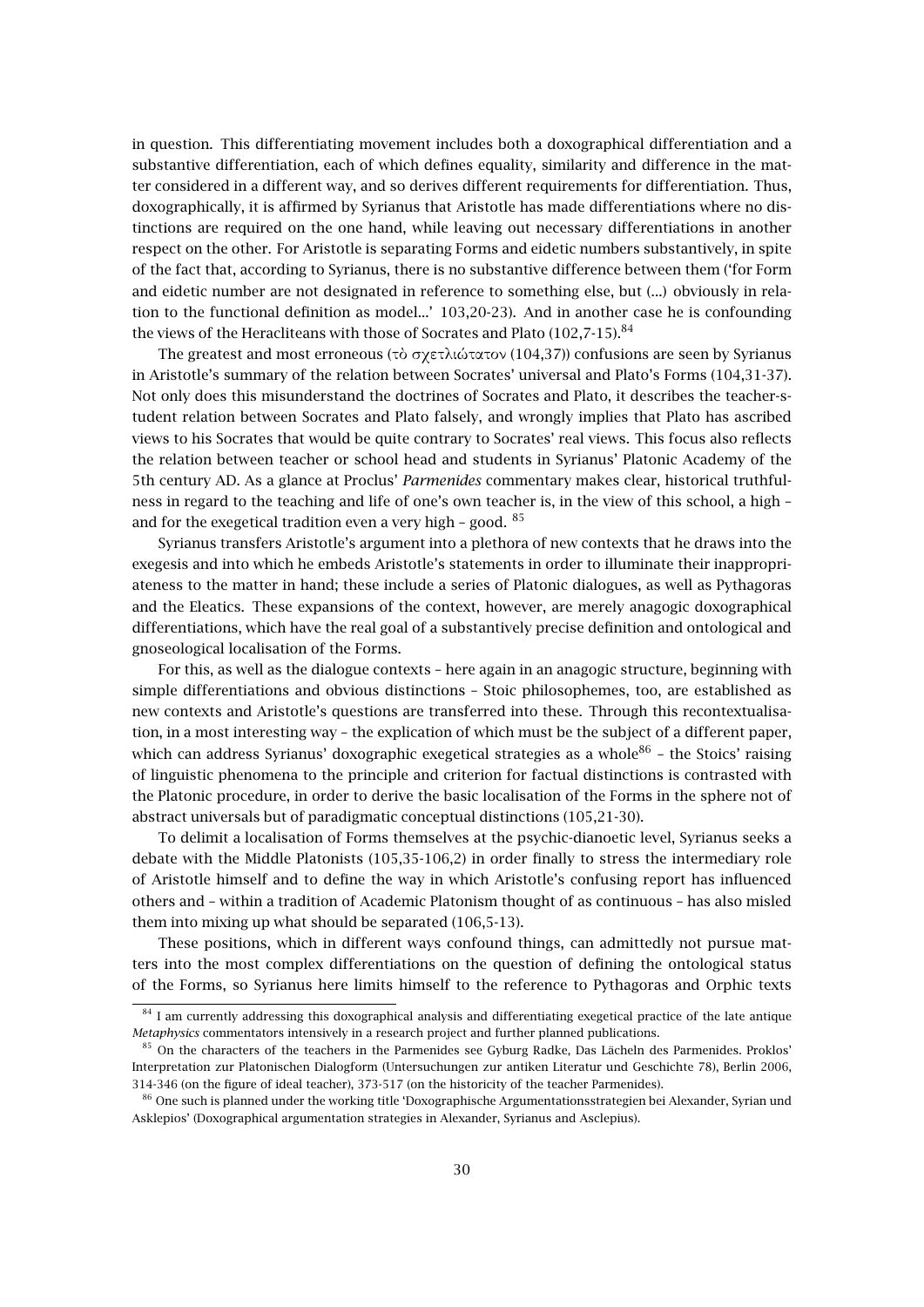(106,14-107,3). In this last argumentative move the separation in thought between Forms and eidetic numbers, as demanded by Aristotle but rejected by Syrianus right at the start of his commentary on Μ 4 as a merely apparent need for differentiation, is completely dropped.

This context from Α 6 which is, as sketched above, extended by Syrianus through a whole series of further textual and conceptional contexts, into which the exegetic contribution is embedded as a movement of transferring knowledge, is decisive for the subsequent exegesis of the passage in question from Α 9, which Aristotle repeats from 1078b34 in Μ 4. The movement of differentiation that had already begun with the distinction of different ways of speaking and thinking of something universal (esp. 105,30ff.), is continued for the exegesis of Aristotle's argument that the theory of Forms cannot provide any ground for the claim that there should not be Forms of everything that can be predicated.

Through the debate with what Syrianus characterises as the most shocking description of the relation between Socrates' method of definition and Plato's Theory of Forms, the distinction between different levels of thought and levels of Forms becomes necessary and is called for by Syrianus, citing Platonic discourses.

That is reflected, for example, in the systematic division of the problems that were introduced within the Platonic tradition to differentiate the findings about the Forms and which are made explicit paradigmatically in Proclus' commentary on the *Parmenides* (Procl. in Prm. 784,16-25). Syrianus uses them as an introduction for a part of the commentary that is concerned with the discussion of Forms as also formulated in A 9 (108,31-109,4). Through this, what appears in Aristotle's argumentation as apparently sporadic catalogues of questions about the theory of Forms becomes systematised, but above all it is drawn into the internal Platonic tradition of discussion and so functionalised for the differentiating clarification needed for questions that may arise about Plato's theory of Forms.

δοκεῖ τοίνυν τοῦτο τὸ ἐπιχείρηµα τοῦ τρίτου προβλήµατος εἶναι, εἴ τι κοινὸν εἶδος καὶ ἐπὶ τοῖς γενητοῖς καὶ ἐπὶ τοῖς ἀιδίοις ἀπολείπουσιν οἱ ἄνδρες, οἷον τὸ τῆς ὁµοιότητος ἢ ἰσότητος ἢ ταυτότητος εἶδος, οὗ µετέχει µὲν καὶ ὁ οὐρανός, µετέχει δὲ καὶ τὰ τῇδε. (Syrian. in Metaph. 109,4-7)

'This attack now seems to concern the third question, of whether the men posit a common form both in the things that come into being and in the eternal things, as for example a Form of similarity or equality or identity in which the heavens participate but so also do the things here.'

Syrianus' summary refers to an already established tradition of disputation. He picks out of an extensive set of problems and an equally extensive discussion-context the four questions that are essential, viz. whether there are Forms, what Forms there are, what is their quality, and why there are Forms. In exactly this sense Proclus, too, refers at an early point in his *Parmenides* commentary to a practice of discussion and differentiation that was already established in the tradition:

Τεττάρων τοίνυν ὄντων ἐν ταῖς περὶ τῶν ἰδεῶν ζητήσεσι προβληµάτων, πρώτου µὲν, εἰ ἔστι τὰ εἴδη (τί γὰρ ἄν τις καὶ περὶ αὐτῶν ἐπισκέψοιτο µὴ τοῦτο προδιοµολογησάµενος) δευτέρου δὲ, τίνων ἔστι καὶ τίνων οὐκ ἔστι τὰ εἴδη (καὶ γὰρ τοῦτο πολλὰς ἔχει διαµφισβητήσεις) τρίτου δὲ, ὁποῖα δή τινά ἐστι τὰ εἴδη καὶ τίς ἡ ἰδιότης αὐτῶν τετάρτου δὲ, πῶς µετέχεται ὑπὸ τῶν τῇδε καὶ τίς ὁ τρόπος τῆς µεθέξεως (Procl. in Prm. 784,16-25)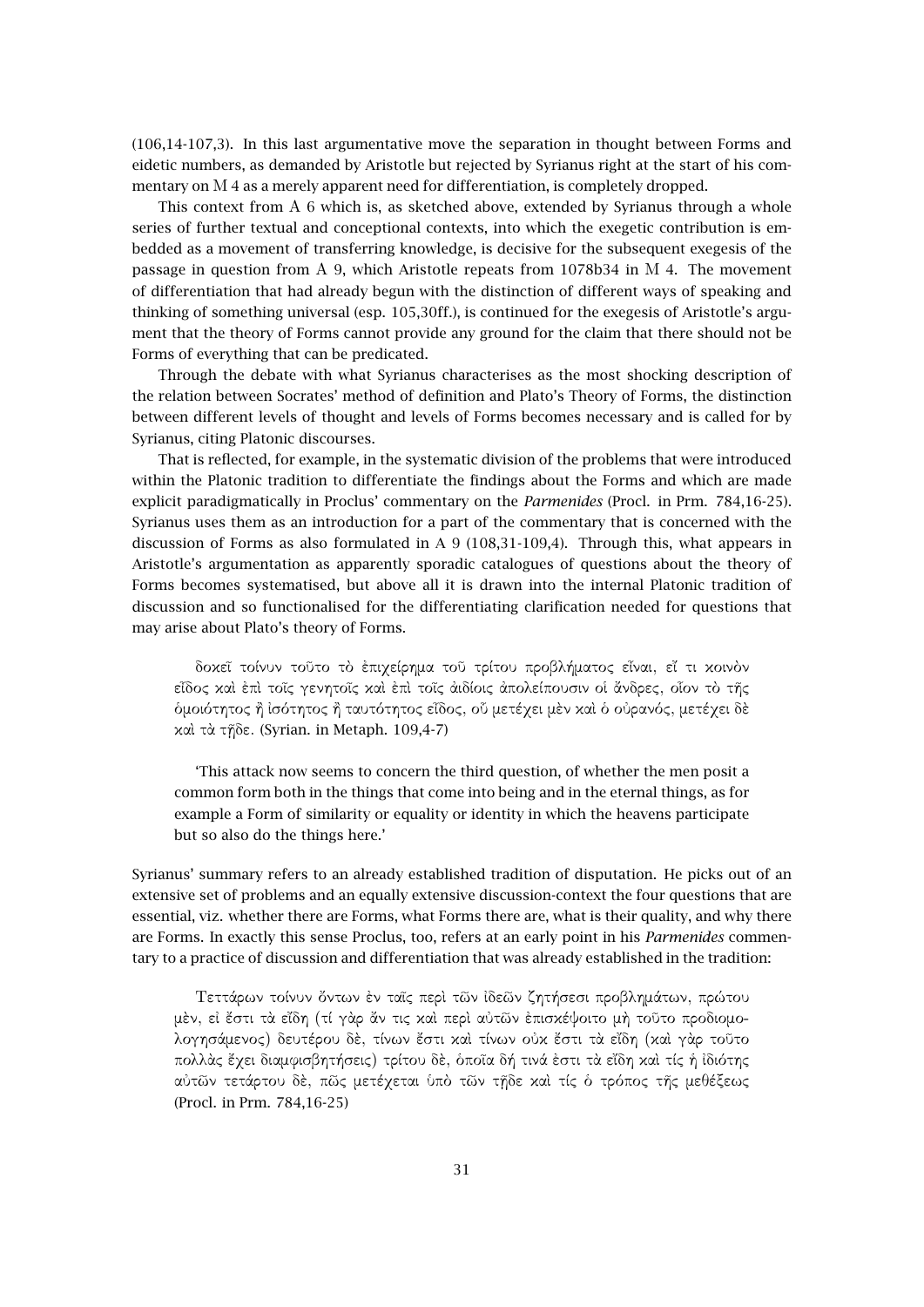'There are four problems in the investigations about the Ideas: The first of them is whether there are Ideas (for what would one investigate about them, if there was no agreement about that first?); the second is, of what are there Ideas and of what not (for on that too there is much disagreement); the third is of what kind the Ideas are and what is their specific quality; the fourth is how the things here participate in them and what the character of this participation is.'

This is the announcement of a systematic account and discussion of the theory of Forms as established in the Platonic schools of late antiquity, which takes up the next 23 pages of Proclus' commentary (to 807,23). However, the passage is above all relevant for us and important as a reference-text for Syrianus' more precise system, because, shortly before the cited passage, Proclus has expressly addressed Aristotle's account in Α 6, in which Socrates' definitional philosophy is far removed from Plato's Theory of Forms.

Καὶ δεῖ λαβεῖν ἐκ τούτων ἐχεγγυωτέρων ὄντων, ὅτι ἄρα οὐ µόνον τῶν ὁριστῶν ἔσχεν ἔννοιαν ὁ Σωκράτης, ἀλλὰ καὶ αὐτῶν τῶν χωριστῶν εἰδῶν οὐδ΄, ὡς ᾿Αριστοτέλης φησὶν, ἐπήχθη ἂν εἰς τὴν ἐκείνων θέσιν ἐκ τῆς περὶ τοὺς ὁρισµοὺς διατριβῆς, ἀλλ΄ ὅτι διὰ θείαν ὄντως ὁρµὴν καὶ ταῖς ἰδέαις αὐτὸς ἐπέβαλεν (Procl. in Prm. 784,3-10)

'One must take from this that which is more reliable, that is, that Socrates did not just have a concept of definitions but also of the Forms possessing separate definition. And he was not, as Aristotle says, misled into assuming them through his pursuit of definitions, but because he himself, through a divine inspiration, grasped the Ideas too.'

Admittedly, the passage in the *Parmenides* and its situation in the dialogue would tend to prompt citation of Aristotle's attempts at dividing Socrates from Plato, as here the young Socrates enters a discussion with the wise old Eleatic Parmenides and is described by Plato as being right at the start of his philosophical activity. What occurs here is the generation of a new context within which the commenting text and the text commented upon are read and understood. For there is a difference whether one sees Aristotle in the systematic context and traditional setting of the Platonic tradition or whether one understands him as coming from outside and without access to this differentiated tradition. Proclus embeds Aristotle's account in the horizon devised by Plato in the dialogue; conversely, with the systematic division of the problems of the Forms, both the preceding Platonic tradition and the Aristotelian text are drawn into the exegesis of the dialogue *Parmenides*.

Admittedly we do not know when the commentary on the *Parmenides* was written. Marinus mentions (*Marin. Procl.*, 13,14-17) that Proclus had written the commentary on the *Timaeus* and 'many other commentaries' by the age of 27. As Syrianus died in 437 when Proclus was 25, Syrianus' commentary on the *Metaphysics* must certainly be dated before the *Timaeus* commentary and the other Plato commentaries. Proclus explicitly developed his exegesis of the *Parmenides* as a continuation of the hermeneutic work of his teacher Syrianus. For that reason one may suspect that the systematic structuring of the discussions within the school about accepting Forms was, if not developed by Syrianus, then at least passed on in the Athenian School.

In Proclus we thus find the first (?) explicit reference made to Aristotle for the discussion of Forms outside the commentaries on Aristotle. It achieves an expansion of the context for the commented text in a way analogous to how Syrianus transferred Plato's texts and texts from the Platonic tradition for the debate with Aristotle's arguments in Μ 4 in his commentary. That fits well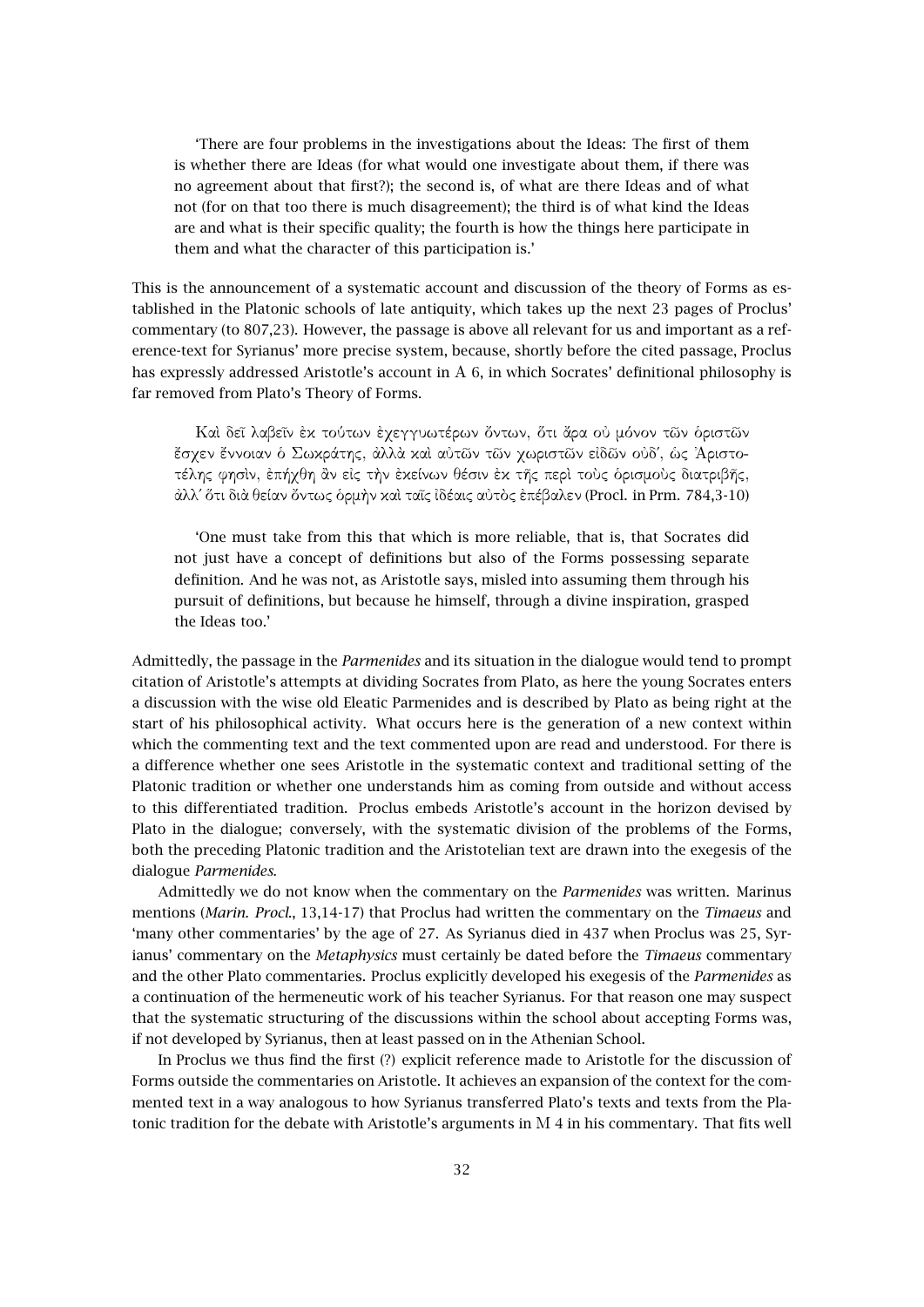with Marinus' report that Syrianus had guided Proclus in reading the entire Corpus Aristotelicum and had taught him, arising from this study, Plato's *Metaphysics* (Marinus, *Procli Vita*, 12f.).<sup>87</sup>

In this transfer, texts from the commentary tradition are adduced: that is true, for example, for the discussion of which entities participate in the Forms. Syrianus refers to these discussions in his exegesis of  $1079a3ff.^8$  By referring to Numenius and Cronius he is citing the exegetical tradition of the 2nd century, probably specifically the commentaries on the *Timaeus*; by referring to Porphyry, the student of Plotinus, he is citing the first of the Platonic commentators who systematically commented upon Aristotle as well as Plato for didactic purposes.<sup>89</sup> Syrianus functionalises this tradition 'of the best among the Platonists' (109, 11f.) to clear up possible confusions and errors that Aristotle's argumentation could have prompted. The following passage (109, 12-26) is presented as a summary of a complex discussion which is able to clear up the *aporiai* formulated by Aristotle as substantive problems.

In this context fits the cue from Α 6 for the critical debate with Α 9, as combined by Aristotle in Μ. Syrianus does not reflect on aspects of the genesis of the text or on the repetition from Book Α. However, for his method, which expands the context of the interpreted text and transfers Aristotle's arguments into the context of the whole Platonic discussion of Forms beginning with Plato and Middle Platonism, this synthesis is revealed as helpful, because the discussion of the theory of Forms can build on the differentiations that arise from the analysis of the relation of the Socratic universal to the Platonic Form.

In this context, expanded by transfer, Syrianus also adds the work of differentiation achieved by Alexander with reference to the possibility of predicating something of Form and particular things either synonymously or homonymously. For this he begins once again with a synoptic survey of the differentiations that the Platonic tradition has achieved so far with reference to different eidetic levels, which makes the question of the 'third man' appear as something that lies far below the niveau of this discussion:

πῶς δὲ καὶ τὸν τρίτον εἰσάγουσιν ἄνθρωπον εἰ µὲν γὰρ ὅτι καθ΄ ἑκάστην τῶν ὄντων τάξιν ἐστὶ πάντα τὰ εἴδη, οὐ τρεῖς µόνοι, πολλοὶ δὲ οἱ ἄνθρωποι, ἐπεὶ καὶ πάντα πολλαπλᾶ (Syrian. in Metaph. 111, 27-29)

'How then do they introduce the Third Man? For if it is because all the Ideas are at each level of being, then there would be not just three but many men, for everything is multiple.'

Against this background the differentiation between synonymy and homonymy may appear useful and productive, but of only subordinate importance.

<sup>87</sup> Henri Dominique Saffrey, Recherches sur le néoplatonisme après Plotin, Paris 19990, 176-179.

<sup>&</sup>lt;sup>88</sup> That is the same textual context that Proclus uses in his lemma to Ti. 37cd, where he refers to Porphyry, Numenius and Amelius and finally, as the interpretation that provides the solution, Iamblichus (Procl. in Ti. 3, 33, 31-34,7: εἰ µὲν γάρ, ὡς ᾤετο Πορφύριος καί τινες ἄλλοι Πλατωνικοί, µόνα µετεῖχε τῶν ὄντως ὄντων τὰ αἰσθητά, ἐν αὐτοῖς µόνοις ἂν ἐζητοῦµεν τὰς εἰκόνας. εἰ δ΄, ὡς ᾿Αµέλιος γράφει καὶ πρὸ ᾿Αµελίου Νουµήνιος, µέθεξίς ἐστι κἀν τοῖς νοητοῖς, εἶεν ἂν εἰκόνες καὶ ἐν αὐτοῖς. εἰ δὲ ὁ θεῖος Πλάτων οὔτε ἐν τοῖς πρωτίστοις τῶν ὄντων ἀπέθετο εἰκόνας οὔτ΄ ἐν µόνοις τοῖς αἰσθητοῖς, νικῴη ἂν καὶ τούτοις ὁ πάντας ἐν πᾶσιν ὀλίγου δέω φάναι κρατῶν ᾿Ιάµβλιχος ὁ τὰς µεθέξεις ἐπί τε τῶν µέσων κἀπὶ τῶν τελευταίων θεωρεῖν παρακελευόµενος.)

<sup>&</sup>lt;sup>89</sup> George Karamanolis, Porphyry, the first Platonist Commentator of Aristotle and id., Plato and Aristotle in Agreement? Platonists on Aristotle from Antiochus to Porphyry, Oxford 2006 and id., Why Porphyry wrote Aristotelian Commentaries?, in: Benedikt Strobel (ed.) Die Kunst der philosophischen Exegese bei den antiken Platon- und Aristoteles-Kommentatoren, Berlin/New York 2014, 1–35 (pagination from the the online self–publication).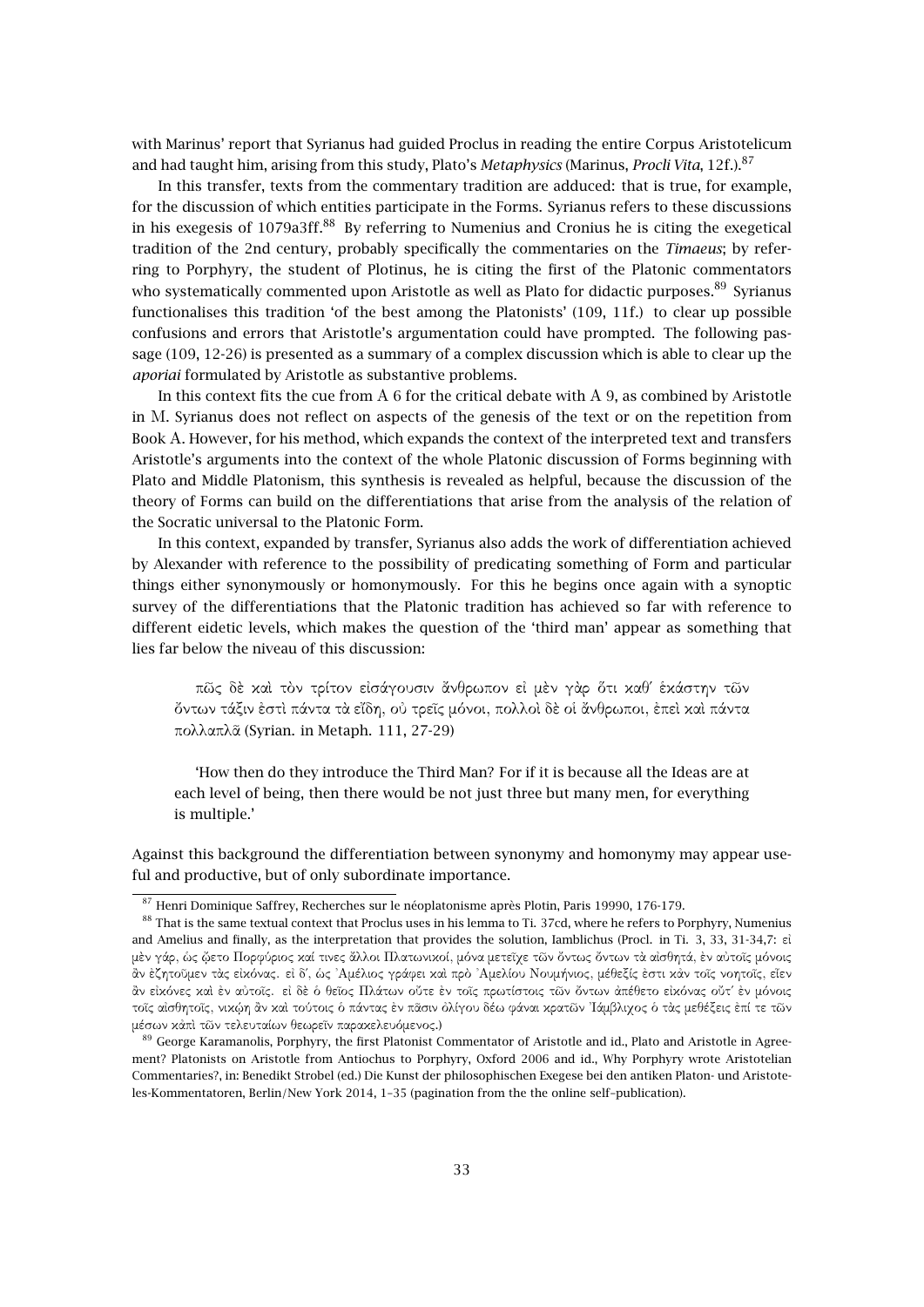εἰ δ΄ ὅτι συνώνυµος µὲν ὁ αὐτοάνθρωπος τοῖς τῇδε, καθά φησιν ἐξηγούµενος τὸ ῥητὸν ὁ ᾿Αλέξανδρος, πάντα δὲ τὰ συνώνυµα µετουσίᾳ τινὸς εἴδους συνώνυµα γίγνεται, τρίτος ἀναφανήσεταί τις ἄνθρωπος τῆς ἰδέας καὶ τῶν τῇδε κατηγορούµενος, γελοῖον γίγνεται τὸ ἐπιχείρηµα οὔτε γὰρ συνώνυµα τὰ τῇδε τῇ ἰδέᾳ πότε γὰρ αἱ εἰκόνες συνώνυµοι τῷ σφετέρῳ γένοιντ΄ ἂν παραδείγµατι οὔθ΄ ὅλως µετέχειν τινὸς τὴν ἰδέαν οἰητέον αὐτὴ γὰρ ἔκκειται πᾶσιν εἰς µετοχὴν τὸ πρώτιστον εἶδος οὖσα. εἰ δὲ ὁµωνύµως κατηγορεῖται αὐτῶν ὁ ἄνθρωπος, ἐν δὲ ταῖς ὁµωνύµοις κατηγορίαις οὐδέν ἐστι πρᾶγµα συνεισφερόµενον ὑπὸ τῆς φωνῆς παρὰ τὰ ὑποκείµενα καὶ ὁµώνυµα λεγόµενα, πῶς ἂν ἔτι χώραν ὁ τρίτος ἄνθρωπος ἔχοι, τῆς φωνῆς οἱονεὶ δαπανωµένης καὶ διαιρουµένης εἴς τε τὸν αὐτὸ καὶ τὸν θνητὸν ἄνθρωπον (Syrian. in Metaph. 111,33-112,6)

'If, however, Man itself is <predicated> synonymously to the men here, as Alexander interprets what is said, and everything that is synonymous becomes synonymous through commonality (*metousia*) with an Eidos, a third man who is predicated of the Idea and of the  $\le$ men $>$ here, will appear, then the approach becomes laughable. For neither are the things here synonymous to the Ideas – for when would likenesses become synonymous to their model? – nor can one believe that the Idea participates in anything at all, for it stands ready for participation by everything, as it is the primary Form (εἶδος). If 'man' is predicated homonymously of these, however, and among the homonymous predications no thing is introduced by the word-form besides that of which the predicate is made and that which is homonymously predicated, how can there be room there for the Third Man, for an expression that, so to speak, can be divided and cut up into the 'itself' and the 'mortal man'?'

Thus, as by Asclepius so also by Syrianus, Alexander's argument is picked up and its implication, that Aristotle's argument against the theory of Forms has no valence, is made explicit. This occurs within the context, newly created by Syrianus for the Aristotelian argument, of the whole Platonic discussion of the relation of Form and participating instances.

# **5 Conclusion**

The analysis of how Platonic discussions are functionalised for the differentiating exegesis of the text of Aristotle at Α 9, Α 6 and Μ 4 of the *Metaphysics* has shown that by re-contextualising the Aristotelian arguments in a long-standing Platonic discussion of Forms and of the Platonic discussions in the context of the works of the *Organon*, which formed the basic logical instruction in the philosophical schools, movements of knowledge occur, and so differentiated knowledge is generated in the context of the institution of the late antique Platonic philosophical schools.

With his strategies of argument at *Metaphysics* Α and Μ, Aristotle himself provides models for the exegetical techniques of the ancient commentators. By analysing the Platonic Theory of Forms with the conceptual instruments of the *Categories*, the perspective of the descriptive analysis of our linguistic access to what we grasp of things intellectually has been transferred into the discussion of Forms. Together with this, a certain niveau is assumed in differentiation. Aristotle's arguments show that, and in what respect, this degree of differentiation is inadequate for the complex substantive questions in the discussion of Forms and so must lead to *aporia*. They also show how Aristotle gives argumentative functions to the doxographic survey of Platonic positions, for the purpose of extending knowledge. In these functions, the confrontation with the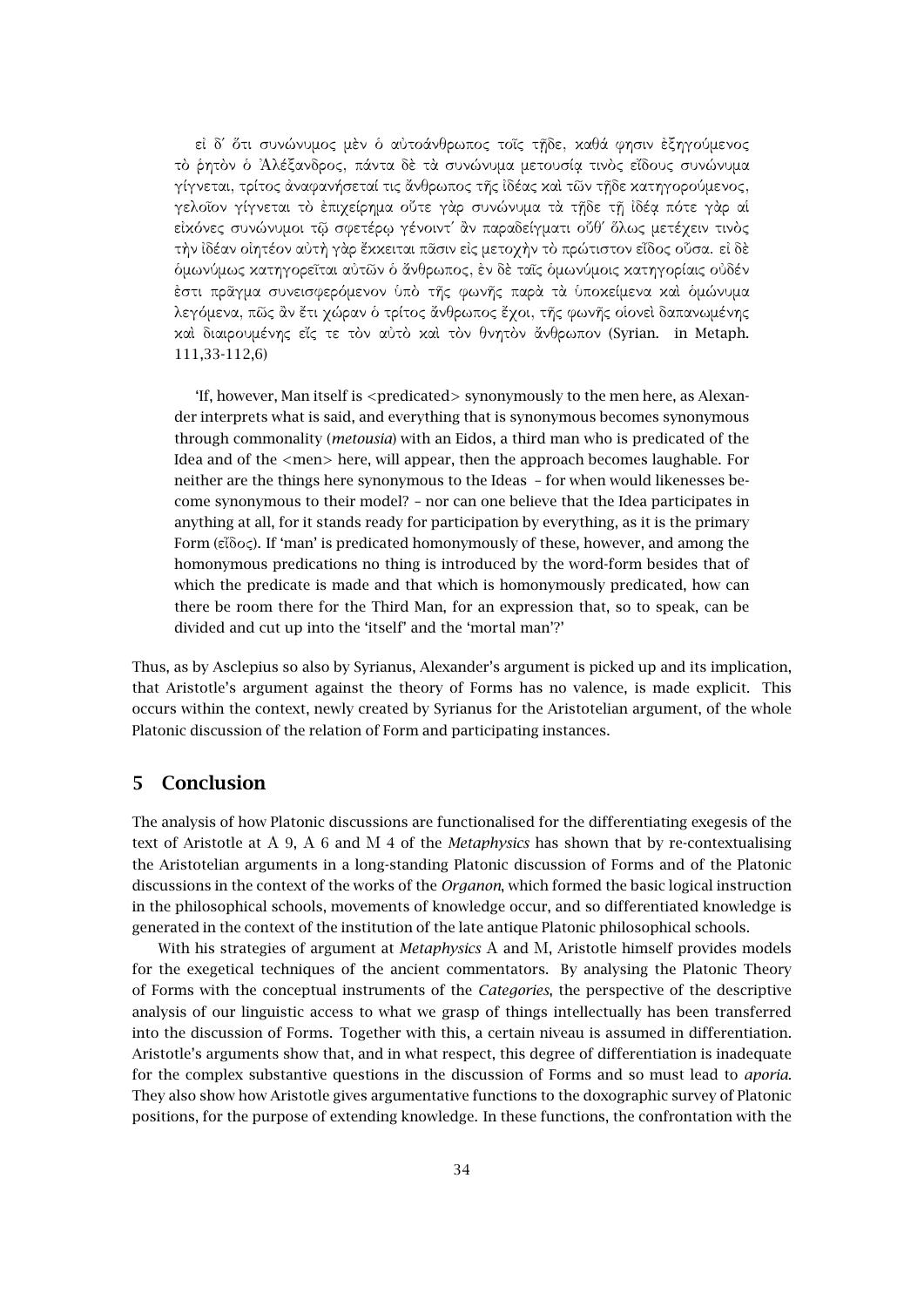simple conceptual instruments of the *Categories* plays a central role.

Aristotle himself in the *Topics* shows ways in which the simple differentiating tools of the *Categories* can be developed further and transferred into other contexts. The conceptual pair homonymous-synonymous is extended in the *Topics* and in the *Sophistici Elenchi* and in *Metaphysics* Γ into a differentiated concept of homonymy. This concept inquires, when further developed again, into the διὰ τί of the coincidence in name and into the specific kind of substantive similarity and proximity to which the coincidence in name can be traced. In this way, a substantive connection is proposed between the homonymous meanings. This supplements the approach of the *Categories* by adding an explanatory level that can be used methodically. For Aristotle describes the discovery of homonymies as a first step to the resolution of contradictions, with the goal of the differentiating explication of the substantive content.

The ancient commentators use this model of differentiation provided by the tools of the *Categories* (and the works of the *Organon* as a whole) for the didactic study of Aristotle's debate with earlier thinkers. The potential expansions of the textual context for the sake of differentiating the concepts are used in such a way that texts from the Corpus Aristotelicum (and in the case of Alexander also from the exoteric work *Περὶ ἰδεῶν*), those from the Corpus Platonicum and those of the commentary tradition on both authors are set alongside each other and drawn into conversation.

The result is a new text that, faced with the intentionally reductive Aristotelian argument, opens up for the reader the possibility of making other texts of the tradition useful for differentiation and so of generating new knowledge. In these argumentative strategies there is a transfer of concepts and methodical approaches. For these, as for any other form of transfer, that which is transferred undergoes a change through the very fact that it is transferred. The terms and models must be re-thought for and in reference to the new context, and must be explained and differentiated anew.<sup>90</sup>

Thus the commentaries contribute to elucidating the Aristotelian argument by establishing a concrete, linked Platonic-Aristotelian tradition, within which the argument is localised and hence differentiated. In a context that consists both of contributions from the tradition of Platonic thought right back to Plato, which attempts to differentiate the issue of the function and definition of the Forms, and of the differentiation of the simple tools for making distinctions provided by the *Organon*, Aristotle's *Metaphysics* becomes knowledge set in motion.

 $90$  A certain tendency can be discerned that tends to an ever greater degree of explicitness as regards the discovery of possible errors or erroneous interpretations. The confrontation of three parallel texts admittedly permits such a statement only as an impression that needs to be verified by the analysis of other commentaries.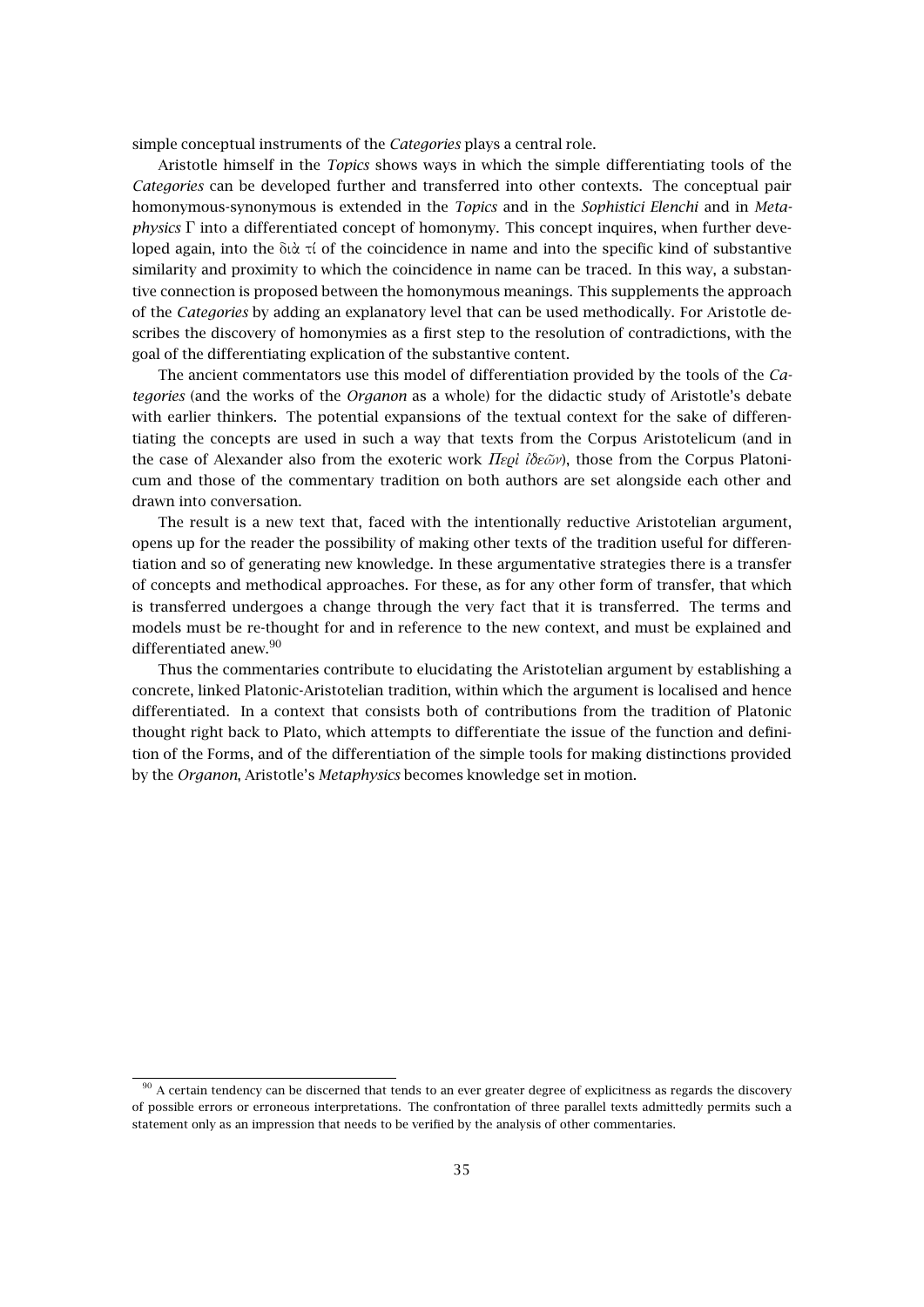# Bibliography

- Annas, Julia, Aristotle's Metaphysics M and N. Translated with introductory essay and philosophical commentary (Oxford, Clarendon Aristotle Series), Oxford 1987.
- Beriger, Andreas, Die aristotelische Dialektik. Ihre Darstellung in der 'Topik' und in den 'Sophistischen Widerlegungen' und ihre Anwendung in der 'Metaphysik' M 1-3, Heidelberg 1989.
- Cherniss, Harold F., Aristotle's Criticism of Plato and the Academy, Baltimore 1944.
- D'Ancona, Cristina, Syrianus dans la tradition exégétique de la 'Métaphysique' d'Aristote. 2, Antécédents et postérité, in: Marie O. Goulet-Cazé (ed.) Le commentaire entre tradition et innovation, Paris 2000, 311–327.
- Fine, Gail, On Ideas: Aristotle's Criticism of Plato's Theory of Forms, Oxford 1993.
- Frede, Dorothea, The Doctrine of Forms Under Critique (Part 1), with a new critical edition of the Greek Text by Oliver Primavesi, in: Carlos Steel (ed.) Aristotle's Metaphysics Alpha. Symposium Aristotelicum, Oxford 2012, 265–296.
- Golitsis, Pantelis, Les Commentaires de Simplicius et de Jean Philopon à la "Physique" d'Aristote: Tradition et Innovation, Berlin/New York 2008 (Commentaria in Aristotelem Graeca et Byzantina).
- Harlfinger, Dieter, Edizione critica del testo del "De ideis" di Aristotele, in: Walter Leszl (ed.) II "De ideis" di Aristotele e la teoria platonica delle idee, Firenze 1975 (Accad. Toscana di Seiende e Lettere "La Colombaria"), 17–39.
- Hoffmann, Philippe, Les catégories aristotéliciennes pote et pou d'après le commentaire de Simplicius. Méthode d'exégèse et aspects doctrinaux, in: Marie-Odile Goulet-Cazé et alii (ed.) Le Commentaire entre tradition et innovation, Paris 2000, 355–376.
- Irwin, Terence, Homonymy in Aristotle, in: Review of Metaphysics 34, 1981, 523–44.
- Jaeger, Werner, Studien zur Entstehungsgeschichte der *Metaphysik* des Aristoteles, Berlin 1912.
- Karamanolis, George, Plato and Aristotle in Agreement? Platonists on Aristotle from Antiochus to Porphyry, Oxford 2006.
- Id., Porphyry, the first Platonist Commentator of Aristotle (Supplement to the Bulletin of the Institute of Classical Studies, vols. 83.1-2), in: P. Adamson, H. Baltussen, and M. Stone (eds.) Science and Exegesis in Greek, Arabic and Latin, London 2004, 79–113.
- Id., Why Porphyry wrote Aristotelian Commentaries?, in: Benedikt Strobel (ed.) Die Kunst der philosophischen Exegese bei den antiken Platon- und Aristoteles-Kommentatoren, Berlin/New York 2014, 1–35 (pagination from the the online self–publication).
- Krämer, Hans Joachim, Zur geschichtlichen Stellung der aristotelischen Metaphysik, in: Kant-Studien 58, 1967, 313–354.
- Larsen, Bent Dalsgaard, Jamblique de Chalcis. Exégète et Philosophe (2 Bde.), Aarhus 2002.
- Leszl, Walter, Aristotle's Conception of Ontology, Ann Arbor 1975.
- Id., Logic and Metaphysics in Aristotle. Aristotle's Treatment of Types of Equivocity and its Relevance to His Metaphysical Theory, Padova 1970.
- Luna, Concetta, Trois études sur la tradition des commentaires anciens à la Métaphysique d'Aristote, Leiden 2001.
- Malcolm, John, Plato on the Self-Predication of Forms: Early and Middle Dialogues, Oxford 1991.
- Mansfeld, Jaap, Prolegomena: Questions to Be Settled Before the Study of an Author Or a Text, Leiden 1994 (Philosophia Antiqua: A Series of Studies on Ancient Philosophy).
- Menn, Stephen, Self-Motion and Reflection: Hermias and Proclus on the Harmony of Plato and Aristotle on the Soul, with a new critical edition of the Greek Text by Oliver Primavesi, in: